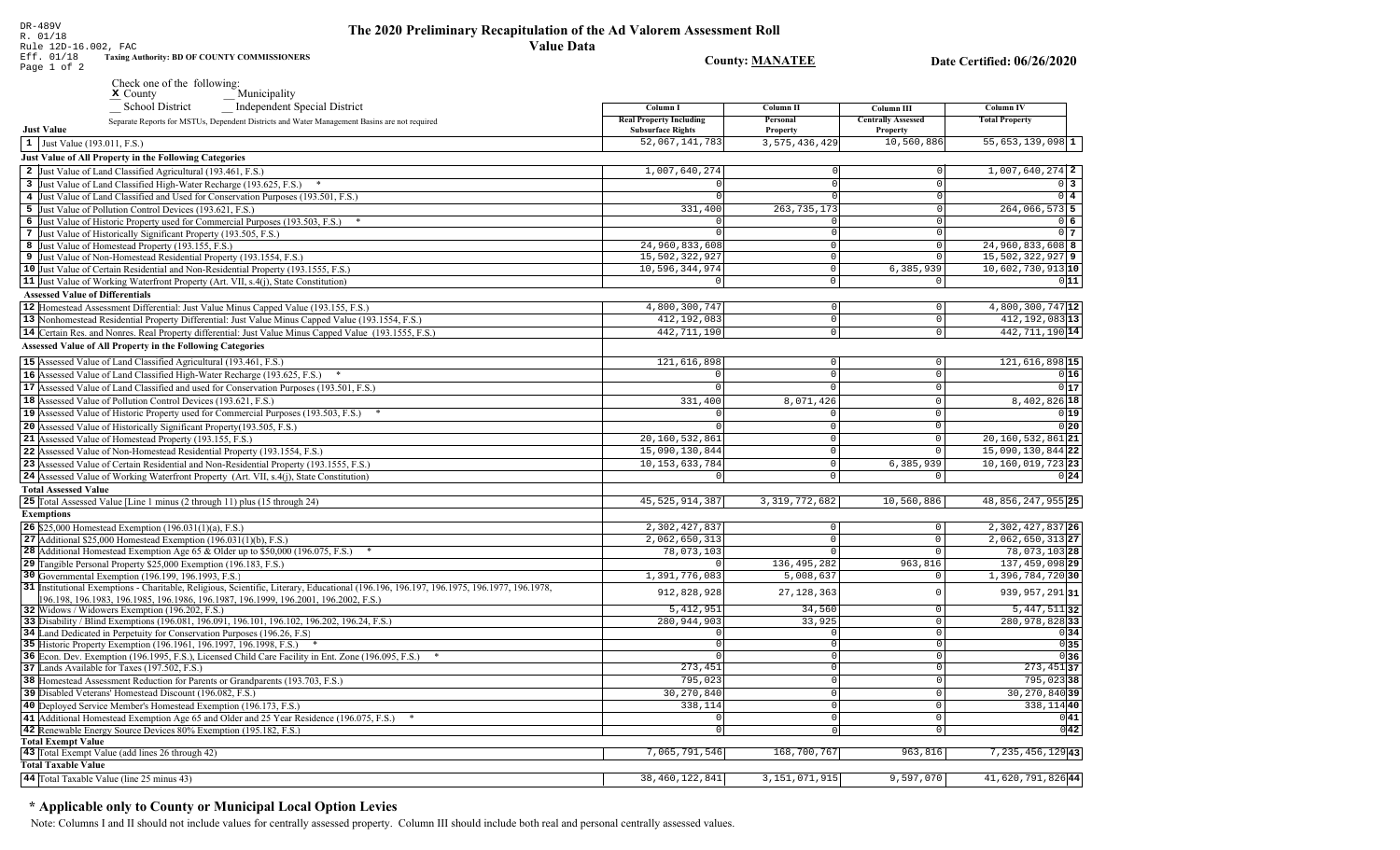## County: **MANATEE**

Date Certified: 06/26/2020

Just Value

#### Taxing Authority: **BD OF COUNTY COMMISSIONERS**

#### Additions/Deletions

|                                                                                      | Just Value    | Taxable Value |
|--------------------------------------------------------------------------------------|---------------|---------------|
| <b>1</b> New Construction                                                            | 1,280,219,534 | 1,102,522,570 |
| <b>2</b> Additions                                                                   | 92,520,893    | 48,645,982    |
| Annexations                                                                          |               |               |
| 4 Deletions                                                                          | 26,081,220    | 26,081,220    |
| 5 Rehabilitative Improvements Increasing Assessed Value by at Least 100%             |               |               |
| 6 Total TPP Taxable Value in Excess of 115% of Previous Year Total TPP Taxable Value |               |               |
| 7 Net New Value $(1 + 2 + 3 - 4 + 5 + 6 = 7)$                                        | 1,346,659,207 | 1,125,087,332 |

#### **Selected Just Values**

| Value of Subsurface Rights (this amount included in Line 1, Column I, Page One) 193.481, F.S.<br> Just | 27 Q   |
|--------------------------------------------------------------------------------------------------------|--------|
| Value of Centrally Assessed Railroad Property Value<br><b>Uust</b>                                     |        |
| <b>10</b> Just Value of Centrally Assessed Private Car Line Property Value                             | 2,003, |

Note: Sum of items 9 and 10 should equal centrally assessed just value on page 1, line 1, column III.

#### Homestead Portability

| Receiving<br>יחו?<br>. ranster<br>. | 11 ا (<br>erential<br>Ωì<br>domes, |                           |
|-------------------------------------|------------------------------------|---------------------------|
| *≏rre,<br>domester<br>an<br>. .     | - 111<br>terentia                  | $\sim$ $\sim$<br>-- - - - |

|                                  | Column 1<br>$C$ olumn $2$ |                   |
|----------------------------------|---------------------------|-------------------|
|                                  | Real Property             | Personal Property |
| <b>Total Parcels or Accounts</b> | Parcels                   | Accounts          |
| 13 Total Parcels or Accounts     | 194,221                   | 27,197            |

#### Property with Reduced Assessed Value

| 14 Land Classified Agricultural (193.461, F.S.)                                                 | 2,242  |    |
|-------------------------------------------------------------------------------------------------|--------|----|
| 15 Land Classified High-Water Recharge (193.625, F.S.)                                          |        |    |
| 16 Land Classified and Used for Conservation Purposes (193.501, F.S.)                           |        |    |
| 17 Pollution Control Devices (193.621, F.S.)                                                    |        | 20 |
| 18 Historic Property used for Commercial Purposes (193.503, F.S.) *                             |        |    |
| 19 Historically Significant Property (193.505, F.S.)                                            |        |    |
| <b>20</b> Homestead Property; Parcels with Capped Value (193.155, F.S.)                         | 77,275 |    |
| 21 Non-Homestead Residential Property; Parcels with Capped Value (193.1554, F.S.)               | 22,403 |    |
| 22 Certain Residential and Non-Residential Property; Parcels with Capped Value (193.1555, F.S.) | 4,571  |    |
| 23 Working Waterfront Property (Art. VII, s.4(j), State Constitution)                           |        | 0  |

#### Other Reductions in Assessed Value

| s Available for Taxes (197.502, F.S.)<br>24<br>ands                                       |     |  |
|-------------------------------------------------------------------------------------------|-----|--|
| (193.703, F.S.,<br>25<br>I Homestead Assessment Reduction for Parents or Grandparents (1) |     |  |
| 26<br>Disabled Veterans' Homestead Discount (196.082, F.S.)                               | 265 |  |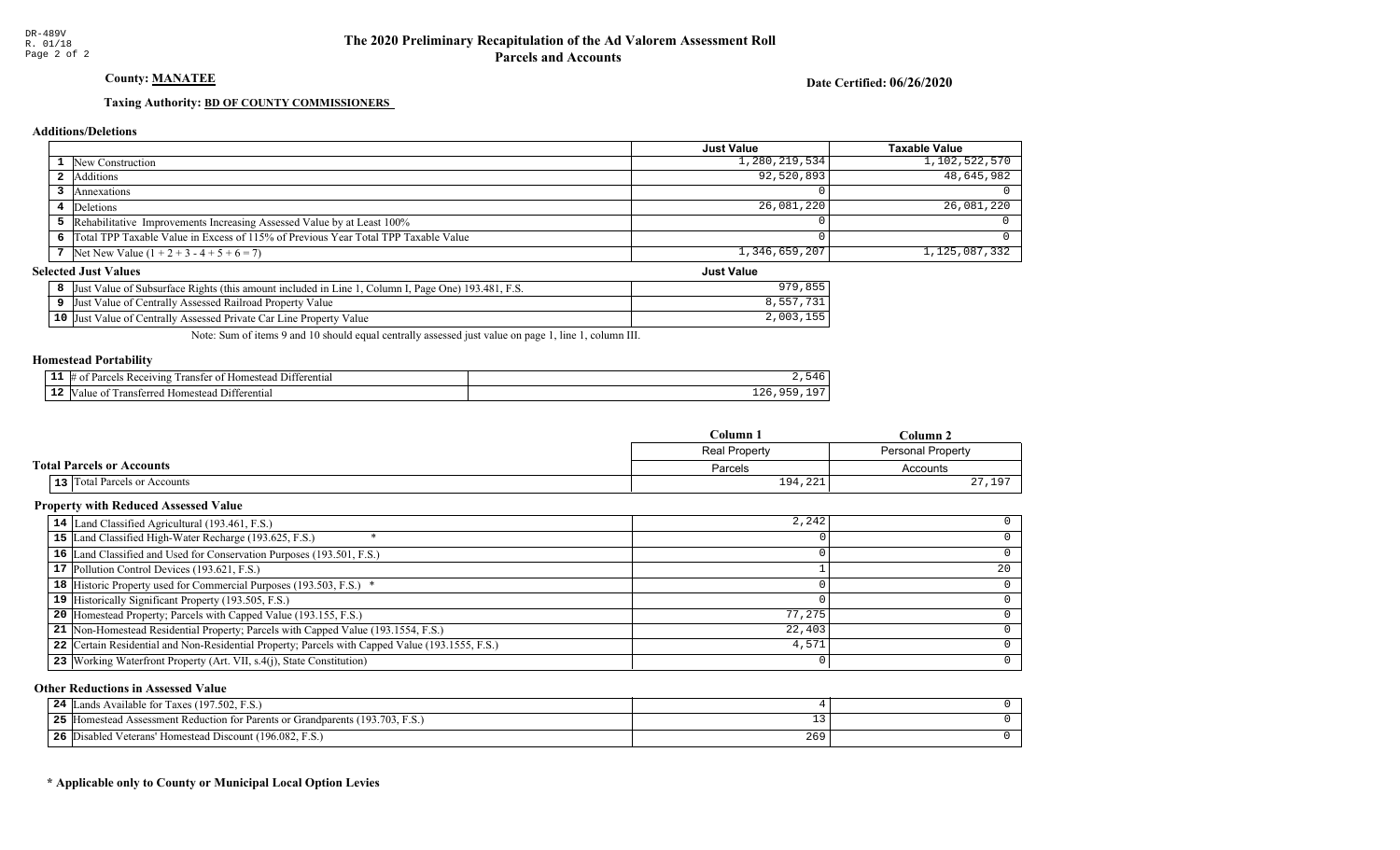DR-489V The 2020 Preliminary Recapitulation of the Ad Valorem Assessment Roll R. 01/18 Rule 12D-16.002, FAC **Value Data** Eff. 01/18 Taxing Authority: BD OF COUNTY COMM-UNINCORP **County: MANATEE** Date Certified: 06/26/2020 Page 1 of 2 Check one of the following: Municipality  $\boldsymbol{\times}$  County School District Independent Special District **Column I Column II** Column III **Real Property Including** Personal **Centrally Assessed** Separate Reports for MSTUs, Dependent Districts and Water Management Basins are not required **Just Value Subsurface Rights** Property Property  $\vert 1 \vert$  Just Value (193.011, F.S.) 38,090,930,072 3, 143, 810, 683 9,216,943 **Just Value of All Property in the Following Categories** 2 Just Value of Land Classified Agricultural (193.461, F.S.) 1,000,497,928 3 Just Value of Land Classified High-Water Recharge (193.625, F.S.) \*  $\Omega$ 4 Just Value of Land Classified and Used for Conservation Purposes (193.501, F.S.) 5 Just Value of Pollution Control Devices (193.621, F.S.) 331,400 259, 781, 817 6 Just Value of Historic Property used for Commercial Purposes (193.503, F.S.) \* 7 Just Value of Historically Significant Property (193.505, F.S.)  $\Omega$ 20, 262, 534, 400 8 Just Value of Homestead Property (193.155, F.S.)  $\Omega$ 9, 267, 138, 462 9 Just Value of Non-Homestead Residential Property (193.1554, F.S.)  $\Omega$ 10 Just Value of Certain Residential and Non-Residential Property (193.1555, F.S.) 7,560,759,282  $\circ$ 5,543,963 11 Just Value of Working Waterfront Property (Art. VII, s.4(j), State Constitution)  $\overline{\circ}$ **Assessed Value of Differentials** 3,599,801,197 12 Homestead Assessment Differential: Just Value Minus Capped Value (193.155, F.S.)  $\Omega$  $\Omega$ 276,841,847 13 Nonhomestead Residential Property Differential: Just Value Minus Capped Value (193.1554, F.S.)  $\mathbb O$ 14 Certain Res. and Nonres. Real Property differential: Just Value Minus Capped Value (193.1555, F.S.) 273, 340, 741  $\overline{0}$ **Assessed Value of All Property in the Following Categories** 15 Assessed Value of Land Classified Agricultural (193.461, F.S.) 121, 413, 567  $\Omega$  $\Omega$ 16 Assessed Value of Land Classified High-Water Recharge (193.625, F.S.)  $\Omega$  $\Omega$ **17** Assessed Value of Land Classified and used for Conservation Purposes (193.501, F.S.)  $|0|$  $\mathbf{0}$  $\overline{0}$ 18 Assessed Value of Pollution Control Devices (193.621, F.S.) 331,400 7,676,090 19 Assessed Value of Historic Property used for Commercial Purposes (193.503, F.S.) \* 20 Assessed Value of Historically Significant Property (193.505, F.S.)  $\cap$  $\Omega$ 16, 662, 733, 203 21 Assessed Value of Homestead Property (193.155, F.S.)  $\Omega$ 22 Assessed Value of Non-Homestead Residential Property (193.1554, F.S.) 8,990,296,615  $\Omega$ 23 Assessed Value of Certain Residential and Non-Residential Property (193.1555, F.S.) 7, 287, 418, 541 5,543,963  $\Omega$ 24 Assessed Value of Working Waterfront Property (Art. VII, s.4(j), State Constitution)  $\mathbf 0$  $\mathsf{O}$  $\mathbf 0$ **Total Assessed Value** 25 Total Assessed Value [Line 1 minus (2 through 11) plus (15 through 24) 33,061,861,926 2,891,704,956  $9,216,943$ **Exemptions 26** \$25,000 Homestead Exemption  $(196.031(1)(a), F.S.)$ 1,905,913,979  $\cap$  $\Omega$ 27 Additional \$25,000 Homestead Exemption  $(196.031(1)(b), F.S.)$ 1,717,381,436  $\Omega$  $\sqrt{ }$  $60, 303, 177$ 28 Additional Homestead Exemption Age 65 & Older up to \$50,000 (196.075, F.S.) \*  $\cap$ 29 Tangible 832,074 30 Governme 31 Institution  $\circ$ 196.198, 32 Widows  $\Omega$ 33 Disability  $\overline{0}$ 34 Land Ded  $\overline{\circ}$ 35 Historic P  $\circ$ 36 Econ. Dev  $\overline{0}$ 

**Column IV** 

**Total Property** 

41, 243, 957, 698 1

 $1,000,497,928$  2

 $260, 113, 217$  5

 $20, 262, 534, 400$  8

 $9,267,138,462$  9

 $7,566,303,245$  10

 $3,599,801,197$ <sup>12</sup>

 $276,841,847$ <sup>13</sup>

 $273,340,741$  14

121, 413, 567 15

8,007,490 18

16,662,733,203 21

 $8,990,296,615$  22

7,292,962,504 23

35, 962, 783, 825 25

1,905,913,979 26

1,717,381,436 27

 $60, 303, 177$  28

104, 420, 452 29

957,031,10330

 $575,649,686$ |31

244,836,15933

 $\overline{0}$ 

0

 $\overline{0}$ 

 $\overline{0}$ 

 $\overline{0}$ 

 $4,211,561$  32

777,09238

338, 114 40

 $26,826,048$ 39

 $0|34|$ 

 $0|35|$ 

 $0|36|$  $\overline{265,201}$ 37

 $0|41|$ 

 $0<sup>3</sup>$ 

 $0\overline{4}$ 

06

 $0<sub>7</sub>$ 

 $011$ 

 $0|16|$ 

 $0|17$ 

 $0|19|$ 

 $0|20|$ 

 $0|24|$ 

| 29 Tangible Personal Property \$25,000 Exemption (196.183, F.S.)                                                                                                                                                                 |               | 103,588,37  |
|----------------------------------------------------------------------------------------------------------------------------------------------------------------------------------------------------------------------------------|---------------|-------------|
| <b>30</b> Governmental Exemption (196.199, 196.1993, F.S.)                                                                                                                                                                       | 952, 423, 303 | 4,607,80    |
| 31 Institutional Exemptions - Charitable, Religious, Scientific, Literary, Educational (196.196, 196.197, 196.1975, 196.1977, 196.1978,<br>[196.198, 196.1983, 196.1985, 196.1986, 196.1987, 196.1999, 196.2001, 196.2002, F.S.) | 556, 517, 819 | 19, 131, 86 |
| <b>32</b> Widows / Widowers Exemption (196.202, F.S.)                                                                                                                                                                            | 4,179,951     | 31,61       |
| 33 Disability / Blind Exemptions (196.081, 196.091, 196.101, 196.102, 196.202, 196.24, F.S.)                                                                                                                                     | 244,803,154   | 33,00       |
| 34 Land Dedicated in Perpetuity for Conservation Purposes (196.26, F.S.                                                                                                                                                          |               |             |
| 35 Historic Property Exemption (196.1961, 196.1997, 196.1998, F.S.)                                                                                                                                                              |               |             |
| 36 Econ. Dev. Exemption (196.1995, F.S.), Licensed Child Care Facility in Ent. Zone (196.095, F.S.)                                                                                                                              |               |             |
| 37 Lands Available for Taxes (197.502, F.S.)                                                                                                                                                                                     | 265,201       |             |
| 38 Homestead Assessment Reduction for Parents or Grandparents (193.703, F.S.)                                                                                                                                                    | 777.092       |             |
| 39 Disabled Veterans' Homestead Discount (196.082, F.S.)                                                                                                                                                                         | 26,826,048    |             |
| 40 Deployed Service Member's Homestead Exemption (196.173, F.S.)                                                                                                                                                                 | 338,114       |             |
| 41 Additional Homestead Exemption Age 65 and Older and 25 Year Residence (196.075, F.S.)                                                                                                                                         |               |             |
| 42 Denovable Energy Source Doviges $90\%$ Examples (105.182 E.S.)                                                                                                                                                                |               |             |

| <b>42</b> Renewable Energy Source Devices 80% Exemption (195.182, F.S.) |                |               |           | 0 42                          |  |
|-------------------------------------------------------------------------|----------------|---------------|-----------|-------------------------------|--|
| <b>Total Exempt Value</b>                                               |                |               |           |                               |  |
| 43 Total Exempt Value (add lines 26 through 42)                         | 5,469,729,274  | 127,392,660   | 832,074   | $5,597,954,008$ <sup>43</sup> |  |
| <b>Total Taxable Value</b>                                              |                |               |           |                               |  |
| 44 Total Taxable Value (line 25 minus 43)                               | 27,592,132,652 | 2,764,312,296 | 8,384,869 | $30, 364, 829, 817$ 44        |  |
|                                                                         |                |               |           |                               |  |

## \* Applicable only to County or Municipal Local Option Levies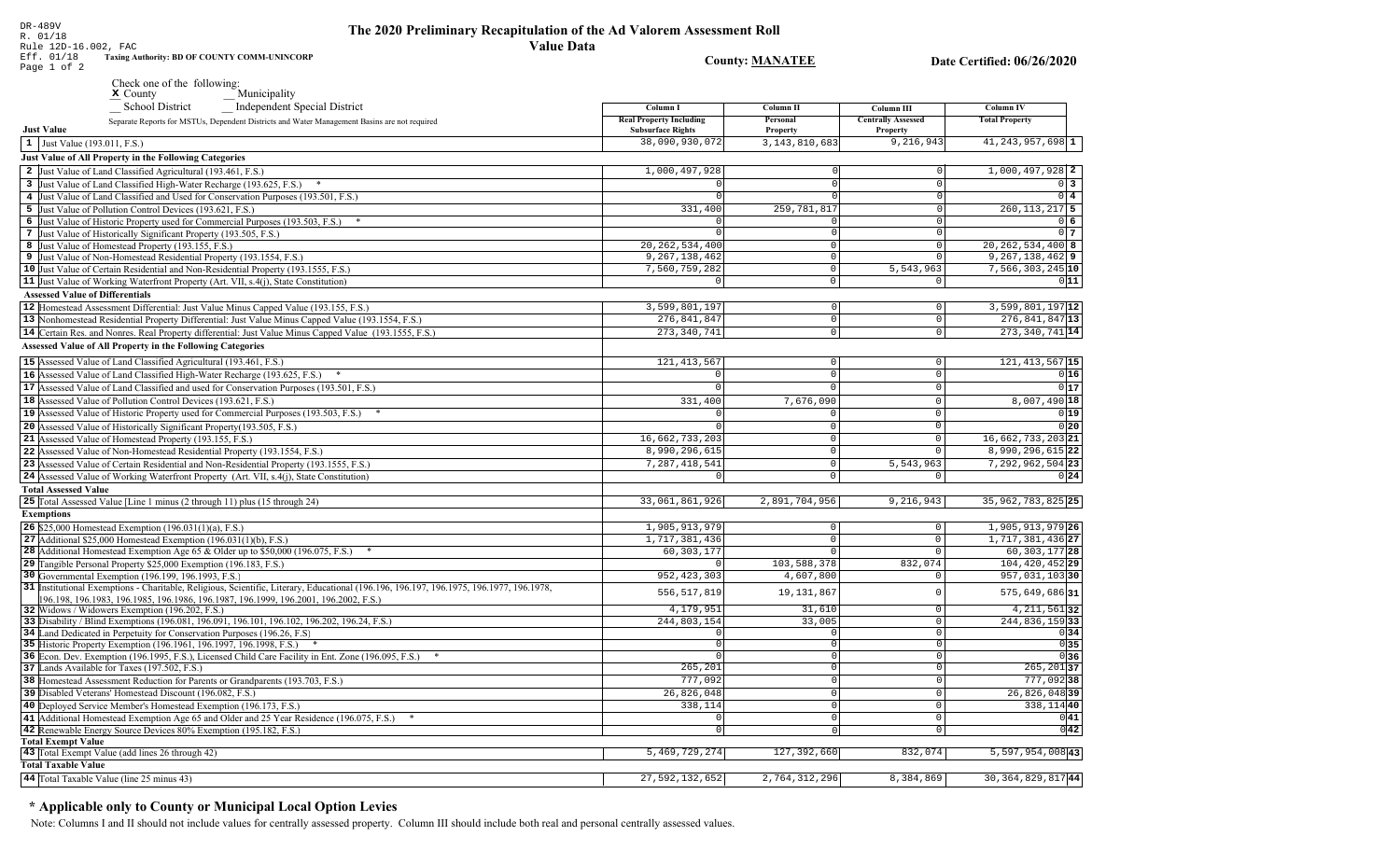## County: **MANATEE**

Date Certified: 06/26/2020

Just Value

#### Taxing Authority: **BD OF COUNTY COMM-UNINCORP**

#### Additions/Deletions

|                                                                                      | <b>Just Value</b> | <b>Taxable Value</b> |
|--------------------------------------------------------------------------------------|-------------------|----------------------|
| New Construction                                                                     | 1,099,404,264     | 943,760,817          |
| Additions                                                                            | 81,487,718        | 38,987,370           |
| Annexations                                                                          | $-224.618$        | $-224,618$           |
| 4 Deletions                                                                          | 16,967,216        | 16,967,216           |
| 5 Rehabilitative Improvements Increasing Assessed Value by at Least 100%             |                   |                      |
| 6 Total TPP Taxable Value in Excess of 115% of Previous Year Total TPP Taxable Value |                   |                      |
| 7 Net New Value $(1 + 2 + 3 - 4 + 5 + 6 = 7)$                                        | 1,163,700,148     | 965,556,353          |

#### **Selected Just Values**

| Value of Subsurface Rights (this amount included in Line 1<br><sup>1</sup> , Column I, Page One) 193.481, F.S.<br> Just | $\circ$<br>070 |
|-------------------------------------------------------------------------------------------------------------------------|----------------|
| Value of Centrally Assessed Railroad Property Value<br> Just                                                            | 829<br>.482    |
| 10 Just Value of Centrally Assessed Private Car Line Property Value                                                     | 734            |

Note: Sum of items 9 and 10 should equal centrally assessed just value on page 1, line 1, column III.

#### Homestead Portability

|    | nn<br>eiving<br>הבזי<br>enn: |                                      |
|----|------------------------------|--------------------------------------|
| -- | rans<br>י הי<br>ent.         | $\sim$ $\sim$<br>ᅩ◡<br>$\sim$ $\sim$ |

|                                  | Column <sub>1</sub><br>Column 2 |                          |  |
|----------------------------------|---------------------------------|--------------------------|--|
|                                  | <b>Real Property</b>            | <b>Personal Property</b> |  |
| <b>Total Parcels or Accounts</b> | Parcels                         | Accounts                 |  |
| 13 Total Parcels or Accounts     | 153,588                         | 20,899                   |  |

#### Property with Reduced Assessed Value

| 14 Land Classified Agricultural (193.461, F.S.)                                                 | 2,221  |   |
|-------------------------------------------------------------------------------------------------|--------|---|
| 15 Land Classified High-Water Recharge (193.625, F.S.)                                          |        |   |
| 16 Land Classified and Used for Conservation Purposes (193.501, F.S.)                           |        |   |
| 17 Pollution Control Devices (193.621, F.S.)                                                    |        |   |
| 18 Historic Property used for Commercial Purposes (193.503, F.S.) *                             |        |   |
| 19 Historically Significant Property (193.505, F.S.)                                            |        |   |
| <b>20</b> Homestead Property; Parcels with Capped Value (193.155, F.S.)                         | 63,102 |   |
| 21 Non-Homestead Residential Property; Parcels with Capped Value (193.1554, F.S.)               | 16,155 |   |
| 22 Certain Residential and Non-Residential Property; Parcels with Capped Value (193.1555, F.S.) | 3,148  |   |
| 23   Working Waterfront Property (Art. VII, s.4(j), State Constitution)                         |        | 0 |

#### Other Reductions in Assessed Value

| 24        | Lands Available for Taxes (197.502, F.S.)                                   |                             |  |
|-----------|-----------------------------------------------------------------------------|-----------------------------|--|
| つち<br>- - | [Homestead Assessment Reduction for Parents or Grandparents (193.703, F.S.) |                             |  |
| 26        | Disabled Veterans' Homestead Discount (196.082, F.S.)                       | $\sim$ $\sim$ $\sim$<br>232 |  |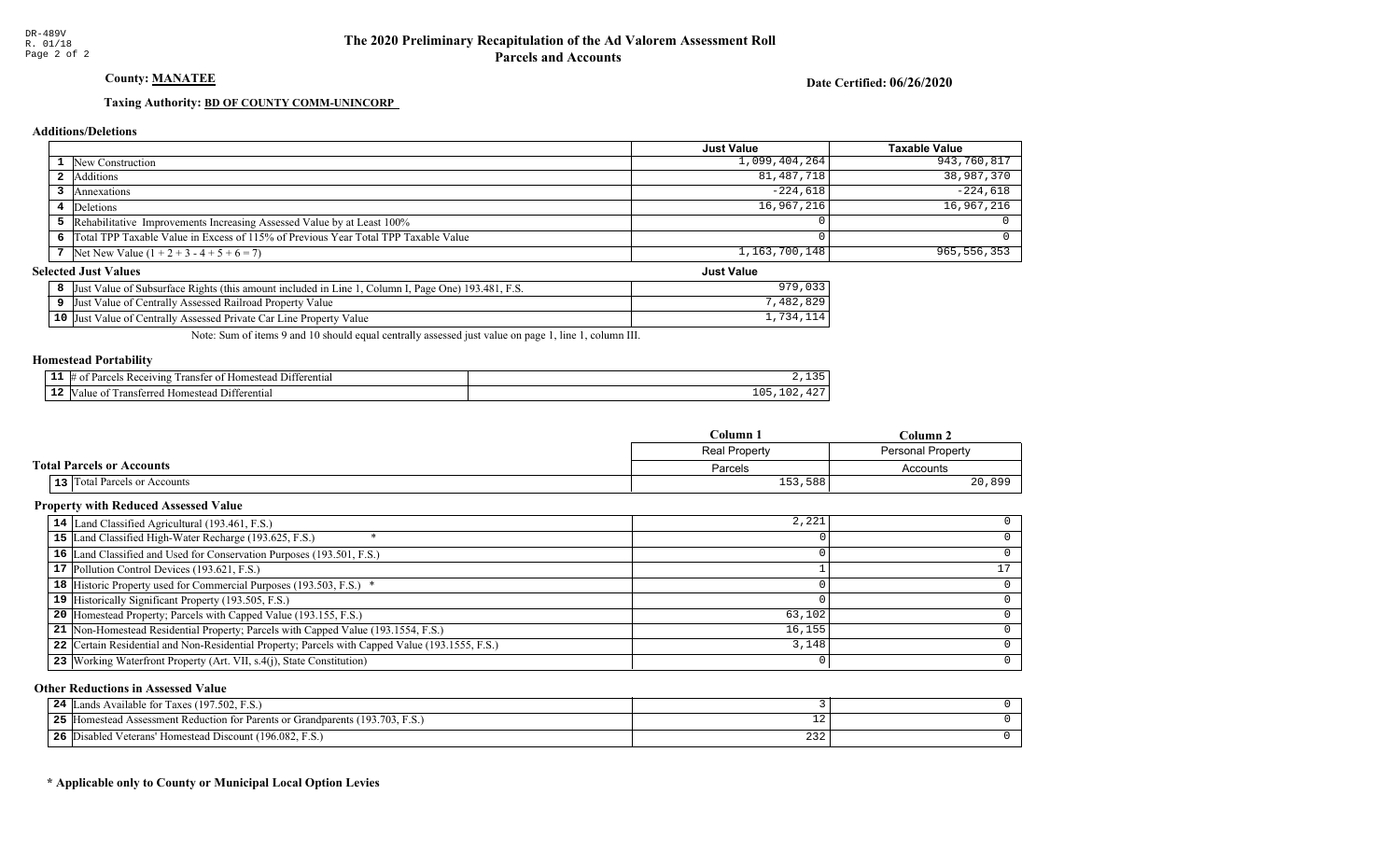# The 2020 Preliminary Recapitulation of the Ad Valorem Assessment Roll

**Value Data Taxing Authority: PALMAIRE MSTU County: MANATEE** Date Certified: 06/26/2020 Page 1 of 2 Check one of the following:  $M$  Municipality **School District** Independent Special District Column I **Column II** Column III **Column IV Real Property Including** Personal **Centrally Assessed Total Property** Separate Reports for MSTUs, Dependent Districts and Water Management Basins are not required **Just Value Subsurface Rights** Property Property 636, 421, 821  $636, 421, 821$ <sup>1</sup>  $\vert 1 \vert$  Just Value (193.011, F.S.) **Just Value of All Property in the Following Categories** 2 Just Value of Land Classified Agricultural (193.461, F.S.)  $\Omega$  $0\quad 2$ 3 Just Value of Land Classified High-Water Recharge (193.625, F.S.) \*  $0\overline{3}$  $\Omega$  $\Omega$ 4 Just Value of Land Classified and Used for Conservation Purposes (193.501, F.S.)  $0\sqrt{4}$ 5 Just Value of Pollution Control Devices (193.621, F.S.)  $0\overline{5}$  $\Omega$ 6 Just Value of Historic Property used for Commercial Purposes (193.503, F.S.) \*  $0\overline{6}$ 7 Just Value of Historically Significant Property (193.505, F.S.)  $0<sub>7</sub>$  $\Omega$ 348.338.637 348, 338, 637 8 8 Just Value of Homestead Property (193.155, F.S.)  $\cap$  $187, 743, 311$  9 187, 743, 311 9 Just Value of Non-Homestead Residential Property (193.1554, F.S.)  $\Omega$ 10 Just Value of Certain Residential and Non-Residential Property (193.1555, F.S.) 100, 339, 873  $\circ$  $100, 339, 873$  10 11 Just Value of Working Waterfront Property (Art. VII, s.4(j), State Constitution)  $\overline{\circ}$  $011$  $\overline{0}$ **Assessed Value of Differentials** 65, 583, 814 65, 583, 814 12 12 Homestead Assessment Differential: Just Value Minus Capped Value (193.155, F.S.)  $\Omega$  $\Omega$ 1,098,601  $1,098,601$ <sup>13</sup> 13 Nonhomestead Residential Property Differential: Just Value Minus Capped Value (193.1554, F.S.)  $\mathbb O$  $\Omega$ 14 Certain Res. and Nonres. Real Property differential: Just Value Minus Capped Value (193.1555, F.S.)  $21.637$  $\overline{0}$  $21,637$  14 **Assessed Value of All Property in the Following Categories** 15 Assessed Value of Land Classified Agricultural (193.461, F.S.)  $\Omega$  $\Omega$  $0|15$ 16 Assessed Value of Land Classified High-Water Recharge (193.625, F.S.)  $0|16$  $\mathbb O$  $\Omega$  $\Omega$  $0|17$ **17** Assessed Value of Land Classified and used for Conservation Purposes (193.501, F.S.)  $|0|$  $\mathbf{0}$  $\overline{0}$  $0|18$ 18 Assessed Value of Pollution Control Devices (193.621, F.S.)  $\Omega$  $\cap$  $\Omega$  $0|19|$ 19 Assessed Value of Historic Property used for Commercial Purposes (193.503, F.S.)  $\Omega$  $\Omega$ 20 Assessed Value of Historically Significant Property (193.505, F.S.)  $0|20|$  $\cap$  $\Omega$ 282,754,823 21 Assessed Value of Homestead Property (193.155, F.S.) 282, 754, 823 21  $\cap$ 22 Assessed Value of Non-Homestead Residential Property (193.1554, F.S.) 186,644,710  $\Omega$ 186, 644, 710 22 100, 318, 236  $100, 318, 236$  23 23 Assessed Value of Certain Residential and Non-Residential Property (193.1555, F.S.)  $\cap$  $\Omega$ 24 Assessed Value of Working Waterfront Property (Art. VII, s.4(j), State Constitution)  $0|24|$  $\mathbf{0}$  $\circ$ **Total Assessed Value** 25 Total Assessed Value [Line 1 minus (2 through 11) plus (15 through 24) 569, 717, 769  $\overline{0}$  $|0|$ 569, 717, 769 25 **Exemptions** 35,700,000 **26** \$25,000 Homestead Exemption  $(196.031(1)(a), F.S.)$  $\overline{0}$ 35,700,000 26  $\cap$ 35,090,323 27 27 Additional \$25,000 Homestead Exemption  $(196.031(1)(b), F.S.)$ 35,090,323  $\circ$  $\sqrt{ }$  $1,623,500$  $1,623,500$  28 28 Additional Homestead Exemption Age 65 & Older up to \$50,000 (196.075, F.S.) \*  $\overline{0}$  $\cap$ 29 Tangible Personal Property \$25,000 Exemption (196.183, F.S.)  $\overline{0}$  $\circ$  $\Omega$ 30 Governmental Exemption (196.199, 196.1993, F.S.)  $\overline{\circ}$  $\overline{\circ}$ 31 Institutional Exemptions - Charitable, Religious, Scientific, Literary, Educational (196.196, 196.197, 196.1977, 196.1977, 196.1978,  $\circ$  $0|31$ 196.198, 196.1983, 196.1985, 196.1986, 196.1987, 196.1999, 196.2001, 196.2002, F.S.)  $139,000$  32 32 Widows / Widowers Exemption (196.202, F.S.) 139,000  $\overline{0}$ 33 Disability / Blind Exemptions (196.081, 196.091, 196.101, 196.102, 196.202, 196.24, F.S.) 3,904,006  $\overline{0}$  $3,904,006$  33 34 Land Dedicated in Perpetuity for Conservation Purposes (196.26, F.S)  $\overline{\circ}$  $\cap$  $\begin{array}{c|c}\n\hline\n0 & 35 \\
\hline\n0 & 36\n\end{array}$ 35 Historic Property Exemption (196.1961, 196.1997, 196.1998, F.S.) \*  $\Omega$  $\circ$ 36 Econ. Dev. Exemption (196.1995, F.S.), Licensed Child Care Facility in Ent. Zone (196.095, F.S.) \*  $\sqrt{ }$  $\overline{0}$ 37 Lands Available for Taxes (197.502, F.S.)  $\overline{0}$ 38 Homestead Assessment Reduction for Parents or Grandparents (193.703, F.S.)  $52.392$  $52,392$  38 0 678,416 678, 416 39

 $\sqrt{29}$ 

 $0|30|$ 

 $0|34|$ 

 $0|37$ 

 $0|40|$ 

 $0|41|$ 

 $\overline{0|42|}$ 

 $77, 187, 637$  43

492,530,13244

 $\overline{0}$ 

 $\overline{0}$ 

 $\overline{\circ}$ 

 $\overline{\phantom{0}}$ 

 $\boxed{0}$ 

 $\overline{\circ}$ 

 $\overline{0}$ 

 $\Omega$ 

 $\Omega$ 

 $\overline{0}$ 

77,187,637

492,530,132

### \* Applicable only to County or Municipal Local Option Levies

41 Additional Homestead Exemption Age 65 and Older and 25 Year Residence (196.075, F.S.) \*

39 Disabled Veterans' Homestead Discount (196.082, F.S.)

43 Total Exempt Value (add lines 26 through 42)

44 Total Taxable Value (line 25 minus 43)

**Total Exempt Value** 

**Total Taxable Value** 

40 Deployed Service Member's Homestead Exemption (196.173, F.S.)

42 Renewable Energy Source Devices 80% Exemption (195.182, F.S.)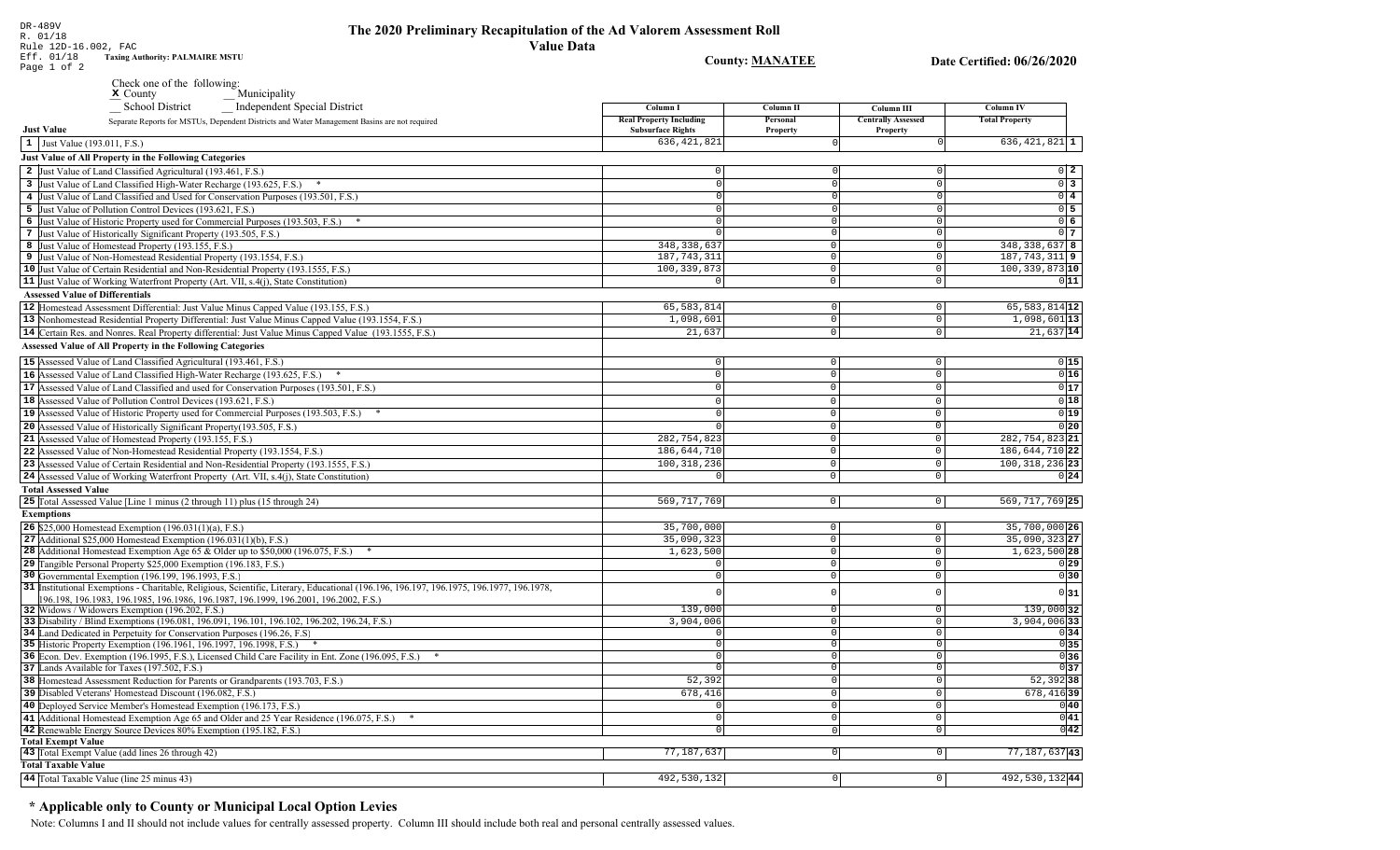## **County: MANATEE**

Date Certified: 06/26/2020

## Taxing Authority: PALMAIRE MSTU

#### **Additions/Deletions**

|                                                                                      | Just Value        | <b>Taxable Value</b> |
|--------------------------------------------------------------------------------------|-------------------|----------------------|
| 1 New Construction                                                                   |                   | 0                    |
| <b>2</b> Additions                                                                   | 344,146           | 342,396              |
| 3 Annexations                                                                        |                   |                      |
| Deletions                                                                            | 50,445            | 50,445               |
| 5 Rehabilitative Improvements Increasing Assessed Value by at Least 100%             |                   |                      |
| 6 Total TPP Taxable Value in Excess of 115% of Previous Year Total TPP Taxable Value |                   |                      |
| 7 Net New Value $(1 + 2 + 3 - 4 + 5 + 6 = 7)$                                        | 293,701           | 291,951              |
| lected Just Values                                                                   | <b>Just Value</b> |                      |

#### **Selected Just Values**

| Column I, Page One) 193.481, F.S.<br>Just Value of Subsurface Rights (this amount included in Line 1) |  |
|-------------------------------------------------------------------------------------------------------|--|
| Just Value of Centrally Assessed Railroad Property Value                                              |  |
| 10 Just Value of Centrally Assessed Private Car Line Property Value                                   |  |

Note: Sum of items 9 and 10 should equal centrally assessed just value on page 1, line 1, column III.

## **Homestead Portability**

| - -<br>-- | <b>CONTRACTOR</b><br>erentia.<br>$\gamma$ ving $\Gamma$<br>omes.<br>ranstei<br>$\Omega$<br>steac<br>ан<br> | .J L |
|-----------|------------------------------------------------------------------------------------------------------------|------|
| . .       | erential<br>ווכי<br>ılık<br>rdomes                                                                         |      |

|                                     | Column 1      | Column 2                 |
|-------------------------------------|---------------|--------------------------|
|                                     | Real Property | <b>Personal Property</b> |
| <b>Total Parcels or Accounts</b>    | Parcels       | Accounts                 |
| <b>13</b> Total Parcels or Accounts | 2,670         |                          |

## **Property with Reduced Assessed Value**

| 14 Land Classified Agricultural (193.461, F.S.)                                                 |       |  |
|-------------------------------------------------------------------------------------------------|-------|--|
| 15 Land Classified High-Water Recharge (193.625, F.S.)                                          |       |  |
| 16 Land Classified and Used for Conservation Purposes (193.501, F.S.)                           |       |  |
| 17 Pollution Control Devices (193.621, F.S.)                                                    |       |  |
| 18 Historic Property used for Commercial Purposes (193.503, F.S.) *                             |       |  |
| 19 Historically Significant Property (193.505, F.S.)                                            |       |  |
| <b>20</b> Homestead Property; Parcels with Capped Value (193.155, F.S.)                         | 1,227 |  |
| 21 Non-Homestead Residential Property; Parcels with Capped Value (193.1554, F.S.)               | 125   |  |
| 22 Certain Residential and Non-Residential Property; Parcels with Capped Value (193.1555, F.S.) |       |  |
| 23 Working Waterfront Property (Art. VII, s.4(j), State Constitution)                           |       |  |

#### **Other Reductions in Assessed Value**

| 24<br>Lands Available for Taxes (197.502, F.S.)                                      |  |
|--------------------------------------------------------------------------------------|--|
| 25<br>If IHomestead Assessment Reduction for Parents or Grandparents (193.703, F.S.) |  |
| 26<br>Disabled Veterans' Homestead Discount (196.082, F.S.)                          |  |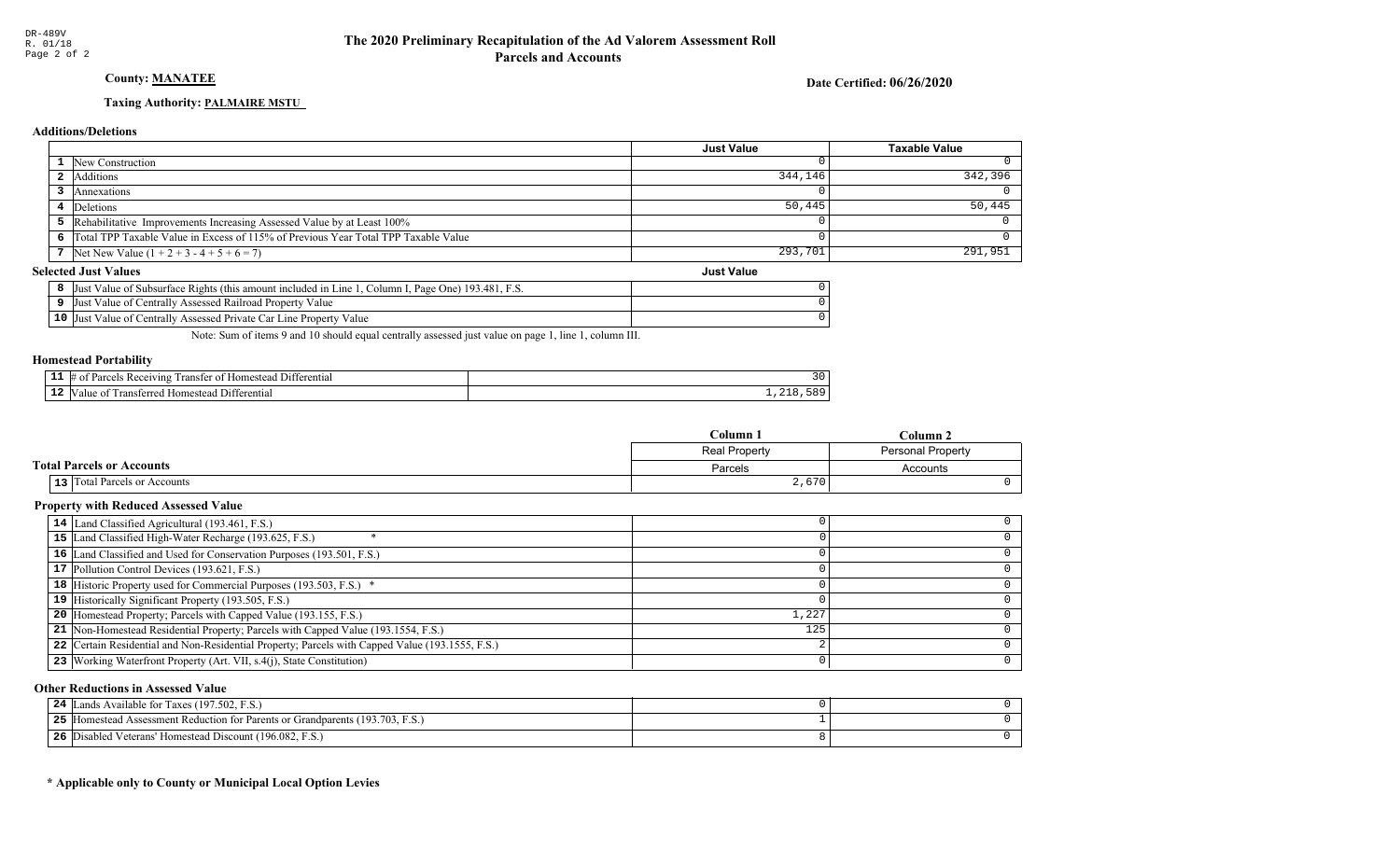DR-489V

R. 01/18

#### The 2020 Preliminary Recapitulation of the Ad Valorem Assessment Roll **Value Data**

Rule 12D-16.002, FAC **Taxing Authority: CITY OF ANNA MARIA** Eff. 01/18 **County: MANATEE** Date Certified: 06/26/2020 Page 1 of 2 Check one of the following:  $\underline{\mathbf{x}}$  Municipality County School District Independent Special District Column I **Column II** Column III **Column IV Real Property Including** Personal **Centrally Assessed Total Property** Separate Reports for MSTUs, Dependent Districts and Water Management Basins are not required **Just Value Subsurface Rights** Property Property 1,491,961,245 7,106,614  $1,499,067,859$ <sup>1</sup>  $\vert 1 \vert$  Just Value (193.011, F.S.) **Just Value of All Property in the Following Categories** 2 Just Value of Land Classified Agricultural (193.461, F.S.)  $\Omega$  $0\quad 2$ 3 Just Value of Land Classified High-Water Recharge (193.625, F.S.) \*  $0\overline{3}$  $\Omega$  $\Omega$ 4 Just Value of Land Classified and Used for Conservation Purposes (193.501, F.S.)  $0\vert 4$ 5 Just Value of Pollution Control Devices (193.621, F.S.)  $0\overline{5}$  $\Omega$ 6 Just Value of Historic Property used for Commercial Purposes (193.503, F.S.) \*  $0\overline{6}$ 7 Just Value of Historically Significant Property (193.505, F.S.)  $0<sub>7</sub>$  $\Omega$  $421.641.114$  $421,641,114$  8 8 Just Value of Homestead Property (193.155, F.S.)  $\Omega$ 983, 921, 309 983, 921, 309 9 9 Just Value of Non-Homestead Residential Property (193.1554, F.S.)  $\Omega$ 10 Just Value of Certain Residential and Non-Residential Property (193.1555, F.S.) 86, 398, 822  $\circ$ 86,398,822 10 11 Just Value of Working Waterfront Property (Art. VII, s.4(j), State Constitution)  $\overline{\circ}$  $011$  $\overline{0}$ **Assessed Value of Differentials** 148,601,150 12 148,601,150 12 Homestead Assessment Differential: Just Value Minus Capped Value (193.155, F.S.)  $\Omega$  $\Omega$  $9,862,148$ <sup>13</sup> 13 Nonhomestead Residential Property Differential: Just Value Minus Capped Value (193.1554, F.S.) 9,862,148  $\mathbb O$  $\Omega$ 14 Certain Res. and Nonres. Real Property differential: Just Value Minus Capped Value (193.1555, F.S.) 7.031.434  $\overline{0}$ 7,031,434 14 **Assessed Value of All Property in the Following Categories** 15 Assessed Value of Land Classified Agricultural (193.461, F.S.)  $\Omega$  $\Omega$  $0|15$ 16 Assessed Value of Land Classified High-Water Recharge (193.625, F.S.)  $0|16$  $\mathbb O$  $\Omega$  $\Omega$  $0|17$ **17** Assessed Value of Land Classified and used for Conservation Purposes (193.501, F.S.)  $|0|$  $\mathbf{0}$  $\overline{0}$  $0|18$ 18 Assessed Value of Pollution Control Devices (193.621, F.S.)  $\Omega$  $\cap$  $\Omega$  $0|19|$ 19 Assessed Value of Historic Property used for Commercial Purposes (193.503, F.S.) \*  $\Omega$  $\Omega$  $\overline{0|20}$ 20 Assessed Value of Historically Significant Property (193.505, F.S.)  $\cap$  $\Omega$ 273,039,964 21 Assessed Value of Homestead Property (193.155, F.S.) 273,039,964 21  $\cap$ 22 Assessed Value of Non-Homestead Residential Property (193.1554, F.S.) 974,059,161  $\Omega$ 974,059,16122 79, 367, 388 79, 367, 388 23 23 Assessed Value of Certain Residential and Non-Residential Property (193.1555, F.S.)  $\cap$  $\Omega$ 24 Assessed Value of Working Waterfront Property (Art. VII, s.4(j), State Constitution)  $0|24|$  $\mathbf{0}$  $\circ$ **Total Assessed Value** 25 Total Assessed Value [Line 1 minus (2 through 11) plus (15 through 24) 1,326,466,513 7,106,614  $|0|$ 1, 333, 573, 127 25 **Exemptions** 10,925,000 **26** \$25,000 Homestead Exemption  $(196.031(1)(a), F.S.)$  $\overline{0}$  $10,925,000$  26  $10,904,235$  27 27 Additional \$25,000 Homestead Exemption  $(196.031(1)(b), F.S.)$ 10,904,235  $\circ$  $\sqrt{2}$  $150,000$  $150,000$  28 28 Additional Homestead Exemption Age 65 & Older up to \$50,000 (196.075, F.S.) \*  $\overline{0}$  $\sqrt{ }$ 29 Tangible Personal Property \$25,000 Exemption (196.183, F.S.) 793,353  $\circ$ 793, 353 29 30 Governmental Exemption (196.199, 196.1993, F.S.) 29, 295, 859  $\overline{\circ}$  $29, 295, 859$  30 31 Institutional Exemptions - Charitable, Religious, Scientific, Literary, Educational (196.196, 196.197, 196.1977, 196.1977, 196.1978, 7,807,367 66,883  $\circ$ 7,874,250 31 196.198, 196.1983, 196.1985, 196.1986, 196.1987, 196.1999, 196.2001, 196.2002, F.S.) 42,000  $42,000$  32 32 Widows / Widowers Exemption (196.202, F.S.)  $\Omega$ 33 Disability / Blind Exemptions (196.081, 196.091, 196.101, 196.102, 196.202, 196.24, F.S.) 1,432,254  $\overline{0}$ 1,432,254 33 34 Land Dedicated in Perpetuity for Conservation Purposes (196.26, F.S)  $\cap$  $\overline{\circ}$  $0|34|$  $\begin{array}{c|c}\n\hline\n0 & 35 \\
\hline\n0 & 36\n\end{array}$ 35 Historic Property Exemption (196.1961, 196.1997, 196.1998, F.S.) \*  $\Omega$  $\circ$ 36 Econ. Dev. Exemption (196.1995, F.S.), Licensed Child Care Facility in Ent. Zone (196.095, F.S.) \*  $\sqrt{ }$  $\overline{0}$ 37 Lands Available for Taxes (197.502, F.S.)  $\overline{0}$  $0|37$ 38 Homestead Assessment Reduction for Parents or Grandparents (193.703, F.S.)  $\sqrt{38}$  $\overline{0}$ 87,749 39 Disabled Veterans' Homestead Discount (196.082, F.S.) 87,74939  $\overline{0}$ 40 Deployed Service Member's Homestead Exemption (196.173, F.S.)  $\overline{0}$  $0|40|$  $\Omega$  $\overline{\circ}$  $0|41|$ 41 Additional Homestead Exemption Age 65 and Older and 25 Year Residence (196.075, F.S.) \*  $\Omega$  $\overline{0|42|}$ 42 Renewable Energy Source Devices 80% Exemption (195.182, F.S.)  $\overline{0}$  $\overline{0}$ **Total Exempt Value** 

 $61,504,700$  43 43 Total Exempt Value (add lines 26 through 42) 60,644,464 860,236  $\boxed{0}$ **Total Taxable Value** 44 Total Taxable Value (line 25 minus 43) 1,265,822,049  $6, 246, 378$  $|0|$ 1, 272, 068, 427 44

## \* Applicable only to County or Municipal Local Option Levies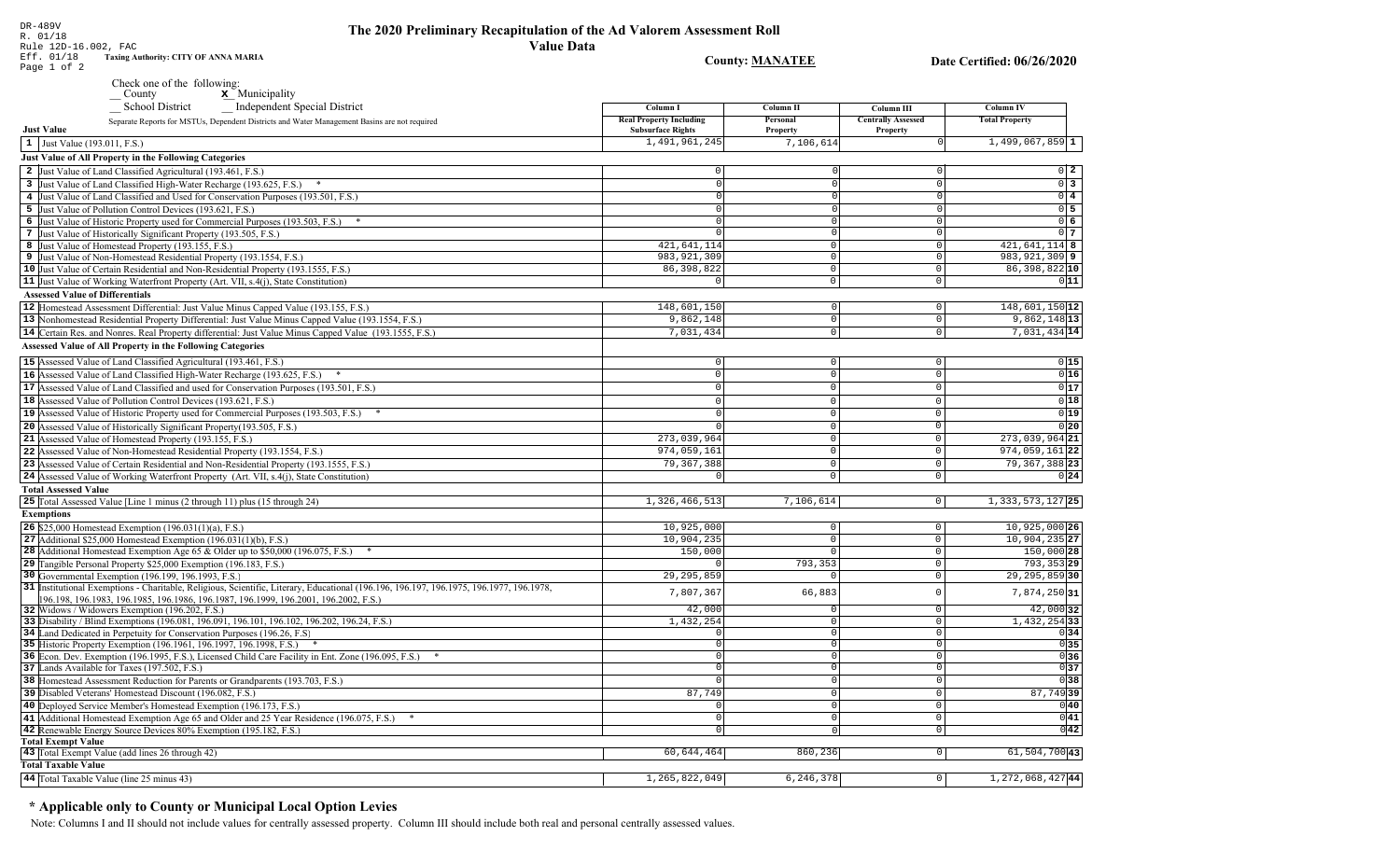## County: **MANATEE**

Date Certified: 06/26/2020

Just Value

#### Taxing Authority: CITY OF ANNA MARIA

#### Additions/Deletions

|                                                                                      | <b>Just Value</b> | Taxable Value |
|--------------------------------------------------------------------------------------|-------------------|---------------|
| <b>1</b> New Construction                                                            | 15,814,660        | $15,614,660$  |
| 2 Additions                                                                          | 1,827,219         | 1,777,969     |
| Annexations                                                                          |                   |               |
| 4 Deletions                                                                          | 1,535,556         | 1,535,556     |
| <b>5</b> Rehabilitative Improvements Increasing Assessed Value by at Least 100%      |                   |               |
| 6 Total TPP Taxable Value in Excess of 115% of Previous Year Total TPP Taxable Value |                   |               |
| 7 Net New Value $(1 + 2 + 3 - 4 + 5 + 6 = 7)$                                        | 16,106,323        | $15,857,073$  |

#### **Selected Just Values**

|                 | Value of Subsurface Rights (this amount included in Line)<br>. Page One) 193.481. F.S.<br>∴olumn 1<br>IJust |  |
|-----------------|-------------------------------------------------------------------------------------------------------------|--|
|                 | Value of Centrally Assessed Railroad Property Value<br>Just                                                 |  |
| 10 <sup>7</sup> | Value of Centrally Assessed Private Car Line Property Value<br> Just                                        |  |

Note: Sum of items 9 and 10 should equal centrally assessed just value on page 1, line 1, column III.

#### Homestead Portability

| - -<br>. | entia:<br>71n9    |      |
|----------|-------------------|------|
| - 4      | entiai<br>ונ<br>ш | $ -$ |

|                                     | Column 1      | Column 2                 |
|-------------------------------------|---------------|--------------------------|
|                                     | Real Property | <b>Personal Property</b> |
| <b>Total Parcels or Accounts</b>    | Parcels       | Accounts                 |
| <b>13</b> Total Parcels or Accounts | 1,704         | 125                      |

#### Property with Reduced Assessed Value

| 14 Land Classified Agricultural (193.461, F.S.)                                                 |     |  |
|-------------------------------------------------------------------------------------------------|-----|--|
| 15 Land Classified High-Water Recharge (193.625, F.S.)                                          |     |  |
| 16 Land Classified and Used for Conservation Purposes (193.501, F.S.)                           |     |  |
| 17 Pollution Control Devices (193.621, F.S.)                                                    |     |  |
| 18 Historic Property used for Commercial Purposes (193.503, F.S.) *                             |     |  |
| 19 Historically Significant Property (193.505, F.S.)                                            |     |  |
| <b>20</b> Homestead Property; Parcels with Capped Value (193.155, F.S.)                         | 401 |  |
| 21 Non-Homestead Residential Property; Parcels with Capped Value (193.1554, F.S.)               | 169 |  |
| 22 Certain Residential and Non-Residential Property; Parcels with Capped Value (193.1555, F.S.) | 45  |  |
| 23 Working Waterfront Property (Art. VII, s.4(j), State Constitution)                           |     |  |
|                                                                                                 |     |  |

#### Other Reductions in Assessed Value

| ands Available for Taxes (197.502, F.S.)<br>24                                       |  |
|--------------------------------------------------------------------------------------|--|
| 5 [Homestead Assessment Reduction for Parents or Grandparents (193.703, F.S.)<br>25. |  |
| Disabled Veterans' Homestead Discount (196.082, F.S.)<br>26                          |  |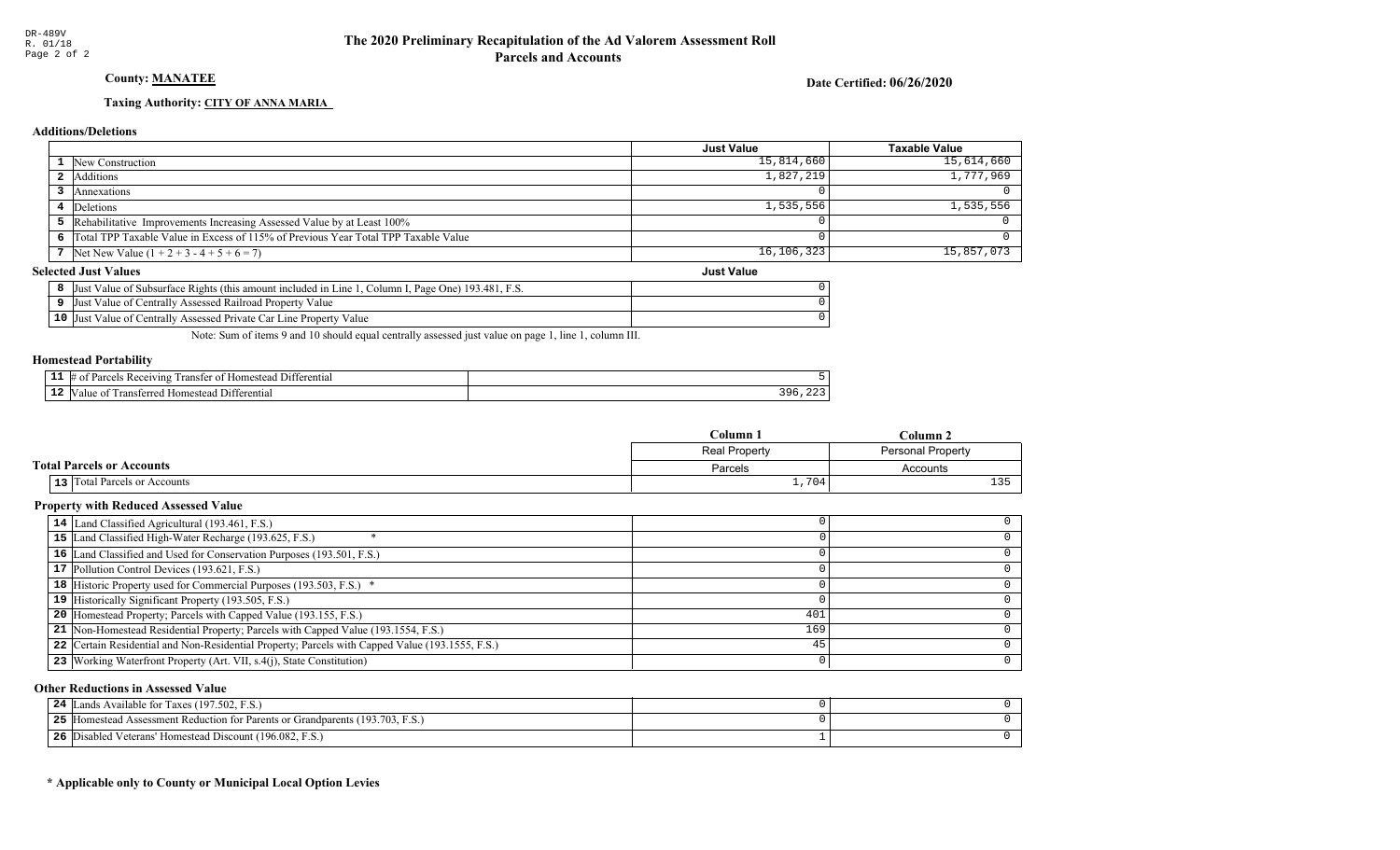**County: MANATEE** 

Column II

Personal

Property

 $8,321,963$ 

n

 $\overline{\circ}$ 

 $\Omega$ 

 $\circ$ 

 $\overline{0}$  $\overline{0}$ 

 $\overline{\circ}$ 

 $\boxed{0}$ 

 $\circ$ 

 $\overline{0}$ 

Column III

**Centrally Assessed** 

Property

 $|0|$ 

 $\boxed{\circ}$ 

Column I

**Real Property Including<br>Subsurface Rights** 

834,698,973

 $110,016,804$ 

 $\overline{585, 437, 826}$ 

139, 244, 343

 $|0|$ 

 $\overline{\circ}$ 

 $\overline{\circ}$ 

 $\overline{\mathfrak{o}}$ 

 $\overline{\circ}$ 

Date Certified: 06/26/2020

Column IV

**Total Property** 

 $843,020,936$ <sup>1</sup>

 $110,016,804$  8

 $\overline{585,437,826}$  9

139, 244, 343 10

 $0\quad 2$ 

 $0\overline{3}$ 

 $0\overline{4}$ 

 $0\overline{5}$ 

 $0\overline{6}$ 

 $0<sub>7</sub>$ 

 $011$ 

|   | DR-489V<br>The 2020 Preliminary Recapitulatio<br>R. 01/18<br>Value<br>Rule 12D-16.002, FAC                                                                                                   |
|---|----------------------------------------------------------------------------------------------------------------------------------------------------------------------------------------------|
|   | Eff. 01/18<br><b>Taxing Authority: CITY OF BRADENTON BEACH</b><br>Page 1 of 2                                                                                                                |
|   | Check one of the following:<br>$\mathbf{x}$ Municipality<br>County                                                                                                                           |
|   | School District Independent Special District<br>Separate Reports for MSTUs, Dependent Districts and Water Management Basins are not required                                                 |
|   | <b>Just Value</b>                                                                                                                                                                            |
| 1 | Just Value (193.011, F.S.)                                                                                                                                                                   |
|   | <b>Just Value of All Property in the Following Categories</b>                                                                                                                                |
| 2 | Just Value of Land Classified Agricultural (193.461, F.S.)                                                                                                                                   |
| 3 | Just Value of Land Classified High-Water Recharge (193.625, F.S.)<br>*                                                                                                                       |
| 4 | Just Value of Land Classified and Used for Conservation Purposes (193.501, F.S.)                                                                                                             |
| 5 | Just Value of Pollution Control Devices (193.621, F.S.)                                                                                                                                      |
| 6 | Just Value of Historic Property used for Commercial Purposes (193.503, F.S.)<br>$*$                                                                                                          |
|   | Just Value of Historically Significant Property (193.505, F.S.)                                                                                                                              |
| 8 | Just Value of Homestead Property (193.155, F.S.)                                                                                                                                             |
|   | Just Value of Non-Homestead Residential Property (193.1554, F.S.)                                                                                                                            |
|   | 10 Just Value of Certain Residential and Non-Residential Property (193.1555, F.S.)                                                                                                           |
|   | 11 Just Value of Working Waterfront Property (Art. VII, s.4(j), State Constitution)                                                                                                          |
|   | <b>Assessed Value of Differentials</b>                                                                                                                                                       |
|   | 12 Homestead Assessment Differential: Just Value Minus Capped Value (193.155, F.S.)                                                                                                          |
|   | $12$ Methods and Decidential Decoration $D(\mathcal{C}_{n}^{*}, \mathbf{t})$ . Let $M_{n}^{*}$ $M_{n}^{*}$ $\mathcal{C}_{n}^{*}$ and $M_{n}^{*}$ $\mathcal{C}_{n}^{*}$ $\mathcal{C}_{n}^{*}$ |

| 37, 193, 109  | $\Omega$                    | $\mathbf{0}$         | $37, 193, 109$ 12                                                                               |
|---------------|-----------------------------|----------------------|-------------------------------------------------------------------------------------------------|
| 16,945,694    | $\Omega$                    | $\Omega$             | $16,945,694$ 13                                                                                 |
| 3,611,718     | $\overline{0}$              | $\Omega$             | $3,611,718$ <sup>14</sup>                                                                       |
|               |                             |                      |                                                                                                 |
|               |                             |                      | 0 15                                                                                            |
|               | $\cap$                      |                      | 0 16                                                                                            |
|               |                             |                      | 0 17                                                                                            |
|               |                             | $\Omega$             | 0 18                                                                                            |
|               |                             | $\Omega$             | 0 19                                                                                            |
|               |                             | $\Omega$             | 0 20                                                                                            |
| 72,823,695    |                             | $\mathbf 0$          | 72,823,695 21                                                                                   |
| 568, 492, 132 |                             | $\mathbf 0$          | 568, 492, 132 22                                                                                |
| 135,632,625   | <sup>0</sup>                | $\mathbf 0$          | 135,632,625 23                                                                                  |
|               | $\Omega$                    | $\mathbf 0$          | 0 24                                                                                            |
|               |                             |                      |                                                                                                 |
| 776,948,452   | 8,321,963                   | $\circ$              | 785, 270, 415 25                                                                                |
|               |                             |                      |                                                                                                 |
| 6, 200, 000   | 0                           | $\mathbf 0$          | 6,200,000 26                                                                                    |
| 5,983,456     | $\Omega$                    | $\circ$              | $5,983,456$ 27                                                                                  |
| 199,500       |                             | $\circ$              | 199,500 28                                                                                      |
|               | 791,227                     | $\mathbb O$          | 791,227 29                                                                                      |
| 76,804,127    |                             | $\circ$              | 76,804,12730                                                                                    |
| 3,091,773     |                             | $\mathbf 0$          | $3,091,773$ 31                                                                                  |
| 29,000        | $\Omega$                    | $\circ$              | 29,000 32                                                                                       |
| 837,462       | $\Omega$                    | $\Omega$             | $837, 462$ 33                                                                                   |
|               |                             | $\Omega$             | 0 34                                                                                            |
|               |                             |                      | 0 35                                                                                            |
|               |                             |                      | $\frac{0}{0}$ 36<br>$\frac{0}{37}$<br>$\frac{37}{0}$ 38                                         |
|               |                             |                      |                                                                                                 |
|               |                             |                      |                                                                                                 |
|               |                             |                      | 039                                                                                             |
|               |                             | $\Omega$             | 0 40                                                                                            |
|               |                             |                      | 0 41                                                                                            |
|               | $\cap$                      |                      | 0 42                                                                                            |
|               |                             |                      |                                                                                                 |
|               |                             |                      | $93,936,545$  43                                                                                |
|               |                             |                      |                                                                                                 |
|               |                             |                      | 691, 333, 870 44                                                                                |
|               | 93, 145, 318<br>683,803,134 | 791,227<br>7,530,736 | $\Omega$<br>$\Omega$<br>$\bigcap$<br>$\cap$<br>$\mathbf 0$<br>$\mathbf 0$<br> 0 <br>$\mathbb O$ |

## \* Applicable only to County or Municipal Local Option Levies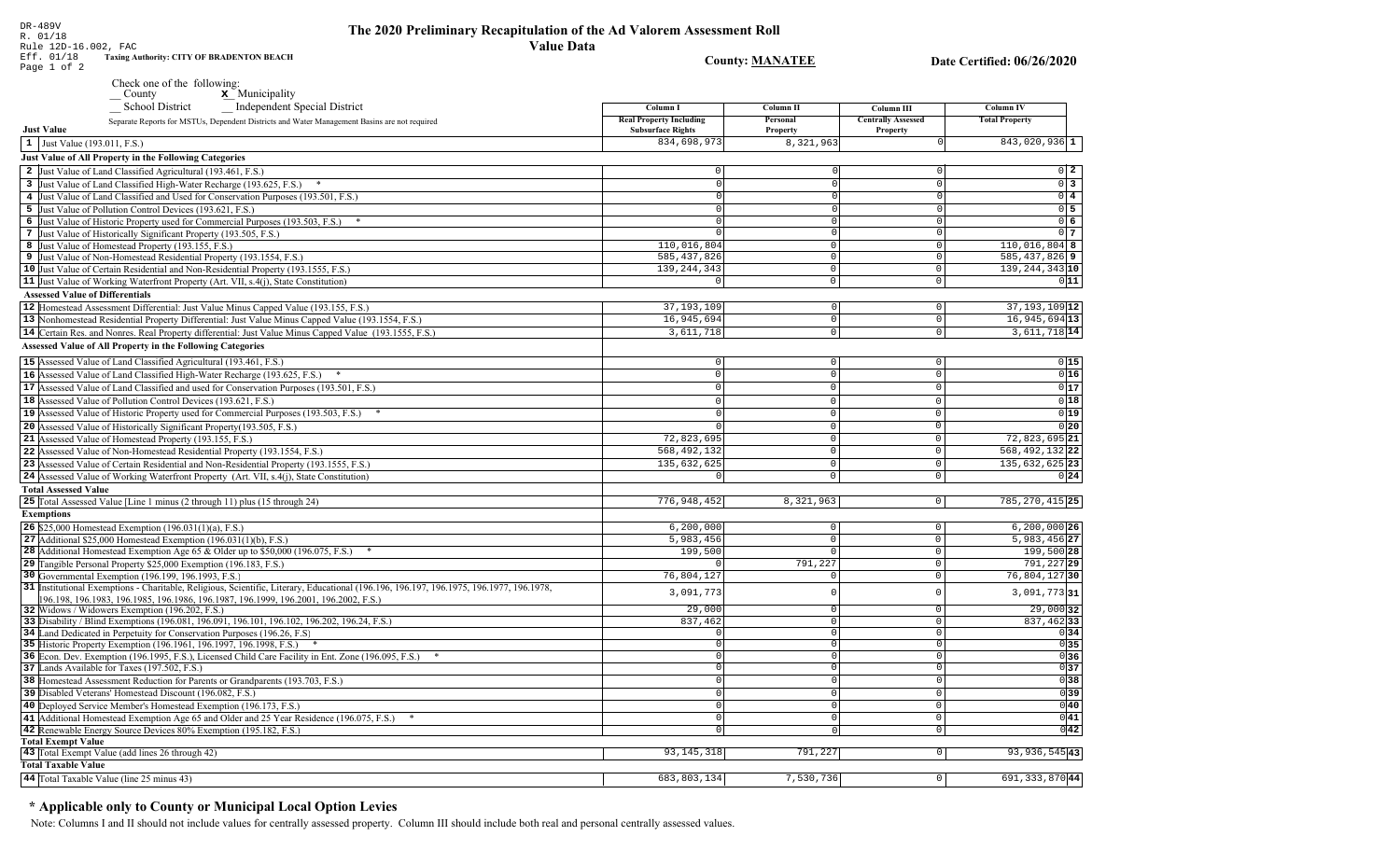## **County: MANATEE**

Date Certified: 06/26/2020

**Just Value** 

## Taxing Authority: CITY OF BRADENTON BEACH

#### **Additions/Deletions**

|                                                                                      | <b>Just Value</b> | Taxable Value |
|--------------------------------------------------------------------------------------|-------------------|---------------|
| <b>1</b> New Construction                                                            | 4,052,436         | 4,002,436     |
| Additions                                                                            | 331,096           | 309.162       |
| Annexations                                                                          |                   |               |
| 4 Deletions                                                                          | 283,826           | 283,826       |
| <b>5</b> Rehabilitative Improvements Increasing Assessed Value by at Least 100%      |                   |               |
| 6 Total TPP Taxable Value in Excess of 115% of Previous Year Total TPP Taxable Value |                   |               |
| 7 Net New Value $(1 + 2 + 3 - 4 + 5 + 6 = 7)$                                        | 4,099,706         | 4,027,772     |

### **Selected Just Values**

| t Value of Subsurface Rights (this amount included in Line 1, Column I, Page One) 193.481, F.S.<br> Just |  |
|----------------------------------------------------------------------------------------------------------|--|
| Just Value of Centrally Assessed Railroad Property Value                                                 |  |
| 10 Just Value of Centrally Assessed Private Car Line Property Value                                      |  |

Note: Sum of items 9 and 10 should equal centrally assessed just value on page 1, line 1, column III.

## **Homestead Portability**

| -- | 71 no<br>ranste<br>entia. |        |
|----|---------------------------|--------|
|    | entia.                    | $\sim$ |

|                                  | C <b>olumn</b> 1       | Column                   |  |
|----------------------------------|------------------------|--------------------------|--|
|                                  | Real Property          | <b>Personal Property</b> |  |
| <b>Total Parcels or Accounts</b> | Parcels                | Accounts                 |  |
| 13 Total Parcels or Accounts     | $\sim$ $\sim$<br>T,9T. | 238                      |  |

## **Property with Reduced Assessed Value**

| 230 |  |
|-----|--|
| 440 |  |
| 31  |  |
|     |  |
|     |  |

#### **Other Reductions in Assessed Value**

| <sup>'t</sup> ands Available for Taxes (197.502, F.S.)<br>24                     |  |
|----------------------------------------------------------------------------------|--|
| Homestead Assessment Reduction for Parents or Grandparents (193.703, F.S.)<br>25 |  |
| Disabled Veterans' Homestead Discount (196.082, F.S.)<br>26                      |  |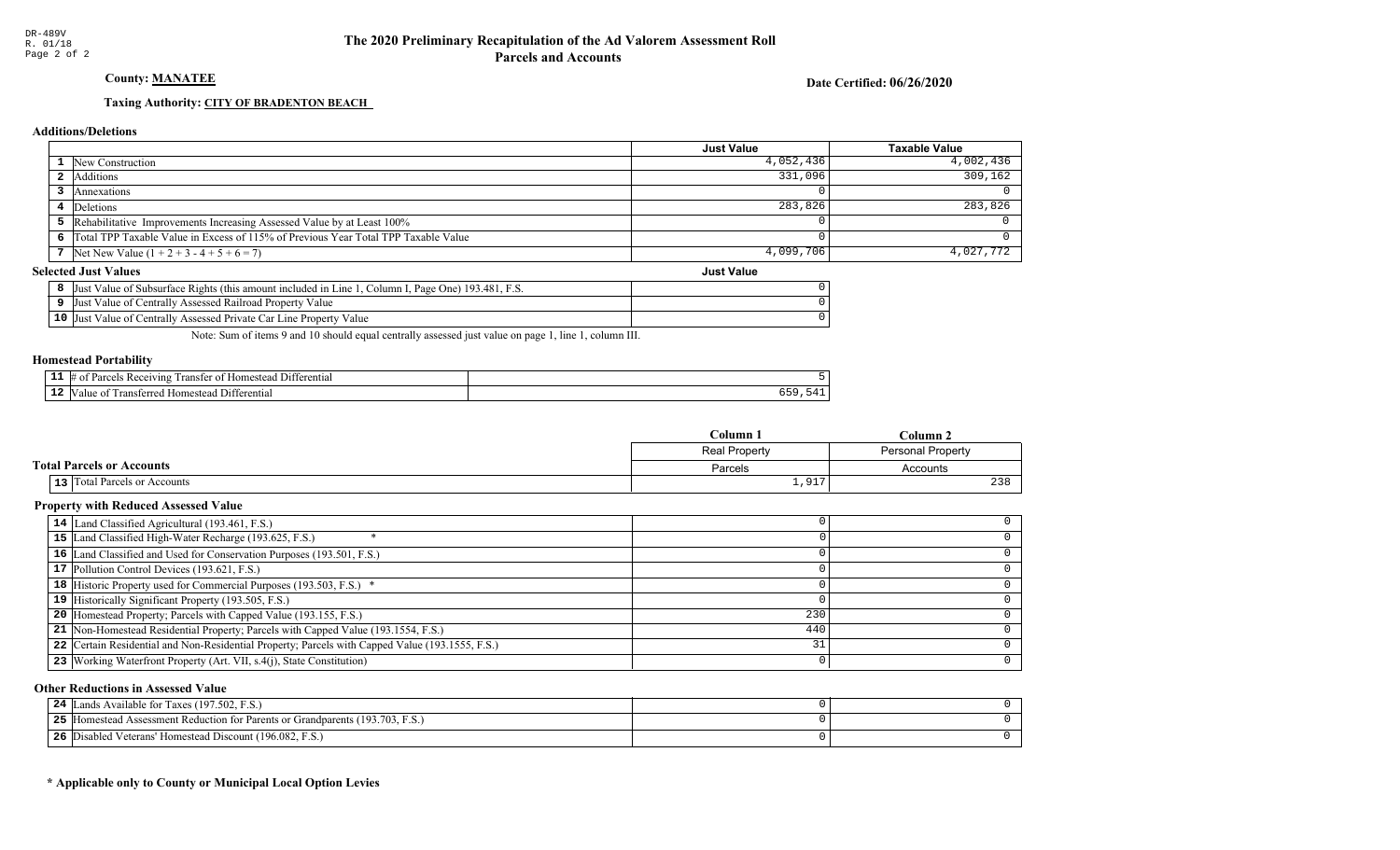#### The 2020 Preliminary Recapitulation of the Ad Valorem Assessment Roll **Value Data**

Eff. 01/18 **Taxing Authority: CITY OF BRADENTON County: MANATEE** Date Certified: 06/26/2020 Page 1 of 2 Check one of the following:  $\underline{\mathbf{x}}$  Municipality County School District Independent Special District Column I **Column II** Column III **Column IV Real Property Including** Personal **Centrally Assessed Total Property** Separate Reports for MSTUs, Dependent Districts and Water Management Basins are not required **Just Value Subsurface Rights** Property Property 5,535,843,353 326, 382, 785 561,884  $5,862,788,022$  1  $\vert 1 \vert$  Just Value (193.011, F.S.) **Just Value of All Property in the Following Categories** 2 Just Value of Land Classified Agricultural (193.461, F.S.) 1,983,626  $1.983.626$  2 3 Just Value of Land Classified High-Water Recharge (193.625, F.S.) \*  $\Omega$  $0\vert 3$ 4 Just Value of Land Classified and Used for Conservation Purposes (193.501, F.S.)  $\overline{0}$  4 5 Just Value of Pollution Control Devices (193.621, F.S.) 3,934,226  $3,934,226$  5 6 Just Value of Historic Property used for Commercial Purposes (193.503, F.S.) \* 06 7 Just Value of Historically Significant Property (193.505, F.S.)  $\Omega$  $017$ 2,093,873,169 2,093,873,169 8 8 Just Value of Homestead Property (193.155, F.S.)  $\Omega$  $1,417,457,300$  9 1, 417, 457, 300 9 Just Value of Non-Homestead Residential Property (193.1554, F.S.)  $\Omega$ 10 Just Value of Certain Residential and Non-Residential Property (193.1555, F.S.)  $2,022,529,258$ 350,804  $2,022,880,062$  10  $\circ$ 11 Just Value of Working Waterfront Property (Art. VII, s.4(j), State Constitution)  $\overline{\circ}$  $011$ **Assessed Value of Differentials**  $502, 773, 791$  12 502,773,791 12 Homestead Assessment Differential: Just Value Minus Capped Value (193.155, F.S.)  $\Omega$  $54,007,989$ <sup>13</sup> 13 Nonhomestead Residential Property Differential: Just Value Minus Capped Value (193.1554, F.S.) 54,007,989  $\mathbb O$ 14 Certain Res. and Nonres. Real Property differential: Just Value Minus Capped Value (193.1555, F.S.) 94, 914, 295  $\overline{0}$ 94, 914, 295 14 **Assessed Value of All Property in the Following Categories** 15 Assessed Value of Land Classified Agricultural (193.461, F.S.) 77,790  $\Omega$  $77,790$  15 16 Assessed Value of Land Classified High-Water Recharge (193.625, F.S.)  $0|16|$  $\Omega$  $\Omega$  $\Omega$  $0|17$ **17** Assessed Value of Land Classified and used for Conservation Purposes (193.501, F.S.)  $|0|$  $\Omega$  $\overline{0}$ 18 Assessed Value of Pollution Control Devices (193.621, F.S.)  $393.423$  $393,423$  18  $\Omega$ 19 Assessed Value of Historic Property used for Commercial Purposes (193.503, F.S.) \*  $0|19|$ 20 Assessed Value of Historically Significant Property (193.505, F.S.)  $0|20|$  $\cap$  $\Omega$ 1,591,099,378 21 Assessed Value of Homestead Property (193.155, F.S.) 1,591,099,378 21  $\cap$ 22 Assessed Value of Non-Homestead Residential Property (193.1554, F.S.) 1, 363, 449, 311 1, 363, 449, 311 22  $\Omega$ 1,927,614,963 350,804 1,927,965,767 23 23 Assessed Value of Certain Residential and Non-Residential Property (193.1555, F.S.)  $\cap$ 24 Assessed Value of Working Waterfront Property (Art. VII, s.4(j), State Constitution)  $\mathbf{0}$  $0|24|$ **Total Assessed Value** 25 Total Assessed Value [Line 1 minus (2 through 11) plus (15 through 24) 4,882,241,442 322,841,982 561,884  $5, 205, 645, 308$  25 **Exemptions** 265, 156, 811 **26** \$25,000 Homestead Exemption  $(196.031(1)(a), F.S.)$  $265, 156, 811$  26  $\Omega$ 27 Additional \$25,000 Homestead Exemption  $(196.031(1)(b), F.S.)$ 224, 915, 407  $\Omega$ 224, 915, 407 27  $\sqrt{2}$ 28 Additional Homestead Exemption Age 65 & Older up to \$50,000 (196.075, F.S.) \*  $\cap$  $0|28|$  $\sqrt{ }$ 29 Tangible Personal Property \$25,000 Exemption (196.183, F.S.) 22, 280, 112 49,264 22, 329, 376 29 30 Governmental Exemption (196.199, 196.1993, F.S.)  $217.178.176$  $400.837$  $217,579,013$ 30 31 Institutional Exemptions - Charitable, Religious, Scientific, Literary, Educational (196.196, 196.197, 196.1977, 196.1977, 196.1978, 232,029,331 5,727,929 237, 757, 260 31  $\Omega$ [196.198, 196.1983, 196.1985, 196.1986, 196.1987, 196.1999, 196.2001, 196.2002, F.S.) 794.000 1.880 795,88032 32 Widows / Widowers Exemption (196.202, F.S.)  $\Omega$ 33 Disability / Blind Exemptions (196.081, 196.091, 196.101, 196.102, 196.202, 196.24, F.S.) 21,742,268  $\overline{0}$ 21, 742, 268 33 34 Land Dedicated in Perpetuity for Conservation Purposes (196.26, F.S)  $\overline{\circ}$  $0|34|$  $\cap$  $\cap$  $0|35|$ 35 Historic Property Exemption (196.1961, 196.1997, 196.1998, F.S.) \*  $\circ$  $\Omega$ 36 Econ. Dev. Exemption (196.1995, F.S.), Licensed Child Care Facility in Ent. Zone (196.095, F.S.) \*  $\overline{0}$  $0|36|$ 37 Lands Available for Taxes (197.502, F.S.)  $8,250$  $\overline{0}$  $8,250$  37 38 Homestead Assessment Reduction for Parents or Grandparents (193.703, F.S.) 기38 0 1,791,903 1,791,90339 39 Disabled Veterans' Homestead Discount (196.082, F.S.)  $\overline{0}$ 40 Deployed Service Member's Homestead Exemption (196.173, F.S.)  $\overline{0}$  $0|40|$  $\Omega$  $0|41|$ 41 Additional Homestead Exemption Age 65 and Older and 25 Year Residence (196.075, F.S.) \*  $\overline{0}$  $\overline{0}$  $\overline{0|42|}$ 42 Renewable Energy Source Devices 80% Exemption (195.182, F.S.)  $\overline{0}$  $\overline{0}$ **Total Exempt Value** 

#### 43 Total Exempt Value (add lines 26 through 42) 963,616,146 28, 410, 758  $49, 264$ 992,076,16843 **Total Taxable Value**  $512,620$ 44 Total Taxable Value (line 25 minus 43) 3,918,625,296 294, 431, 224 4, 213, 569, 140 44

## \* Applicable only to County or Municipal Local Option Levies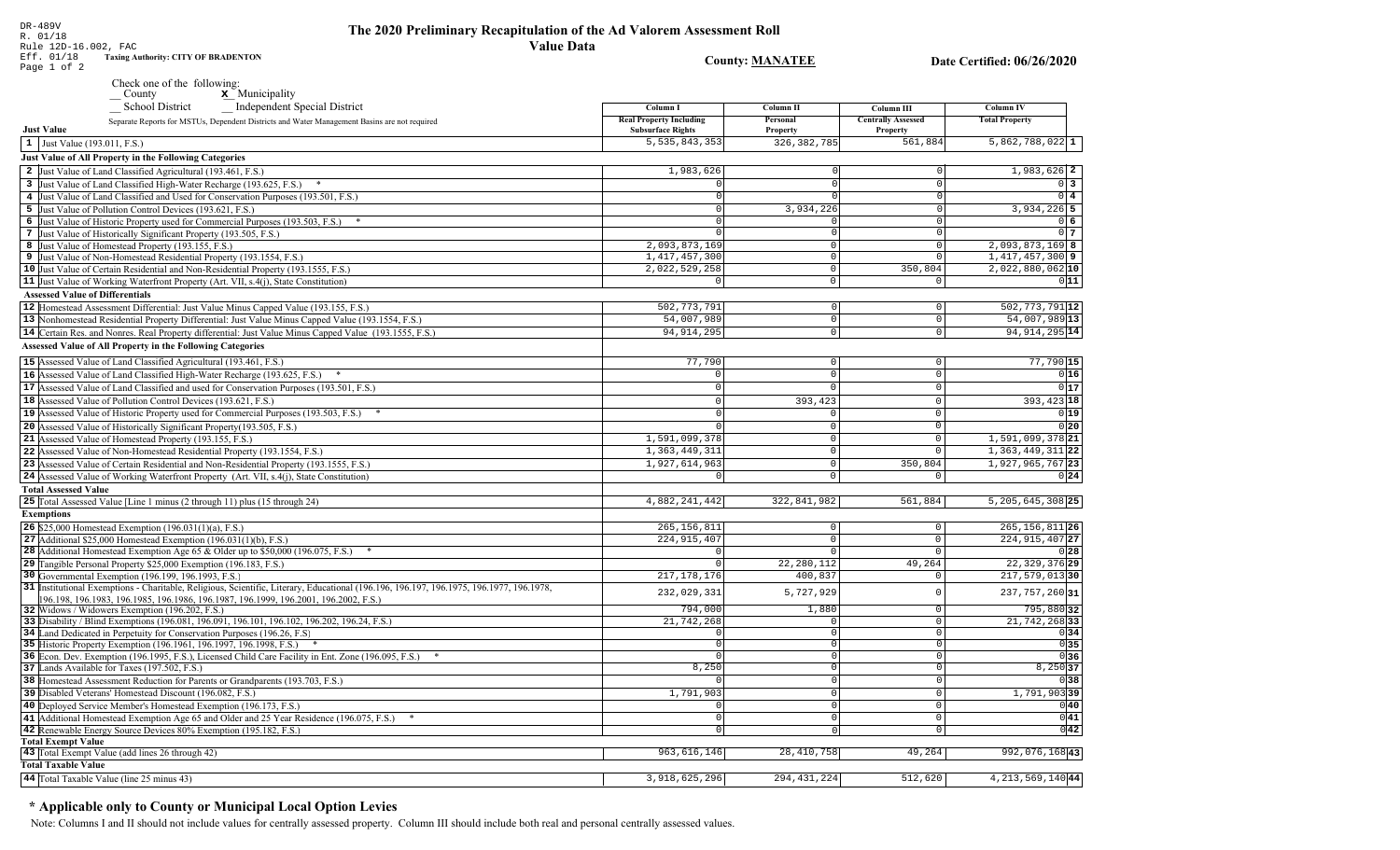## County: **MANATEE**

Date Certified: 06/26/2020

Just Value

#### Taxing Authority: CITY OF BRADENTON

#### Additions/Deletions

|                                                                                      | Just Value | <b>Taxable Value</b> |
|--------------------------------------------------------------------------------------|------------|----------------------|
| <b>1</b> New Construction                                                            | 96,423,711 | 88,181,681           |
| 2 Additions                                                                          | 2,801,601  | 1,706,348            |
| Annexations                                                                          | 224,618    |                      |
| 4 Deletions                                                                          | 1,925,570  | 1,925,570            |
| 5 Rehabilitative Improvements Increasing Assessed Value by at Least 100%             |            |                      |
| 6 Total TPP Taxable Value in Excess of 115% of Previous Year Total TPP Taxable Value |            |                      |
| 7 Net New Value $(1 + 2 + 3 - 4 + 5 + 6 = 7)$                                        | 97,524,360 | 87,962,459           |

### **Selected Just Values**

| st Value of Subsurface Rights (this amount included in Line 1, Column I, Page One) 193.481, F.S.<br> Just |      |
|-----------------------------------------------------------------------------------------------------------|------|
| Just Value of Centrally Assessed Railroad Property Value                                                  |      |
| 10 Just Value of Centrally Assessed Private Car Line Property Value                                       | ,009 |

Note: Sum of items 9 and 10 should equal centrally assessed just value on page 1, line 1, column III.

#### Homestead Portability

|     | -11<br>erentia<br>wm<br>. Homes<br>ΉТ | $\sim$ $ \sim$<br>21 Z |
|-----|---------------------------------------|------------------------|
| . . | "<br>וווו<br>enua<br>ำm∗<br>־יי       | .<br>- - -<br>$\sim$   |

|                                     | Column               | $Column$ .                      |
|-------------------------------------|----------------------|---------------------------------|
|                                     | <b>Real Property</b> | <b>Personal Property</b>        |
| <b>Total Parcels or Accounts</b>    | Parcels              | Accounts                        |
| <b>13</b> Total Parcels or Accounts | 22,708               | $\cap$ $\Gamma$ $\cap$<br>, 202 |

#### Property with Reduced Assessed Value

| 14 Land Classified Agricultural (193.461, F.S.)                                                 |       |  |
|-------------------------------------------------------------------------------------------------|-------|--|
| 15 Land Classified High-Water Recharge (193.625, F.S.)                                          |       |  |
| 16 Land Classified and Used for Conservation Purposes (193.501, F.S.)                           |       |  |
| 17 Pollution Control Devices (193.621, F.S.)                                                    |       |  |
| 18 Historic Property used for Commercial Purposes (193.503, F.S.) *                             |       |  |
| 19 Historically Significant Property (193.505, F.S.)                                            |       |  |
| <b>20</b> Homestead Property; Parcels with Capped Value (193.155, F.S.)                         | 9,504 |  |
| 21 Non-Homestead Residential Property; Parcels with Capped Value (193.1554, F.S.)               | 3,901 |  |
| 22 Certain Residential and Non-Residential Property; Parcels with Capped Value (193.1555, F.S.) | 730   |  |
| 23 Working Waterfront Property (Art. VII, s.4(j), State Constitution)                           |       |  |
|                                                                                                 |       |  |

#### Other Reductions in Assessed Value

| s Available for Taxes (197.502, F.S.)<br>24<br>ands                              |  |
|----------------------------------------------------------------------------------|--|
| Homestead Assessment Reduction for Parents or Grandparents (193.703, F.S.)<br>ット |  |
| Disabled Veterans' Homestead Discount (196.082, F.S.)<br>-26                     |  |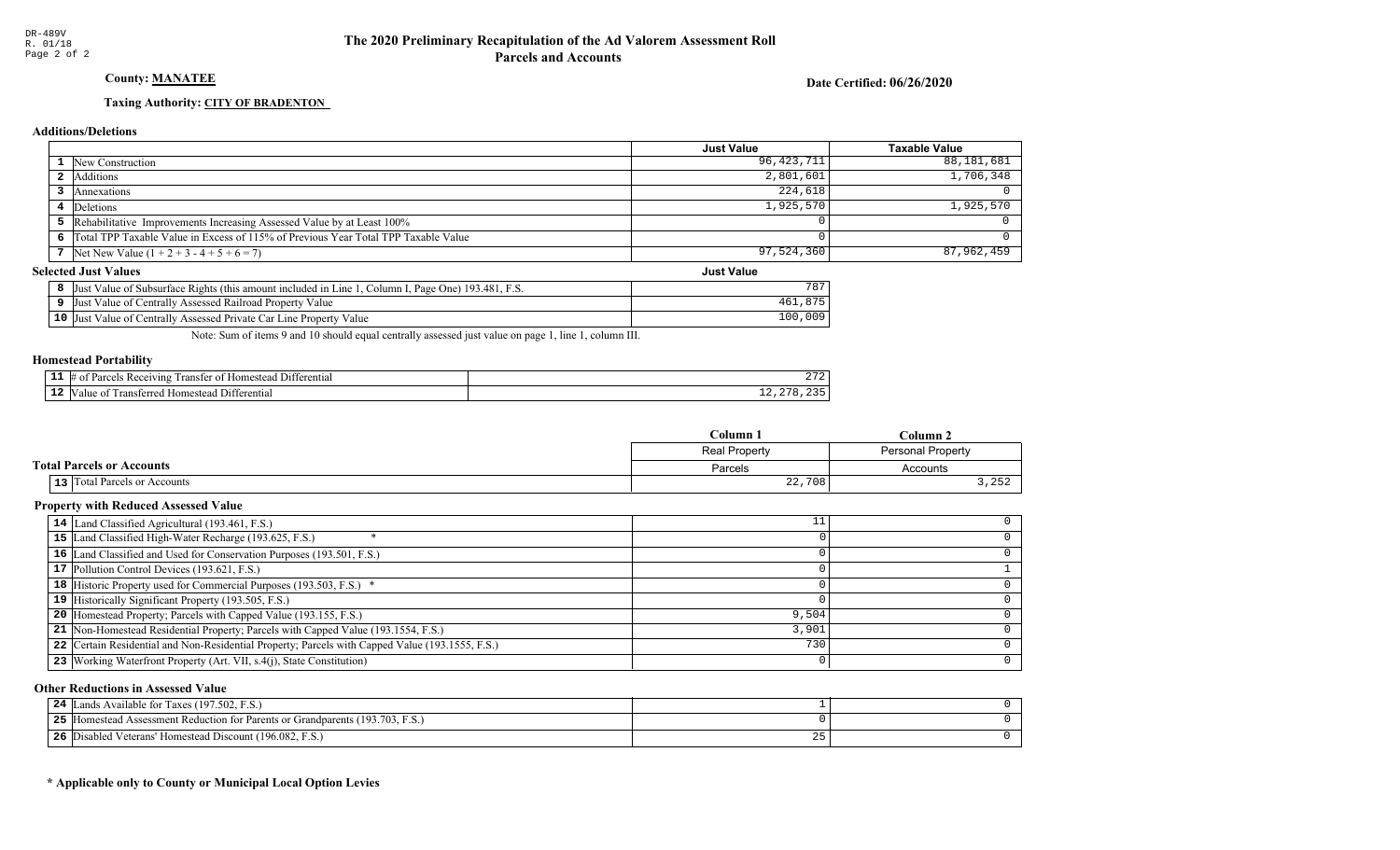**County: MANATEE** 

Date Certified: 06/26/2020

| DR-489V<br>R. 01/18<br>Rule 12D-16.002, FAC                                |
|----------------------------------------------------------------------------|
| Eff. 01/18<br><b>Taxing Authority: CITY OF HOLMES BEACH</b><br>Page 1 of 2 |

- Check one of the following:<br>  $\angle$  County  $\angle$  Municipality
	-

| Independent Special District<br><b>School District</b>                                                                                                                                                                         | Column I                                                   | <b>Column II</b>     | Column III                            | <b>Column IV</b>                    |
|--------------------------------------------------------------------------------------------------------------------------------------------------------------------------------------------------------------------------------|------------------------------------------------------------|----------------------|---------------------------------------|-------------------------------------|
| Separate Reports for MSTUs, Dependent Districts and Water Management Basins are not required<br><b>Just Value</b>                                                                                                              | <b>Real Property Including</b><br><b>Subsurface Rights</b> | Personal<br>Property | <b>Centrally Assessed</b><br>Property | <b>Total Property</b>               |
| 1 Just Value (193.011, F.S.)                                                                                                                                                                                                   | 2,538,253,737                                              | 17,675,887           |                                       | $2,555,929,624$ 1                   |
| Just Value of All Property in the Following Categories                                                                                                                                                                         |                                                            |                      |                                       |                                     |
| 2 Just Value of Land Classified Agricultural (193.461, F.S.)                                                                                                                                                                   | $\Omega$                                                   |                      |                                       | $0\quad 2$                          |
|                                                                                                                                                                                                                                | $\Omega$                                                   |                      | $\Omega$                              | $\overline{0}$ 3                    |
| 3 Just Value of Land Classified High-Water Recharge (193.625, F.S.)                                                                                                                                                            |                                                            | $\Omega$             | $\Omega$                              | $\overline{0}$ 4                    |
| 4 Just Value of Land Classified and Used for Conservation Purposes (193.501, F.S.)                                                                                                                                             |                                                            | $\cap$               | $\Omega$                              | $0\overline{5}$                     |
| 5 Just Value of Pollution Control Devices (193.621, F.S.)                                                                                                                                                                      |                                                            | $\Omega$             |                                       |                                     |
| 6 Just Value of Historic Property used for Commercial Purposes (193.503, F.S.) *                                                                                                                                               |                                                            |                      | $\overline{0}$                        | 06                                  |
| 7 Just Value of Historically Significant Property (193.505, F.S.)                                                                                                                                                              |                                                            | $\circ$              | $\overline{0}$                        | 0 <sub>7</sub>                      |
| 8 Just Value of Homestead Property (193.155, F.S.)                                                                                                                                                                             | 761,027,844                                                | $\circ$<br>$\circ$   | 0                                     | 761,027,844 8                       |
| 9 Just Value of Non-Homestead Residential Property (193.1554, F.S.)                                                                                                                                                            | 1,608,395,584<br>168,830,309                               | $\circ$              | 0 <br>$\circ$                         | $1,608,395,584$ 9<br>168,830,309 10 |
| 10 Just Value of Certain Residential and Non-Residential Property (193.1555, F.S.)                                                                                                                                             |                                                            |                      |                                       |                                     |
| 11 Just Value of Working Waterfront Property (Art. VII, s.4(j), State Constitution)                                                                                                                                            | $\Omega$                                                   | $\circ$              | $\overline{0}$                        | 011                                 |
| <b>Assessed Value of Differentials</b>                                                                                                                                                                                         |                                                            |                      |                                       |                                     |
| 12 Homestead Assessment Differential: Just Value Minus Capped Value (193.155, F.S.)                                                                                                                                            | 223, 353, 299                                              | 0                    | $\mathbb O$                           | $223, 353, 299$ 12                  |
| 13 Nonhomestead Residential Property Differential: Just Value Minus Capped Value (193.1554, F.S.)                                                                                                                              | 21,978,320                                                 | 0                    | $\circ$                               | 21,978,320 13                       |
| 14 Certain Res. and Nonres. Real Property differential: Just Value Minus Capped Value (193.1555, F.S.)                                                                                                                         | 18, 477, 298                                               | $\circ$              | $\circ$                               | 18, 477, 298 14                     |
| <b>Assessed Value of All Property in the Following Categories</b>                                                                                                                                                              |                                                            |                      |                                       |                                     |
| 15 Assessed Value of Land Classified Agricultural (193.461, F.S.)                                                                                                                                                              | $\Omega$                                                   | $\mathbf 0$          | $\circ$                               | 0 15                                |
| 16 Assessed Value of Land Classified High-Water Recharge (193.625, F.S.) *                                                                                                                                                     | $\Omega$                                                   | $\circ$              | $\mathbf 0$                           | 0 16                                |
| 17 Assessed Value of Land Classified and used for Conservation Purposes (193.501, F.S.)                                                                                                                                        | $\Omega$                                                   | $\circ$              | $\mathsf 0$                           | 0 17                                |
| 18 Assessed Value of Pollution Control Devices (193.621, F.S.)                                                                                                                                                                 | $\Omega$                                                   | $\circ$              | $\mathbb O$                           | 0 18                                |
| 19 Assessed Value of Historic Property used for Commercial Purposes (193.503, F.S.) *                                                                                                                                          |                                                            | $\Omega$             | $\Omega$                              | 0 19                                |
| 20 Assessed Value of Historically Significant Property (193.505, F.S.)                                                                                                                                                         |                                                            | $\mathbf 0$          | $\Omega$                              | 0 20                                |
| 21 Assessed Value of Homestead Property (193.155, F.S.)                                                                                                                                                                        | 537,674,545                                                | $\Omega$             | $\mathbb O$                           | 537,674,545 21                      |
|                                                                                                                                                                                                                                | 1,586,417,264                                              | $\mathbf 0$          | $\overline{0}$                        | 1,586,417,264 22                    |
| 22 Assessed Value of Non-Homestead Residential Property (193.1554, F.S.)                                                                                                                                                       |                                                            | $\Omega$             |                                       | 150, 353, 011 23                    |
| 23 Assessed Value of Certain Residential and Non-Residential Property (193.1555, F.S.)                                                                                                                                         | 150, 353, 011<br>$\Omega$                                  | $\Omega$             | $\mathbb O$<br>$\Omega$               |                                     |
| 24 Assessed Value of Working Waterfront Property (Art. VII, s.4(j), State Constitution)                                                                                                                                        |                                                            |                      |                                       | 0 24                                |
| <b>Total Assessed Value</b>                                                                                                                                                                                                    |                                                            |                      |                                       |                                     |
| 25 Total Assessed Value [Line 1 minus (2 through 11) plus (15 through 24)                                                                                                                                                      | 2, 274, 444, 820                                           | 17,675,887           | $\circ$                               | 2, 292, 120, 707 25                 |
| <b>Exemptions</b>                                                                                                                                                                                                              |                                                            |                      |                                       |                                     |
| 26 \$25,000 Homestead Exemption $(196.031(1)(a), F.S.)$                                                                                                                                                                        | 27,875,050                                                 | $\circ$              | $\mathsf 0$                           | $27,875,050$ 26                     |
| 27 Additional \$25,000 Homestead Exemption $(196.031(1)(b), F.S.)$                                                                                                                                                             | 27, 783, 732                                               | $\circ$              | $\circ$                               | 27, 783, 732 27                     |
| 28 Additional Homestead Exemption Age 65 & Older up to \$50,000 (196.075, F.S.)                                                                                                                                                | 450,000                                                    | $\Omega$             | $\circ$                               | 450,000 28                          |
| 29 Tangible Personal Property \$25,000 Exemption (196.183, F.S.)                                                                                                                                                               |                                                            | 1,939,582            | $\Omega$                              | $1,939,582$ 29                      |
| 30 Governmental Exemption (196.199, 196.1993, F.S.)                                                                                                                                                                            | 13,389,500                                                 | $\Omega$             | $\mathbf 0$                           | 13,389,500 30                       |
| 31 Institutional Exemptions - Charitable, Religious, Scientific, Literary, Educational (196.196.196.197, 196.1975, 196.1977, 196.1978,<br>196.198, 196.1983, 196.1985, 196.1986, 196.1987, 196.1999, 196.2001, 196.2002, F.S.) | 18, 233, 178                                               | $\Omega$             | $\Omega$                              | $18, 233, 178$  31                  |
| 32 Widows / Widowers Exemption (196.202, F.S.)                                                                                                                                                                                 | 103,000                                                    | $\overline{0}$       | $\Omega$                              | 103,000 32                          |
| 33 Disability / Blind Exemptions (196.081, 196.091, 196.101, 196.102, 196.202, 196.24, F.S.)                                                                                                                                   | 2,863,649                                                  | $\circ$              | $\mathbf 0$                           | $2,863,649$ 33                      |
| 34 Land Dedicated in Perpetuity for Conservation Purposes (196.26, F.S.                                                                                                                                                        |                                                            | $\Omega$             | $\Omega$                              | 0 34                                |
| 35 Historic Property Exemption (196.1961, 196.1997, 196.1998, F.S.) *                                                                                                                                                          |                                                            | 0                    | $\Omega$                              | 035                                 |
| 36 Econ. Dev. Exemption (196.1995, F.S.), Licensed Child Care Facility in Ent. Zone (196.095, F.S.)                                                                                                                            |                                                            | 0                    | $\Omega$                              | 036                                 |
| 37 Lands Available for Taxes (197.502, F.S.)                                                                                                                                                                                   |                                                            | $\Omega$             | $\Omega$                              | $ 0 $ 37                            |
| 38 Homestead Assessment Reduction for Parents or Grandparents (193.703, F.S.)                                                                                                                                                  | 17,931                                                     | 0                    | $\Omega$                              | $17,931$ 38                         |
| 39 Disabled Veterans' Homestead Discount (196.082, F.S.)                                                                                                                                                                       | 545,254                                                    | 0                    | $\mathbf 0$                           | $545, 254$ 39                       |
| 40 Deployed Service Member's Homestead Exemption (196.173, F.S.)                                                                                                                                                               | $\Omega$                                                   | $\circ$              | $\Omega$                              | 0 40                                |
| 41 Additional Homestead Exemption Age 65 and Older and 25 Year Residence (196.075, F.S.)                                                                                                                                       | $\Omega$                                                   | 0                    | $\Omega$                              | 0 41                                |
| 42 Renewable Energy Source Devices 80% Exemption (195.182, F.S.)                                                                                                                                                               | $\Omega$                                                   | $\Omega$             | $\mathbf 0$                           | 0 42                                |
| <b>Total Exempt Value</b>                                                                                                                                                                                                      |                                                            |                      |                                       |                                     |
| 43 Total Exempt Value (add lines 26 through 42)                                                                                                                                                                                | 91,261,294                                                 | 1,939,582            | 0 <sup>1</sup>                        | $93, 200, 876$ <sup>43</sup>        |
| <b>Total Taxable Value</b>                                                                                                                                                                                                     |                                                            |                      |                                       |                                     |
| 44 Total Taxable Value (line 25 minus 43)                                                                                                                                                                                      | 2, 183, 183, 526                                           | 15,736,305           | $\circ$                               | 2,198,919,831 44                    |

## \* Applicable only to County or Municipal Local Option Levies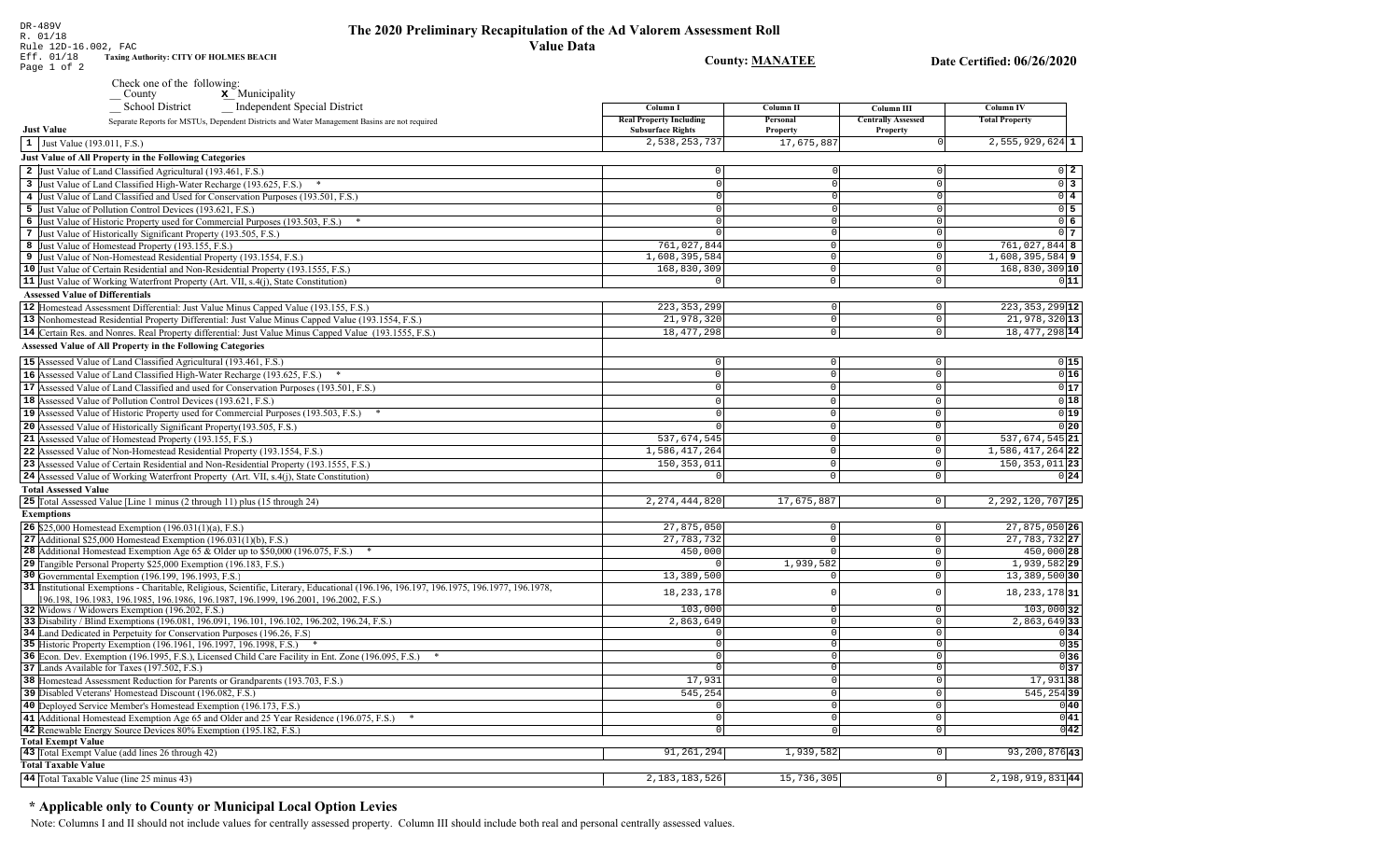## County: **MANATEE**

Date Certified: 06/26/2020

Just Value

#### Taxing Authority: CITY OF HOLMES BEACH

#### Additions/Deletions

|                                                                                      | Just Value | <b>Taxable Value</b> |
|--------------------------------------------------------------------------------------|------------|----------------------|
| 1 New Construction                                                                   | 20,076,023 | 19,976,023           |
| 2 Additions                                                                          | 3,543,071  | 3,456,550            |
| Annexations                                                                          |            |                      |
| 4 Deletions                                                                          | 4,110,806  | 4,110,806            |
| <b>5</b> Rehabilitative Improvements Increasing Assessed Value by at Least 100%      |            |                      |
| 6 Total TPP Taxable Value in Excess of 115% of Previous Year Total TPP Taxable Value |            |                      |
| 7 Net New Value $(1 + 2 + 3 - 4 + 5 + 6 = 7)$                                        | 19,508,288 | 19,321,767           |

#### **Selected Just Values**

|                 | . Page One) 193.481. F.S.<br>Value of Subsurface Rights (this amount included in Line<br>∵olumn l<br>IJust |  |
|-----------------|------------------------------------------------------------------------------------------------------------|--|
|                 | Just Value of Centrally Assessed Railroad Property Value                                                   |  |
| 10 <sup>7</sup> | Value of Centrally Assessed Private Car Line Property Value<br>IJust                                       |  |

Note: Sum of items 9 and 10 should equal centrally assessed just value on page 1, line 1, column III.

#### Homestead Portability

| - - | entia"<br>71n9<br>яnе | . .<br>÷ |
|-----|-----------------------|----------|
| - 4 | entiai<br>-115<br>ш   | --<br>__ |

|                                     | Column 1      | Column 2                 |
|-------------------------------------|---------------|--------------------------|
|                                     | Real Property | <b>Personal Property</b> |
| <b>Total Parcels or Accounts</b>    | Parcels       | Accounts                 |
| <b>13</b> Total Parcels or Accounts | 4,402         | າາດ                      |

#### Property with Reduced Assessed Value

| 14 Land Classified Agricultural (193.461, F.S.)                                                 |     |  |
|-------------------------------------------------------------------------------------------------|-----|--|
| 15 Land Classified High-Water Recharge (193.625, F.S.)                                          |     |  |
| 16 Land Classified and Used for Conservation Purposes (193.501, F.S.)                           |     |  |
| 17 Pollution Control Devices (193.621, F.S.)                                                    |     |  |
| 18 Historic Property used for Commercial Purposes (193.503, F.S.) *                             |     |  |
| 19 Historically Significant Property (193.505, F.S.)                                            |     |  |
| <b>20</b> Homestead Property; Parcels with Capped Value (193.155, F.S.)                         | 969 |  |
| 21 Non-Homestead Residential Property; Parcels with Capped Value (193.1554, F.S.)               | 396 |  |
| 22 Certain Residential and Non-Residential Property; Parcels with Capped Value (193.1555, F.S.) | 95  |  |
| 23 Working Waterfront Property (Art. VII, s.4(j), State Constitution)                           |     |  |
|                                                                                                 |     |  |

#### Other Reductions in Assessed Value

| ands Available for Taxes (197.502, F.S.)<br>24                                       |  |
|--------------------------------------------------------------------------------------|--|
| 5 [Homestead Assessment Reduction for Parents or Grandparents (193.703, F.S.)<br>25. |  |
| Disabled Veterans' Homestead Discount (196.082, F.S.)<br>26                          |  |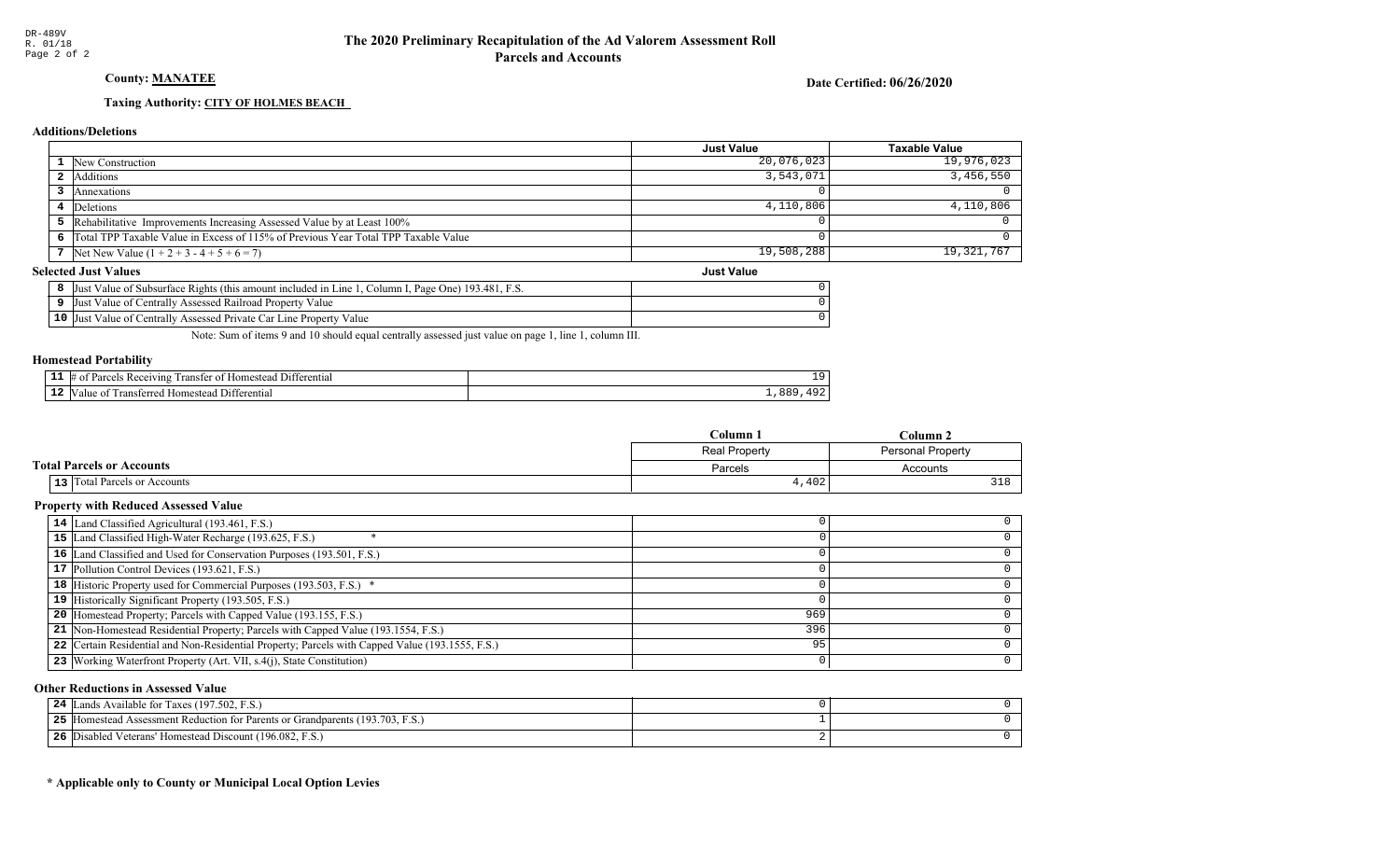R. 01/18 Rule 12D-16.002, FAC **Value Data** Eff. 01/18 **Taxing Authority: TOWN OF LONGBOAT KEY County: MANATEE** Page 1 of 2 Check one of the following:  $\underline{\mathbf{x}}$  Municipality County School District Independent Special District Column I **Column II Real Property Including** Personal Separate Reports for MSTUs, Dependent Districts and Water Management Basins are not required **Just Value Subsurface Rights** Property 2,169,208,419  $15, 121, 11$  $\vert 1 \vert$  Just Value (193.011, F.S.) **Just Value of All Property in the Following Categories** 2 Just Value of Land Classified Agricultural (193.461, F.S.)  $\Omega$ 3 Just Value of Land Classified High-Water Recharge (193.625, F.S.) \*  $\Omega$ 4 Just Value of Land Classified and Used for Conservation Purposes (193.501, F.S.) 5 Just Value of Pollution Control Devices (193.621, F.S.) 6 Just Value of Historic Property used for Commercial Purposes (193.503, F.S.) \* 7 Just Value of Historically Significant Property (193.505, F.S.) 754.771.876 8 Just Value of Homestead Property (193.155, F.S.) 1,285,471,424 9 Just Value of Non-Homestead Residential Property (193.1554, F.S.) 10 Just Value of Certain Residential and Non-Residential Property (193.1555, F.S.) 128,965,119 11 Just Value of Working Waterfront Property (Art. VII, s.4(j), State Constitution) **Assessed Value of Differentials** 150, 419, 451 12 Homestead Assessment Differential: Just Value Minus Capped Value (193.155, F.S.) 11,274,926 13 Nonhomestead Residential Property Differential: Just Value Minus Capped Value (193.1554, F.S.) 14 Certain Res. and Nonres. Real Property differential: Just Value Minus Capped Value (193.1555, F.S.) 18,810,880 **Assessed Value of All Property in the Following Categories** 

15 Assessed Value of Land Classified Agricultural (193.461, F.S.)  $\Omega$  $\Omega$  $0|15$ 16 Assessed Value of Land Classified High-Water Recharge (193.625, F.S.)  $0|16$  $\mathbb O$  $\Omega$  $\Omega$  $0|17$ **17** Assessed Value of Land Classified and used for Conservation Purposes (193.501, F.S.)  $|0|$  $\mathbf{0}$  $\overline{0}$  $0|18$ 18 Assessed Value of Pollution Control Devices (193.621, F.S.)  $\Omega$  $\cap$  $\Omega$  $0|19|$ 19 Assessed Value of Historic Property used for Commercial Purposes (193.503, F.S.) \*  $\Omega$  $\Omega$ 20 Assessed Value of Historically Significant Property (193.505, F.S.)  $0|20|$  $\cap$  $\Omega$ 604, 352, 425 21 Assessed Value of Homestead Property (193.155, F.S.) 604, 352, 425 21  $\cap$ 22 Assessed Value of Non-Homestead Residential Property (193.1554, F.S.) 1, 274, 196, 498  $\Omega$ 1, 274, 196, 498 22 110, 154, 239 110, 154, 239 23 23 Assessed Value of Certain Residential and Non-Residential Property (193.1555, F.S.)  $\cap$  $\Omega$ 24 Assessed Value of Working Waterfront Property (Art. VII, s.4(j), State Constitution)  $0|24|$  $\mathbf{0}$  $\circ$ **Total Assessed Value** 25 Total Assessed Value [Line 1 minus (2 through 11) plus (15 through 24) 1,988,703,162 15, 121, 117  $|0|$  $2,003,824,279$  25 **Exemptions** 24, 175, 355  $24, 175, 355$  26 **26** \$25,000 Homestead Exemption  $(196.031(1)(a), F.S.)$  $\overline{0}$ 27 Additional \$25,000 Homestead Exemption  $(196.031(1)(b), F.S.)$ 24, 105, 722  $\circ$ 24, 105, 722 27  $500,000$  $500,000$  28 28 Additional Homestead Exemption Age 65 & Older up to \$50,000 (196.075, F.S.) \*  $\overline{0}$ £ 29 Tangible Personal Property \$25,000 Exemption (196.183, F.S.) 844,91  $\circ$ 844, 917 29 30 Governmental Exemption (196.199, 196.1993, F.S.)  $19,330,026$  $\overline{\circ}$ 19,330,02630 31 Institutional Exemptions - Charitable, Religious, Scientific, Literary, Educational (196.196, 196.197, 196.1977, 196.1977, 196.1978, 11,905,795  $\circ$  $11,905,795|31|$ 196.198, 196.1983, 196.1985, 196.1986, 196.1987, 196.1999, 196.2001, 196.2002, F.S.)  $93.000$  $93,000$  32 32 Widows / Widowers Exemption (196.202, F.S.)  $\Omega$ 33 Disability / Blind Exemptions (196.081, 196.091, 196.101, 196.102, 196.202, 196.24, F.S.) 3,995,959  $\overline{0}$  $3,995,959$  33 34 Land Dedicated in Perpetuity for Conservation Purposes (196.26, F.S)  $\cap$  $\overline{\circ}$  $0|34|$  $\begin{array}{c|c}\n\hline\n0 & 35 \\
\hline\n0 & 36\n\end{array}$ 35 Historic Property Exemption (196.1961, 196.1997, 196.1998, F.S.) \*  $\Omega$  $\circ$ 36 Econ. Dev. Exemption (196.1995, F.S.), Licensed Child Care Facility in Ent. Zone (196.095, F.S.) \*  $\sqrt{ }$  $\overline{0}$ 37 Lands Available for Taxes (197.502, F.S.)  $\overline{0}$  $0|37$ 38 Homestead Assessment Reduction for Parents or Grandparents (193.703, F.S.)  $\sqrt{38}$ 0 421,344 421, 344 39 39 Disabled Veterans' Homestead Discount (196.082, F.S.)  $\overline{0}$ 40 Deployed Service Member's Homestead Exemption (196.173, F.S.)  $\overline{0}$  $0|40|$ 27,900  $\overline{\circ}$  $27,900|41$ 41 Additional Homestead Exemption Age 65 and Older and 25 Year Residence (196.075, F.S.) \* 42 Renewable Energy Source Devices 80% Exemption (195.182, F.S.)  $\overline{\phantom{0}}$  $0|42|$ **Total Exempt Value**  $85,400,018$ <sup>43</sup> 43 Total Exempt Value (add lines 26 through 42) 84, 555, 101 844,917  $\boxed{0}$ **Total Taxable Value** 44 Total Taxable Value (line 25 minus 43) 1,904,148,061 14,276,200  $\overline{\circ}$ 1,918,424,26144

#### \* Applicable only to County or Municipal Local Option Levies

Note: Columns I and II should not include values for centrally assessed property. Column III should include both real and personal centrally assessed values.

**Column IV** 

**Total Property** 

 $2,184,329,536$  1

754, 771, 876 8

128,965,119 10

 $150, 419, 451$   $|12|$ 

11, 274, 926 13

18,810,880 14

1, 285, 471, 424 9

 $0\quad 2$ 

 $0\overline{3}$ 

 $0\vert 4$ 

 $0\overline{5}$ 

 $0\overline{6}$ 

 $0<sub>1</sub>$ 

 $011$ 

Column III

**Centrally Assessed** 

Property

 $\overline{0}$ 

 $\Omega$ 

 $\Omega$ 

 $\Omega$ 

 $\Omega$ 

 $\Omega$ 

 $\Omega$ 

 $\Omega$ 

 $\circ$ 

 $\overline{\circ}$ 

 $\Omega$ 

 $\mathbb O$ 

 $\overline{0}$ 

DR-489V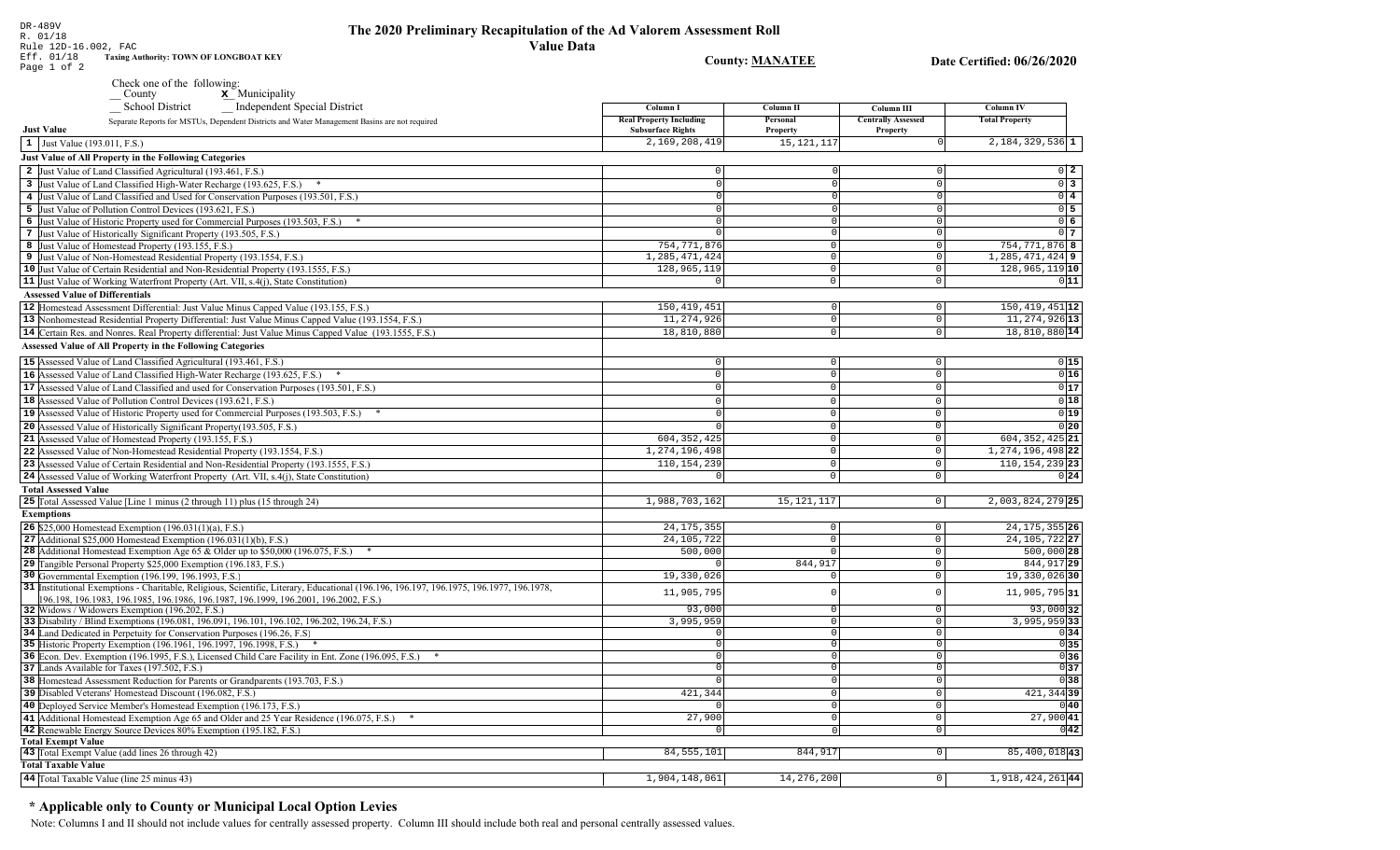## County: **MANATEE**

Date Certified: 06/26/2020

Just Value

#### Taxing Authority: **TOWN OF LONGBOAT KEY**

#### Additions/Deletions

|                                                                                      | Just Value   | <b>Taxable Value</b> |
|--------------------------------------------------------------------------------------|--------------|----------------------|
| <b>1</b> New Construction                                                            | 12,119,019   | 11,969,019           |
| 2 Additions                                                                          | 1,408,376    | 1,386,456            |
| Annexations                                                                          |              |                      |
| Deletions                                                                            | 384,047      | $384,047$            |
| 5 Rehabilitative Improvements Increasing Assessed Value by at Least 100%             |              |                      |
| 6 Total TPP Taxable Value in Excess of 115% of Previous Year Total TPP Taxable Value |              |                      |
| 7 Net New Value $(1 + 2 + 3 - 4 + 5 + 6 = 7)$                                        | 13, 143, 348 | 12,971,428           |

#### **Selected Just Values**

|                 | . Page One) 193.481. F.S.<br>Value of Subsurface Rights (this amount included in Line<br>∵olumn l<br>IJust |  |
|-----------------|------------------------------------------------------------------------------------------------------------|--|
|                 | Just Value of Centrally Assessed Railroad Property Value                                                   |  |
| 10 <sup>7</sup> | Value of Centrally Assessed Private Car Line Property Value<br>IJust                                       |  |

Note: Sum of items 9 and 10 should equal centrally assessed just value on page 1, line 1, column III.

#### Homestead Portability

| . . | renti.<br>71n2<br>ranste<br>$^{\circ}$ | ᅩ |
|-----|----------------------------------------|---|
| --  | entia.<br>ונ                           |   |

|                                     | Column 1      | Column <sub>2</sub>      |
|-------------------------------------|---------------|--------------------------|
|                                     | Real Property | <b>Personal Property</b> |
| <b>Total Parcels or Accounts</b>    | Parcels       | Accounts                 |
| <b>13</b> Total Parcels or Accounts | 3,747         | 188                      |

#### Property with Reduced Assessed Value

| 14 Land Classified Agricultural (193.461, F.S.)                                                 |     |  |
|-------------------------------------------------------------------------------------------------|-----|--|
| 15 Land Classified High-Water Recharge (193.625, F.S.)                                          |     |  |
| 16 Land Classified and Used for Conservation Purposes (193.501, F.S.)                           |     |  |
| 17 Pollution Control Devices (193.621, F.S.)                                                    |     |  |
| 18 Historic Property used for Commercial Purposes (193.503, F.S.) *                             |     |  |
| 19 Historically Significant Property (193.505, F.S.)                                            |     |  |
| <b>20</b> Homestead Property; Parcels with Capped Value (193.155, F.S.)                         | 801 |  |
| 21 Non-Homestead Residential Property; Parcels with Capped Value (193.1554, F.S.)               | 329 |  |
| 22 Certain Residential and Non-Residential Property; Parcels with Capped Value (193.1555, F.S.) | 21  |  |
| 23 Working Waterfront Property (Art. VII, s.4(j), State Constitution)                           |     |  |
|                                                                                                 |     |  |

#### Other Reductions in Assessed Value

| ands Available for Taxes (197.502, F.S.)<br>24                                       |  |
|--------------------------------------------------------------------------------------|--|
| 5 [Homestead Assessment Reduction for Parents or Grandparents (193.703, F.S.)<br>25. |  |
| Disabled Veterans' Homestead Discount (196.082, F.S.)<br>26                          |  |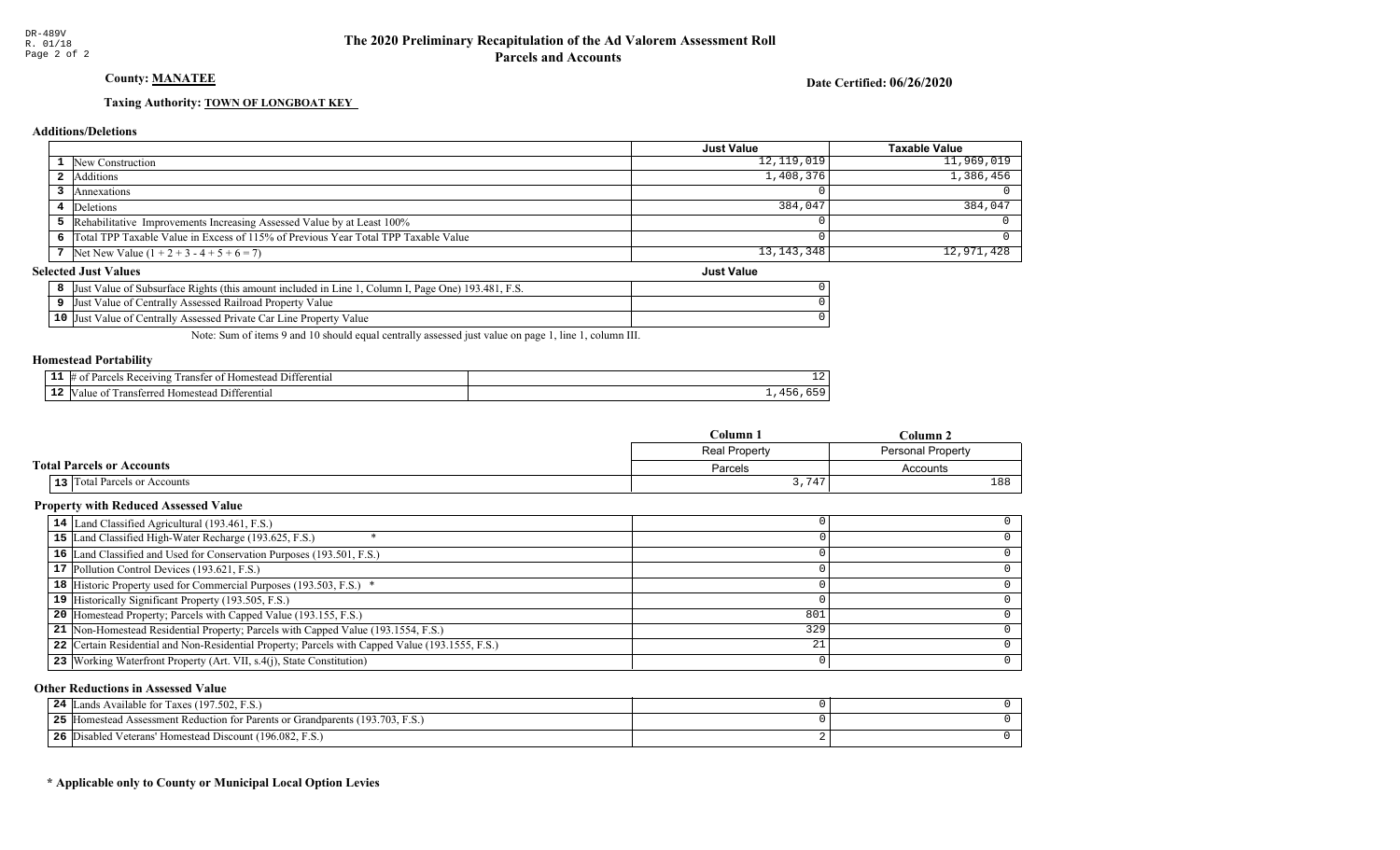## The 2020 Preliminary Recapitulation of the Ad Valorem Assessment Roll **Value Data**

**County: MANATEE** 

Date Certified: 06/26/2020

Taxing Authority: CITY OF PALMETTO

# Check one of the following:<br>  $\begin{array}{c}\n\blacksquare$  County  $\blacksquare$  Municipality

| Independent Special District<br><b>School District</b>                                                                                                                                                                     | Column I                                                   | Column II                  | Column III                            | <b>Column IV</b>               |
|----------------------------------------------------------------------------------------------------------------------------------------------------------------------------------------------------------------------------|------------------------------------------------------------|----------------------------|---------------------------------------|--------------------------------|
| Separate Reports for MSTUs, Dependent Districts and Water Management Basins are not required<br><b>Just Value</b>                                                                                                          | <b>Real Property Including</b><br><b>Subsurface Rights</b> | Personal<br>Property       | <b>Centrally Assessed</b><br>Property | <b>Total Property</b>          |
| 1 Just Value (193.011, F.S.)                                                                                                                                                                                               | 1,406,245,984                                              | 57,017,380                 | 782,059                               | $1,464,045,423$ 1              |
| <b>Just Value of All Property in the Following Categories</b>                                                                                                                                                              |                                                            |                            |                                       |                                |
|                                                                                                                                                                                                                            |                                                            |                            | $\Omega$                              |                                |
| 2 Just Value of Land Classified Agricultural (193.461, F.S.)                                                                                                                                                               | 5,158,720                                                  |                            |                                       | $5,158,720$ 2                  |
| 3 Just Value of Land Classified High-Water Recharge (193.625, F.S.) *                                                                                                                                                      | $\Omega$                                                   | $\Omega$                   | $\mathbf 0$                           | $\overline{0}$ 3               |
| 4 Just Value of Land Classified and Used for Conservation Purposes (193.501, F.S.)                                                                                                                                         | $\Omega$                                                   |                            | $\Omega$                              | $0\overline{4}$                |
| 5 Just Value of Pollution Control Devices (193.621, F.S.)                                                                                                                                                                  | $\Omega$                                                   | 19,130                     | $\Omega$                              | 19,130 5                       |
| 6 Just Value of Historic Property used for Commercial Purposes (193.503, F.S.) *                                                                                                                                           | $\Omega$<br>$\Omega$                                       | $\Omega$                   | $\mathbf{0}$<br>$\mathbf 0$           | $0\overline{6}$                |
| 7 Just Value of Historically Significant Property (193.505, F.S.)                                                                                                                                                          |                                                            | $\mathbf 0$                |                                       | 0 <sub>7</sub>                 |
| 8 Just Value of Homestead Property (193.155, F.S.)                                                                                                                                                                         | 556,968,401                                                | $\Omega$<br>$\overline{0}$ | $\mathsf 0$<br>$\overline{0}$         | 556,968,401 8<br>9 354,501,022 |
| 9 Just Value of Non-Homestead Residential Property (193.1554, F.S.)                                                                                                                                                        | 354,501,022<br>489, 617, 841                               | $\Omega$                   | 491,172                               | 490,109,013 10                 |
| 10 Just Value of Certain Residential and Non-Residential Property (193.1555, F.S.)                                                                                                                                         | $\Omega$                                                   | $\Omega$                   | $\Omega$                              | 011                            |
| 11 Just Value of Working Waterfront Property (Art. VII, s.4(j), State Constitution)                                                                                                                                        |                                                            |                            |                                       |                                |
| <b>Assessed Value of Differentials</b>                                                                                                                                                                                     |                                                            |                            |                                       |                                |
| 12 Homestead Assessment Differential: Just Value Minus Capped Value (193.155, F.S.)                                                                                                                                        | 138, 158, 750                                              | $\Omega$                   | $\mathbf 0$                           | 138, 158, 750 12               |
| 13 Nonhomestead Residential Property Differential: Just Value Minus Capped Value (193.1554, F.S.)                                                                                                                          | 21, 281, 159                                               | $\overline{0}$             | $\mathbb O$                           | 21, 281, 159 13                |
| 14 Certain Res. and Nonres. Real Property differential: Just Value Minus Capped Value (193.1555, F.S.)                                                                                                                     | 26,524,824                                                 | $\Omega$                   | $\mathbf 0$                           | 26,524,824 14                  |
| <b>Assessed Value of All Property in the Following Categories</b>                                                                                                                                                          |                                                            |                            |                                       |                                |
| 15 Assessed Value of Land Classified Agricultural (193.461, F.S.)                                                                                                                                                          | 125,541                                                    | $\Omega$                   | $\Omega$                              | 125, 541 15                    |
| 16 Assessed Value of Land Classified High-Water Recharge (193.625, F.S.) *                                                                                                                                                 | $\Omega$                                                   | $\Omega$                   | $\mathsf 0$                           | 0 16                           |
| 17 Assessed Value of Land Classified and used for Conservation Purposes (193.501, F.S.)                                                                                                                                    | $\Omega$                                                   | $\Omega$                   | $\mathsf 0$                           | 0 17                           |
| 18 Assessed Value of Pollution Control Devices (193.621, F.S.)                                                                                                                                                             |                                                            | 1,913                      | $\mathbf 0$                           | $1,913$ 18                     |
| 19 Assessed Value of Historic Property used for Commercial Purposes (193.503, F.S.)                                                                                                                                        |                                                            | $\Omega$                   | $\circ$                               | 0 19                           |
| 20 Assessed Value of Historically Significant Property (193.505, F.S.)                                                                                                                                                     |                                                            | $\Omega$                   | $\overline{0}$                        | 0 20                           |
| 21 Assessed Value of Homestead Property (193.155, F.S.)                                                                                                                                                                    | 418,809,651                                                | $\mathbf 0$                | $\circ$                               | 418,809,651 21                 |
|                                                                                                                                                                                                                            | 333, 219, 863                                              | $\Omega$                   | $\Omega$                              | 333, 219, 863 22               |
| 22 Assessed Value of Non-Homestead Residential Property (193.1554, F.S.)                                                                                                                                                   |                                                            |                            |                                       |                                |
| 23 Assessed Value of Certain Residential and Non-Residential Property (193.1555, F.S.)                                                                                                                                     | 463,093,017                                                | $\overline{0}$<br>$\Omega$ | 491,172                               | 463, 584, 189 23               |
| 24 Assessed Value of Working Waterfront Property (Art. VII, s.4(j), State Constitution)                                                                                                                                    | $\Omega$                                                   |                            | $\Omega$                              | 0 24                           |
| <b>Total Assessed Value</b>                                                                                                                                                                                                |                                                            |                            |                                       |                                |
| 25 Total Assessed Value [Line 1 minus (2 through 11) plus (15 through 24)                                                                                                                                                  | 1, 215, 248, 072                                           | 57,000,163                 | 782,059                               | 1, 273, 030, 294 25            |
| <b>Exemptions</b>                                                                                                                                                                                                          |                                                            |                            |                                       |                                |
| <b>26</b> \$25,000 Homestead Exemption $(196.031(1)(a), F.S.)$                                                                                                                                                             | 62,181,642                                                 | $\overline{0}$             | $\mathsf{O}\xspace$                   | 62, 181, 642 26                |
| 27 Additional \$25,000 Homestead Exemption $(196.031(1)(b), F.S.)$                                                                                                                                                         | 51, 576, 325                                               | $\circ$                    | $\mathbb O$                           | $51, 576, 325$ 27              |
| 28 Additional Homestead Exemption Age 65 & Older up to \$50,000 (196.075, F.S.) *                                                                                                                                          | $\Omega$                                                   | $\overline{0}$             | $\Omega$                              | 0 28                           |
| 29 Tangible Personal Property \$25,000 Exemption (196.183, F.S.)                                                                                                                                                           |                                                            | 6, 257, 713                | 82,478                                | $6,340,191$ <sub>29</sub>      |
| 30 Governmental Exemption (196.199, 196.1993, F.S.)                                                                                                                                                                        | 83, 355, 092                                               | $\circ$                    | $\mathbf 0$                           | 83, 355, 092 30                |
| 31 Institutional Exemptions - Charitable, Religious, Scientific, Literary, Educational (196.196.197. 196.1975, 196.1977, 196.1978,<br>196.198, 196.1983, 196.1985, 196.1986, 196.1987, 196.1999, 196.2001, 196.2002, F.S.) | 83, 243, 665                                               | 2,201,684                  | $\Omega$                              | 85, 445, 349 31                |
| 32 Widows / Widowers Exemption (196.202, F.S.)                                                                                                                                                                             | 172,000                                                    | 1,070                      | $\Omega$                              | 173,070 32                     |
| 33 Disability / Blind Exemptions (196.081, 196.091, 196.101, 196.102, 196.202, 196.24, F.S.)                                                                                                                               | 5,270,157                                                  | 920                        | $\mathsf 0$                           | $5,271,077$ 33                 |
| 34 Land Dedicated in Perpetuity for Conservation Purposes (196.26, F.S.)                                                                                                                                                   |                                                            | $\Omega$                   | $\Omega$                              | 0 34                           |
| 35 Historic Property Exemption (196.1961, 196.1997, 196.1998, F.S.) *                                                                                                                                                      | $\Omega$                                                   | 0                          | $\mathbf 0$                           | $\overline{0}$ 35              |
| 36 Econ. Dev. Exemption (196.1995, F.S.), Licensed Child Care Facility in Ent. Zone (196.095, F.S.) *                                                                                                                      |                                                            | $\Omega$                   | $\overline{0}$                        | 036                            |
| 37 Lands Available for Taxes (197.502, F.S.)                                                                                                                                                                               |                                                            | $\circ$                    | $\mathbf{0}$                          | $\overline{0}$ 37              |
| 38 Homestead Assessment Reduction for Parents or Grandparents (193.703, F.S.)                                                                                                                                              |                                                            | 0                          | $\overline{0}$                        | 038                            |
| 39 Disabled Veterans' Homestead Discount (196.082, F.S.)                                                                                                                                                                   | 625,744                                                    | $\overline{0}$             | $\mathbb O$                           | $625,744$ 39                   |
| 40 Deployed Service Member's Homestead Exemption (196.173, F.S.)                                                                                                                                                           |                                                            | $\Omega$                   | $\Omega$                              | 0 40                           |
| 41 Additional Homestead Exemption Age 65 and Older and 25 Year Residence (196.075, F.S.)                                                                                                                                   | $\Omega$                                                   | 0                          | $\circ$                               | 0 41                           |
| 42 Renewable Energy Source Devices 80% Exemption (195.182, F.S.)                                                                                                                                                           | $\Omega$                                                   | $\Omega$                   | $\mathbf 0$                           | $0\overline{42}$               |
| <b>Total Exempt Value</b>                                                                                                                                                                                                  |                                                            |                            |                                       |                                |
| 43 Total Exempt Value (add lines 26 through 42)                                                                                                                                                                            | 286, 424, 625                                              | 8,461,387                  | 82,478                                | 294, 968, 490 43               |
| <b>Total Taxable Value</b>                                                                                                                                                                                                 |                                                            |                            |                                       |                                |
| 44 Total Taxable Value (line 25 minus 43)                                                                                                                                                                                  | 928, 823, 447                                              | 48,538,776                 | 699,581                               | 978,061,804 44                 |

## \* Applicable only to County or Municipal Local Option Levies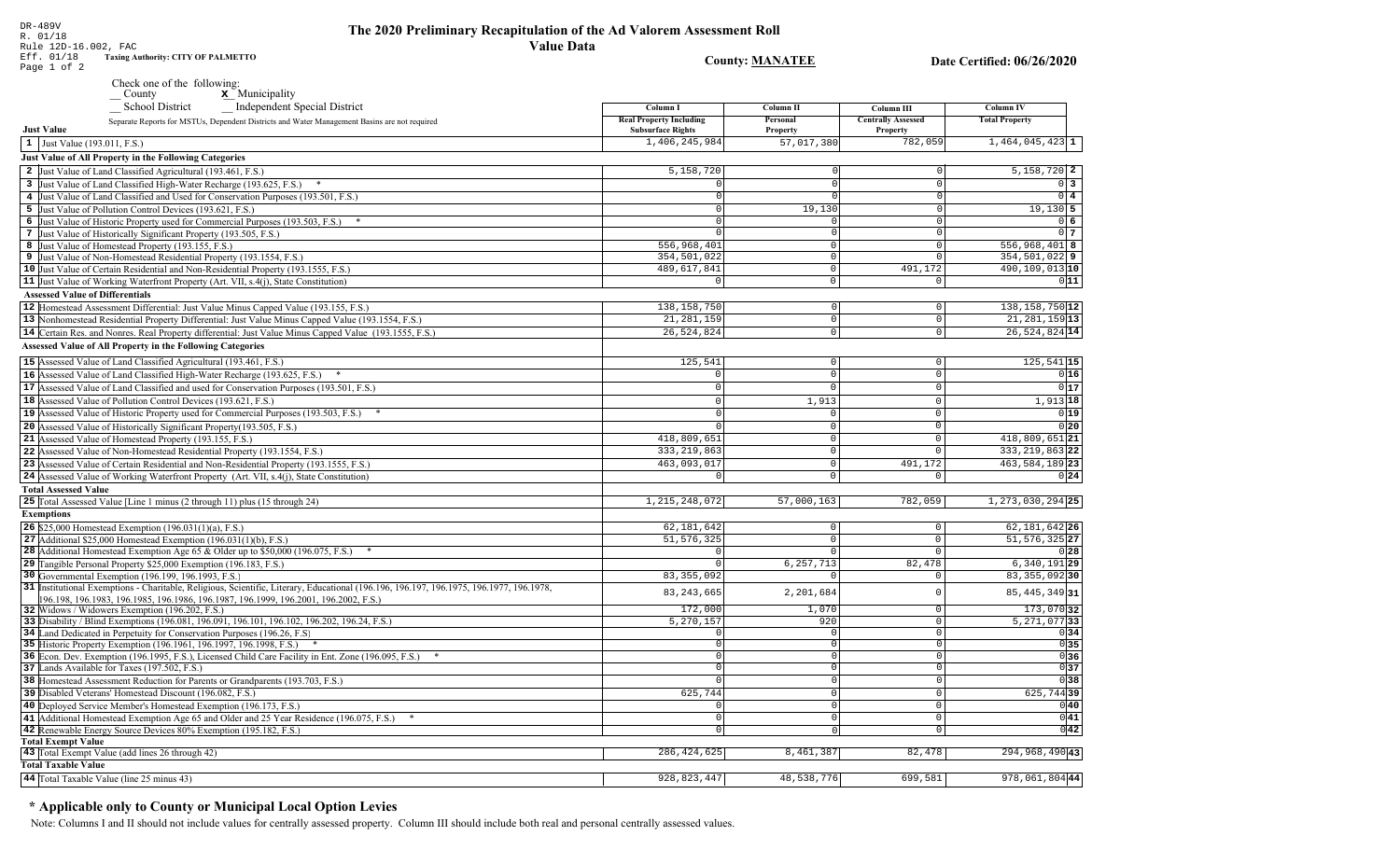## County: **MANATEE**

Date Certified: 06/26/2020

Just Value

#### Taxing Authority: CITY OF PALMETTO

#### Additions/Deletions

|                                                                                      | <b>Just Value</b> | <b>Taxable Value</b> |
|--------------------------------------------------------------------------------------|-------------------|----------------------|
| <b>1</b> New Construction                                                            | 32,329,421        | 19, 167, 934         |
| <b>2</b> Additions                                                                   | 1,121,812         | 1,026,807            |
| Annexations                                                                          |                   |                      |
| 4 Deletions                                                                          | 874,199           | 874,199              |
| 5 Rehabilitative Improvements Increasing Assessed Value by at Least 100%             |                   |                      |
| 6 Total TPP Taxable Value in Excess of 115% of Previous Year Total TPP Taxable Value |                   |                      |
| 7 Net New Value $(1 + 2 + 3 - 4 + 5 + 6 = 7)$                                        | 32,577,034        | $19,320,542$         |

## **Selected Just Values**

| t Value of Subsurface Rights (this amount included in Line 1, Column I, Page One) 193.481, F.S.<br> Just | 35 |
|----------------------------------------------------------------------------------------------------------|----|
| Just Value of Centrally Assessed Railroad Property Value                                                 |    |
| 10 Just Value of Centrally Assessed Private Car Line Property Value                                      |    |

Note: Sum of items 9 and 10 should equal centrally assessed just value on page 1, line 1, column III.

#### Homestead Portability

| - -<br>. . | entia"<br>$^7$ 10<br>, angter | . . |
|------------|-------------------------------|-----|
| - 4        | entiai<br>71.<br>ш            |     |

|                                  | $C$ olumn     | $Column$ .               |
|----------------------------------|---------------|--------------------------|
|                                  | Real Property | <b>Personal Property</b> |
| <b>Total Parcels or Accounts</b> | Parcels       | Accounts                 |
| 13 Total Parcels or Accounts     | 6,155         | 2,167                    |

#### Property with Reduced Assessed Value

| 14 Land Classified Agricultural (193.461, F.S.)                                                 | 10    |  |
|-------------------------------------------------------------------------------------------------|-------|--|
| 15 Land Classified High-Water Recharge (193.625, F.S.)                                          |       |  |
| 16 Land Classified and Used for Conservation Purposes (193.501, F.S.)                           |       |  |
| 17 Pollution Control Devices (193.621, F.S.)                                                    |       |  |
| 18 Historic Property used for Commercial Purposes (193.503, F.S.) *                             |       |  |
| 19 Historically Significant Property (193.505, F.S.)                                            |       |  |
| <b>20</b> Homestead Property; Parcels with Capped Value (193.155, F.S.)                         | 2,268 |  |
| 21 Non-Homestead Residential Property; Parcels with Capped Value (193.1554, F.S.)               | 1,013 |  |
| 22 Certain Residential and Non-Residential Property; Parcels with Capped Value (193.1555, F.S.) | 501   |  |
| 23 Working Waterfront Property (Art. VII, s.4(j), State Constitution)                           |       |  |

#### Other Reductions in Assessed Value

| Available for Taxes (197.502, F.S.)<br>ΟΔ.<br>ands<br>- - -                        |  |
|------------------------------------------------------------------------------------|--|
| I Homestead Assessment Reduction for Parents or Grandparents (193.703, F.S.)<br>つち |  |
| Disabled Veterans' Homestead Discount (196.082, F.S.)<br>-26                       |  |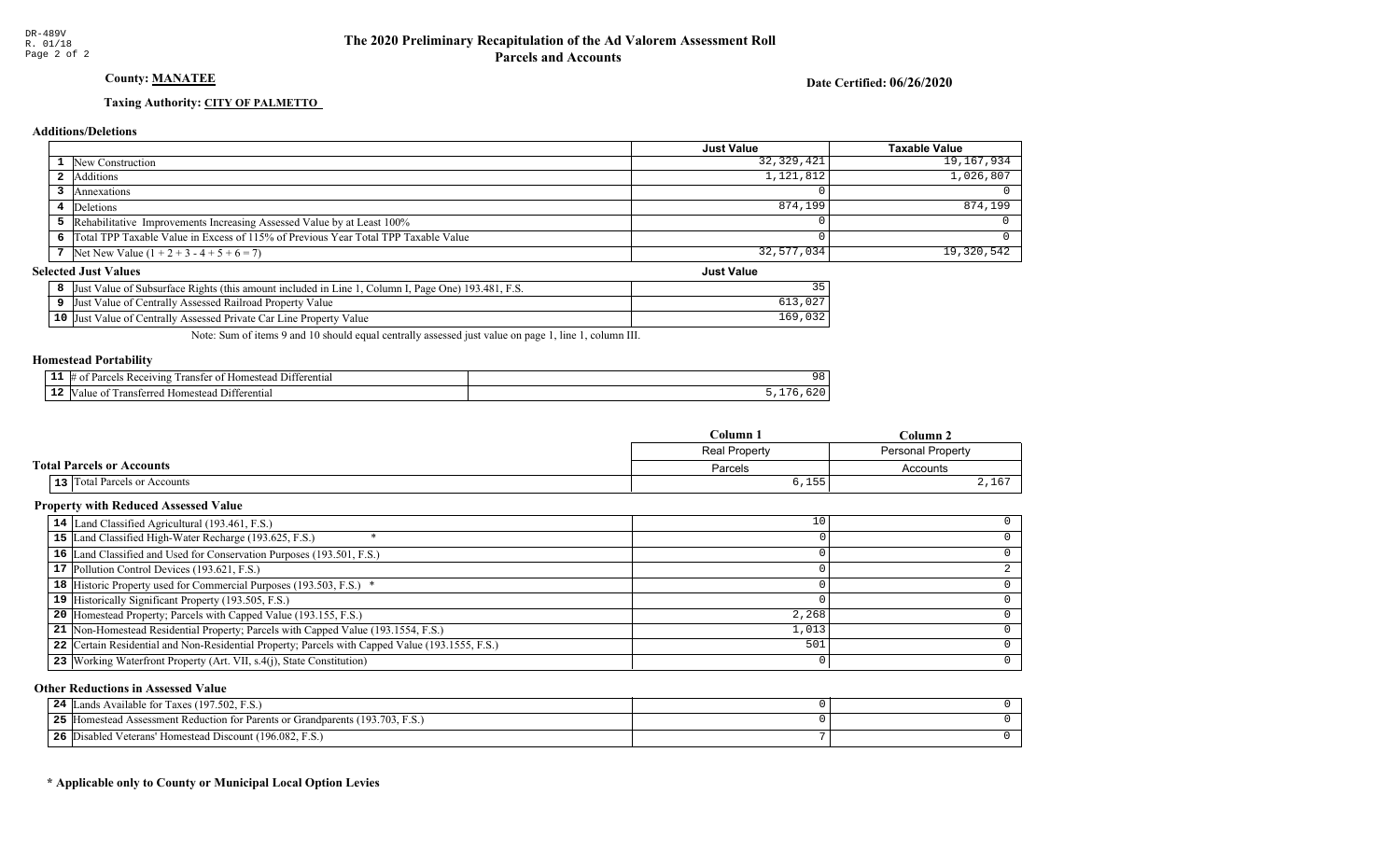| Rule 12D-16.002, FAC<br>Eff. 01/18     | <b>Value Data</b><br>Taxing Authority: CEDAR HAMMOCK FIRE RESCUE                                                                                    |                                            |                                  |                                       |                                      |
|----------------------------------------|-----------------------------------------------------------------------------------------------------------------------------------------------------|--------------------------------------------|----------------------------------|---------------------------------------|--------------------------------------|
| Page 1 of 2                            |                                                                                                                                                     |                                            | <b>County: MANATEE</b>           |                                       | Date Certified: 06/26/2020           |
|                                        | Check one of the following:                                                                                                                         |                                            |                                  |                                       |                                      |
|                                        | Municipality<br>$\overline{\phantom{a}}$ County                                                                                                     |                                            |                                  |                                       |                                      |
|                                        | _School District<br>x Independent Special District                                                                                                  | Column I<br><b>Real Property Including</b> | Column II                        | Column III                            | Column IV                            |
| <b>Just Value</b>                      | Separate Reports for MSTUs, Dependent Districts and Water Management Basins are not required                                                        | <b>Subsurface Rights</b>                   | Personal<br><b>Property</b>      | <b>Centrally Assessed</b><br>Property | <b>Total Property</b>                |
| 1 Just Value (193.011, F.S.)           |                                                                                                                                                     | 4,658,191,061                              | $\circ$                          |                                       | $4,658,191,061$ 1                    |
|                                        | Just Value of All Property in the Following Categories                                                                                              |                                            |                                  |                                       |                                      |
|                                        | 2 Just Value of Land Classified Agricultural (193.461, F.S.)                                                                                        | 38,695,739                                 |                                  |                                       | 38,695,739 2                         |
|                                        | 3 Just Value of Land Classified High-Water Recharge (193.625, F.S.) *                                                                               | $\Omega$                                   | $\Omega$                         | $\Omega$                              | $\overline{0}$ 3                     |
|                                        | 4 Just Value of Land Classified and Used for Conservation Purposes (193.501, F.S.)                                                                  | $\Omega$                                   | $\Omega$                         | $\Omega$                              | $\overline{0}$ 4                     |
|                                        | 5 Just Value of Pollution Control Devices (193.621, F.S.)                                                                                           | $\Omega$                                   | $\Omega$                         | $\Omega$                              | $\overline{0}$ 5                     |
|                                        | 6 Just Value of Historic Property used for Commercial Purposes (193.503, F.S.) *                                                                    | 0                                          | $\Omega$                         | $\Omega$                              | 06                                   |
|                                        | 7 Just Value of Historically Significant Property (193.505, F.S.)                                                                                   | 0                                          | $\overline{0}$<br>$\overline{0}$ | $\overline{0}$                        | $0\overline{7}$<br>$1,548,332,585$ 8 |
|                                        | 8 Just Value of Homestead Property (193.155, F.S.)<br>9 Just Value of Non-Homestead Residential Property (193.1554, F.S.)                           | 1,548,332,585<br>1,438,439,109             | $\mathbf 0$                      | 0 <br> 0                              | $1,438,439,109$ 9                    |
|                                        | 10 Just Value of Certain Residential and Non-Residential Property (193.1555, F.S.)                                                                  | 1,632,723,628                              | $\mathbf{0}$                     | $\circ$                               | 1,632,723,628 10                     |
|                                        | 11 Just Value of Working Waterfront Property (Art. VII, s.4(j), State Constitution)                                                                 | 0                                          | $\circ$                          | $\Omega$                              | 011                                  |
| <b>Assessed Value of Differentials</b> |                                                                                                                                                     |                                            |                                  |                                       |                                      |
|                                        | 12 Homestead Assessment Differential: Just Value Minus Capped Value (193.155, F.S.)                                                                 | 411,576,386                                | 0                                | $\circ$                               | $411,576,386$ <sup>12</sup>          |
|                                        | 13 Nonhomestead Residential Property Differential: Just Value Minus Capped Value (193.1554, F.S.)                                                   | 93, 365, 703                               | $\circ$                          | $\circ$                               | 93, 365, 703 13                      |
|                                        | 14 Certain Res. and Nonres. Real Property differential: Just Value Minus Capped Value (193.1555, F.S.)                                              | 24, 266, 864                               | 0                                | $\mathbf 0$                           | 24, 266, 864 14                      |
|                                        | <b>Assessed Value of All Property in the Following Categories</b>                                                                                   |                                            |                                  |                                       |                                      |
|                                        | 15 Assessed Value of Land Classified Agricultural (193.461, F.S.)                                                                                   | 1,051,229                                  | 0                                | $\mathbf 0$                           | 1,051,229 15                         |
|                                        | 16 Assessed Value of Land Classified High-Water Recharge (193.625, F.S.)                                                                            | $\overline{0}$                             | 0                                | $\mathbf 0$                           | 0 16                                 |
|                                        | 17 Assessed Value of Land Classified and used for Conservation Purposes (193.501, F.S.)                                                             | $\Omega$                                   | $\circ$                          | $\Omega$                              | 0 17                                 |
|                                        | 18 Assessed Value of Pollution Control Devices (193.621, F.S.)                                                                                      | $\mathbf 0$                                | 0                                | $\overline{0}$                        | 0 18                                 |
|                                        | 19 Assessed Value of Historic Property used for Commercial Purposes (193.503, F.S.) *                                                               | $\Omega$                                   | $\Omega$                         | $\Omega$                              | 0 19                                 |
|                                        | 20 Assessed Value of Historically Significant Property (193.505, F.S.)                                                                              | $\Omega$                                   | 0                                | $\mathsf 0$                           | 0 20                                 |
|                                        | 21 Assessed Value of Homestead Property (193.155, F.S.)                                                                                             | 1,136,756,199                              | 0                                | $\mathsf 0$                           | 1, 136, 756, 199 21                  |
|                                        | 22 Assessed Value of Non-Homestead Residential Property (193.1554, F.S.)                                                                            | 1,345,073,406                              | 0                                | $\mathsf 0$                           | 1, 345, 073, 406 22                  |
|                                        | 23 Assessed Value of Certain Residential and Non-Residential Property (193.1555, F.S.)                                                              | 1,608,456,764                              | $\circ$                          | $\mathbf 0$                           | 1,608,456,764 23                     |
|                                        | 24 Assessed Value of Working Waterfront Property (Art. VII, s.4(j), State Constitution)                                                             | $\mathbf 0$                                | 0                                | $\mathsf 0$                           | 0 24                                 |
| <b>Total Assessed Value</b>            |                                                                                                                                                     |                                            |                                  |                                       |                                      |
|                                        | <b>25</b> Total Assessed Value [Line 1 minus (2 through 11) plus (15 through 24)                                                                    | 4,091,337,598                              | 0                                | 0                                     | 4,091,337,598 25                     |
| <b>Exemptions</b>                      |                                                                                                                                                     |                                            |                                  |                                       |                                      |
|                                        | <b>26</b> \$25,000 Homestead Exemption $(196.031(1)(a), F.S.)$                                                                                      | 246,068,332                                | 0                                | $\circ$                               | 246,068,332 26                       |
|                                        | 27 Additional \$25,000 Homestead Exemption (196.031(1)(b), F.S.)<br>28 Additional Homestead Exemption Age 65 & Older up to \$50,000 (196.075, F.S.) | 169, 224, 250<br>$\Omega$                  | $\overline{0}$<br> 0             | $\mathbb O$<br>$\overline{0}$         | 169, 224, 250 27<br>0 28             |
|                                        | 29 Tangible Personal Property \$25,000 Exemption (196.183, F.S.)                                                                                    | $\Omega$                                   | 0                                | $\mathsf 0$                           | 0 29                                 |
|                                        | 30 Governmental Exemption (196.199, 196.1993, F.S.)                                                                                                 | 232,839,118                                | $\circ$                          | $\mathsf 0$                           | 232,839,11830                        |
|                                        | 31 Institutional Exemptions - Charitable, Religious, Scientific, Literary, Educational (196.196.197, 196.1975, 196.1977, 196.1978,                  |                                            |                                  |                                       |                                      |
|                                        | [96.198, 196.1983, 196.1985, 196.1986, 196.1987, 196.1999, 196.2001, 196.2002, F.S.)                                                                | 135, 117, 622                              | $\Omega$                         | $\Omega$                              | 135, 117, 622 31                     |
|                                        | 32 Widows / Widowers Exemption (196.202, F.S.)                                                                                                      | 756,750                                    | 0                                | $\mathbf 0$                           | 756,750 32                           |
|                                        | 33 Disability / Blind Exemptions (196.081, 196.091, 196.101, 196.102, 196.202, 196.24, F.S.)                                                        | 13,998,791                                 | 0                                | $\circ$                               | 13,998,79133                         |
|                                        | 34 Land Dedicated in Perpetuity for Conservation Purposes (196.26, F.S.)<br>35 Historic Property Exemption (196.1961, 196.1997, 196.1998, F.S.) *   | $\Omega$<br>$\circ$                        | $\overline{0}$<br>0              | $\circ$<br>$\mathbf{0}$               | 0 34<br>0 35                         |
|                                        | 36 Econ. Dev. Exemption (196.1995, F.S.), Licensed Child Care Facility in Ent. Zone (196.095, F.S.) *                                               | $\overline{0}$                             | 0                                | $\Omega$                              | $\overline{0}$ 36                    |
|                                        | 37 Lands Available for Taxes (197.502, F.S.)                                                                                                        | 21,474                                     | 0                                | 0                                     | $21,474$ 37                          |
|                                        | 38 Homestead Assessment Reduction for Parents or Grandparents (193.703, F.S.)                                                                       |                                            | 0                                | $\Omega$                              | 0 38                                 |
|                                        | 39 Disabled Veterans' Homestead Discount (196.082, F.S.)                                                                                            | 1,078,757                                  | 0                                | $\mathbf 0$                           | $1,078,757$ 39                       |
|                                        | 40 Deployed Service Member's Homestead Exemption (196.173, F.S.)                                                                                    |                                            | 0                                | $\circ$                               | 0 40                                 |
|                                        | 41 Additional Homestead Exemption Age 65 and Older and 25 Year Residence (196.075, F.S.) *                                                          | $\circ$                                    | 0                                | 0                                     | $\overline{0 41}$                    |
|                                        | 42 Renewable Energy Source Devices 80% Exemption (195.182, F.S.)                                                                                    | $\overline{0}$                             | 0                                | 0                                     | 0 42                                 |
| <b>Total Exempt Value</b>              |                                                                                                                                                     |                                            |                                  |                                       |                                      |
| <b>Total Taxable Value</b>             | 43 Total Exempt Value (add lines 26 through 42)                                                                                                     | 799,105,094                                | 0                                | $\overline{0}$                        | 799, 105, 094 43                     |
|                                        | 44 Total Taxable Value (line 25 minus 43)                                                                                                           | 3, 292, 232, 504                           | 0                                | $\circ$                               | $3,292,232,504$ 44                   |
|                                        |                                                                                                                                                     |                                            |                                  |                                       |                                      |

## \* Applicable only to County or Municipal Local Option Levies

Note: Columns I and II should not include values for centrally assessed property. Column III should include both real and personal centrally assessed values.

DR-489V<br>R. 01/18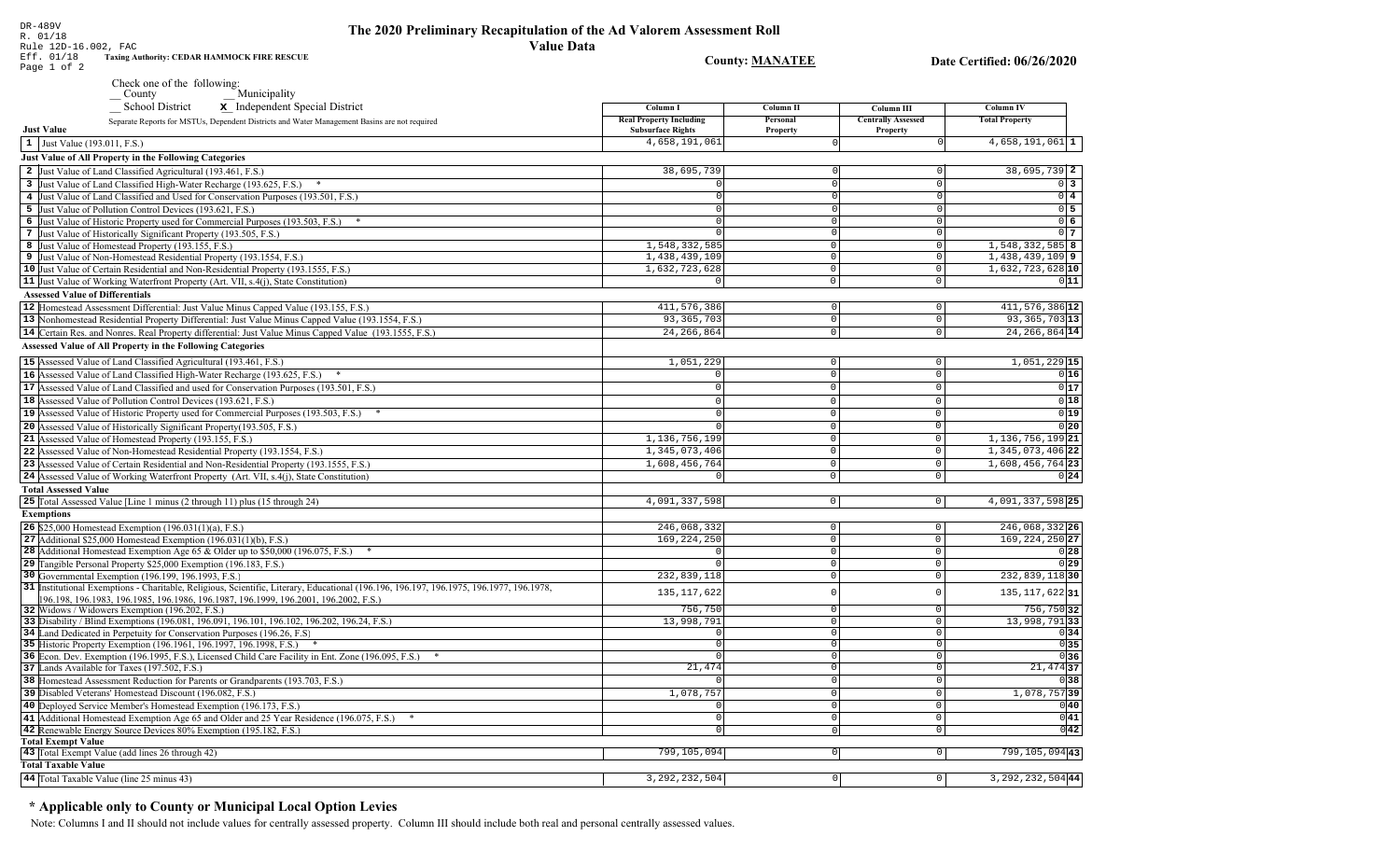County: **MANATEE** 

Date Certified: 06/26/2020

Just Value

#### Taxing Authority: CEDAR HAMMOCK FIRE RESCUE

#### Additions/Deletions

|                                                                                      | <b>Just Value</b> | Taxable Value |
|--------------------------------------------------------------------------------------|-------------------|---------------|
| <b>1</b> New Construction                                                            | 47,701,210        | 40,418,190    |
| 2 Additions                                                                          | 7,000,064         | 6,849,064     |
| Annexations                                                                          |                   |               |
| 4 Deletions                                                                          | 3,869,774         | 3,869,774     |
| <b>5</b> Rehabilitative Improvements Increasing Assessed Value by at Least 100%      |                   |               |
| 6 Total TPP Taxable Value in Excess of 115% of Previous Year Total TPP Taxable Value |                   |               |
| 7 Net New Value $(1 + 2 + 3 - 4 + 5 + 6 = 7)$                                        | 50,831,500        | 43,397,480    |

### **Selected Just Values**

| t Value of Subsurface Rights (this amount included in Line 1.<br>Column I, Page One) 193.481, F.S.<br>IJust | 235 |
|-------------------------------------------------------------------------------------------------------------|-----|
| Just Value of Centrally Assessed Railroad Property Value                                                    |     |
| 10 Just Value of Centrally Assessed Private Car Line Property Value                                         |     |

Note: Sum of items 9 and 10 should equal centrally assessed just value on page 1, line 1, column III.

#### Homestead Portability

|     | 11 ا (<br>rential<br>eiving<br>. .<br>⊻arเ<br>Ωì<br>.domer<br>ranster<br>$\sim$ | - -<br>∸ ∽ |
|-----|---------------------------------------------------------------------------------|------------|
| . . | -111<br>$. \sim$<br>entia<br>domester<br>an<br>c≏r                              |            |

|                                  | $Column_1$           | Column 2                 |
|----------------------------------|----------------------|--------------------------|
|                                  | <b>Real Property</b> | <b>Personal Property</b> |
| <b>Total Parcels or Accounts</b> | Parcels              | Accounts                 |
| 13 Total Parcels or Accounts     | 24,112               |                          |

#### Property with Reduced Assessed Value

| 14 Land Classified Agricultural (193.461, F.S.)                                                 | ᅩᅩ    |  |
|-------------------------------------------------------------------------------------------------|-------|--|
| 15 Land Classified High-Water Recharge (193.625, F.S.)                                          |       |  |
| 16 Land Classified and Used for Conservation Purposes (193.501, F.S.)                           |       |  |
| 17 Pollution Control Devices (193.621, F.S.)                                                    |       |  |
| 18 Historic Property used for Commercial Purposes (193.503, F.S.) *                             |       |  |
| 19 Historically Significant Property (193.505, F.S.)                                            |       |  |
| <b>20</b> Homestead Property; Parcels with Capped Value (193.155, F.S.)                         | 8,970 |  |
| 21 Non-Homestead Residential Property; Parcels with Capped Value (193.1554, F.S.)               | 5,920 |  |
| 22 Certain Residential and Non-Residential Property; Parcels with Capped Value (193.1555, F.S.) | 409   |  |
| 23 Working Waterfront Property (Art. VII, s.4(j), State Constitution)                           |       |  |

#### Other Reductions in Assessed Value

| <sup>T</sup> ands Available for Taxes (197.502, F.S.)<br>24                             |    |  |
|-----------------------------------------------------------------------------------------|----|--|
| [Homestead Assessment Reduction for Parents or Grandparents (193.703, F.S.)<br>つら<br>-- |    |  |
| Disabled Veterans' Homestead Discount (196.082, F.S.)<br>26                             | ∠∪ |  |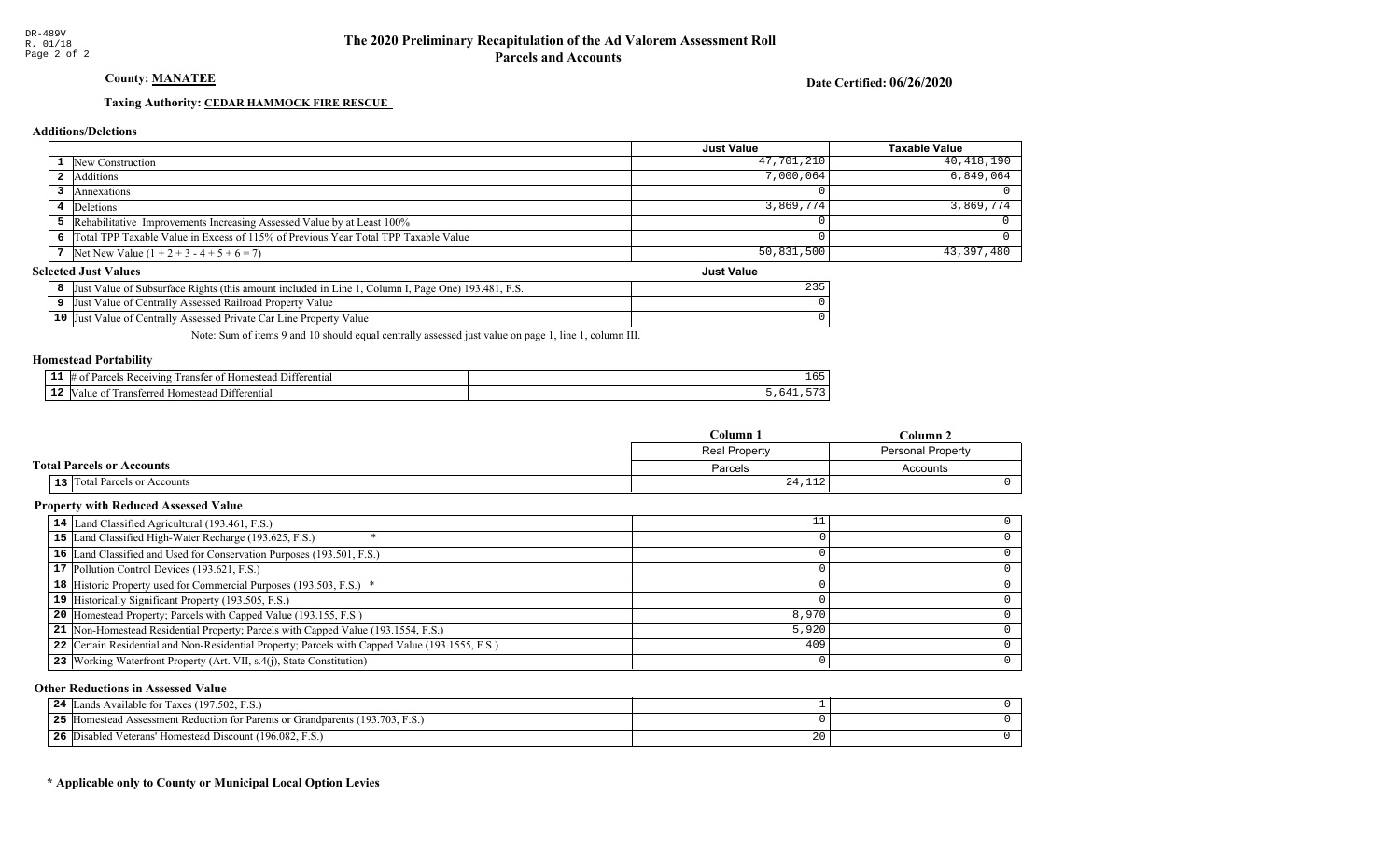Rule 12D-16.002, FAC Eff. 01/18 **Taxing Authority: SOUTHERN MAN FIRE RESCUE County: MANATEE** Date Certified: 06/26/2020 Page 1 of 2 Check one of the following: Municipality School District x Independent Special District Column I **Column II** Column III **Column IV Real Property Including** Personal **Centrally Assessed Total Property** Separate Reports for MSTUs, Dependent Districts and Water Management Basins are not required **Just Value Subsurface Rights** Property Property 7,284,937,916  $7,284,937,916$ <sup>1</sup>  $\vert 1 \vert$  Just Value (193.011, F.S.) **Just Value of All Property in the Following Categories** 2 Just Value of Land Classified Agricultural (193.461, F.S.) 25, 336, 987  $25.336.987$  2 3 Just Value of Land Classified High-Water Recharge (193.625, F.S.) \*  $\Omega$  $0<sup>3</sup>$ 4 Just Value of Land Classified and Used for Conservation Purposes (193.501, F.S.)  $0\sqrt{4}$ 5 Just Value of Pollution Control Devices (193.621, F.S.)  $0\overline{5}$  $\Omega$ 6 Just Value of Historic Property used for Commercial Purposes (193.503, F.S.) \*  $0\sqrt{6}$ 7 Just Value of Historically Significant Property (193.505, F.S.)  $0<sub>1</sub>$  $\Omega$  $3.487.601.226$  $3.487.601.226$  8 8 Just Value of Homestead Property (193.155, F.S.)  $\cap$  $1,770,462,990$  9 1,770,462,990 9 Just Value of Non-Homestead Residential Property (193.1554, F.S.)  $\Omega$ 10 Just Value of Certain Residential and Non-Residential Property (193.1555, F.S.) 2,001,536,713  $2,001,536,713$  10  $\circ$ 11 Just Value of Working Waterfront Property (Art. VII, s.4(j), State Constitution)  $\overline{\circ}$  $011$  $\circ$ **Assessed Value of Differentials**  $663,706,753$  12 663, 706, 753 12 Homestead Assessment Differential: Just Value Minus Capped Value (193.155, F.S.)  $\Omega$  $\Omega$ 82, 115, 012 13 13 Nonhomestead Residential Property Differential: Just Value Minus Capped Value (193.1554, F.S.) 82, 115, 012  $\mathbb O$ 14 Certain Res. and Nonres. Real Property differential: Just Value Minus Capped Value (193.1555, F.S.) 67,692,876  $67,692,876$ <sup>14</sup>  $\cap$ **Assessed Value of All Property in the Following Categories** 15 Assessed Value of Land Classified Agricultural (193.461, F.S.) 443,012  $\Omega$ 443,012 15 16 Assessed Value of Land Classified High-Water Recharge (193.625, F.S.)  $0|16$  $\Omega$  $\Omega$  $\Omega$  $0|17$ **17** Assessed Value of Land Classified and used for Conservation Purposes (193.501, F.S.)  $|0|$  $\mathbf{0}$  $\overline{0}$  $0|18$ 18 Assessed Value of Pollution Control Devices (193.621, F.S.)  $\Omega$  $\Omega$  $\Omega$  $0|19|$ 19 Assessed Value of Historic Property used for Commercial Purposes (193.503, F.S.) \*  $\Omega$  $\Omega$ 20 Assessed Value of Historically Significant Property (193.505, F.S.)  $0|20|$  $\cap$  $\Omega$ 21 Assessed Value of Homestead Property (193.155, F.S.) 2,823,894,473 2,823,894,473 21  $\cap$ 22 Assessed Value of Non-Homestead Residential Property (193.1554, F.S.) 1,688,347,978  $\Omega$ 1,688,347,978 22 1,933,843,837 1,933,843,837 23 23 Assessed Value of Certain Residential and Non-Residential Property (193.1555, F.S.)  $\cap$  $\Omega$ 24 Assessed Value of Working Waterfront Property (Art. VII, s.4(j), State Constitution)  $0|24|$  $\mathbf{0}$  $\circ$ **Total Assessed Value** 25 Total Assessed Value [Line 1 minus (2 through 11) plus (15 through 24)  $6,446,529,300$  $\overline{0}$  $|0|$  $6,446,529,300$  25 **Exemptions** 392,066,108 392,066,108 26 **26** \$25,000 Homestead Exemption  $(196.031(1)(a), F.S.)$  $\overline{0}$  $\cap$ 340, 767, 691 27 27 Additional \$25,000 Homestead Exemption  $(196.031(1)(b), F.S.)$ 340, 767, 691  $\circ$  $\sqrt{2}$ 28 Additional Homestead Exemption Age 65 & Older up to \$50,000 (196.075, F.S.) \*  $\cap$  $\Omega$  $0|28|$ 29 Tangible Personal Property \$25,000 Exemption (196.183, F.S.)  $\overline{0}$  $\circ$ 029 30 Governmental Exemption (196.199, 196.1993, F.S.) 157, 516, 565  $\overline{\circ}$ 157, 516, 565 30 31 Institutional Exemptions - Charitable, Religious, Scientific, Literary, Educational (196.196, 196.197, 196.1977, 196.1977, 196.1978, 100,708,522  $\circ$ 100,708,52231 196.198, 196.1983, 196.1985, 196.1986, 196.1987, 196.1999, 196.2001, 196.2002, F.S.) 1.086.280 1,086,280 32 32 Widows / Widowers Exemption (196.202, F.S.)  $\Omega$ 33 Disability / Blind Exemptions (196.081, 196.091, 196.101, 196.102, 196.202, 196.24, F.S.) 35,866,218  $\overline{0}$  $35,866,218$  33 34 Land Dedicated in Perpetuity for Conservation Purposes (196.26, F.S)  $\cap$  $\overline{\circ}$  $0|34|$  $0|35|$ 35 Historic Property Exemption (196.1961, 196.1997, 196.1998, F.S.) \*  $\Omega$  $\circ$ 36 Econ. Dev. Exemption (196.1995, F.S.), Licensed Child Care Facility in Ent. Zone (196.095, F.S.) \*  $\overline{0}$  $0|36|$  $84,651$  37 37 Lands Available for Taxes (197.502, F.S.) 84,651  $\overline{0}$ 38 Homestead Assessment Reduction for Parents or Grandparents (193.703, F.S.)  $60.554$  $60, 554$  38 0 4,026,699 4,026,69939 39 Disabled Veterans' Homestead Discount (196.082, F.S.)  $\overline{0}$ 40 Deployed Service Member's Homestead Exemption (196.173, F.S.) 65,562  $\overline{0}$  $65,562$  40  $\overline{\circ}$  $0|41|$ 41 Additional Homestead Exemption Age 65 and Older and 25 Year Residence (196.075, F.S.) \*  $\Omega$  $\overline{0|42|}$ 42 Renewable Energy Source Devices 80% Exemption (195.182, F.S.)  $\overline{\phantom{0}}$  $\overline{0}$ **Total Exempt Value** 

#### 43 Total Exempt Value (add lines 26 through 42) 1,032,248,850  $\boxed{0}$  $1,032,248,850$ <sup>43</sup> **Total Taxable Value** 44 Total Taxable Value (line 25 minus 43) 5, 414, 280, 450  $\overline{0}$  $|0|$ 5, 414, 280, 450 44

### \* Applicable only to County or Municipal Local Option Levies

DR-489V

R. 01/18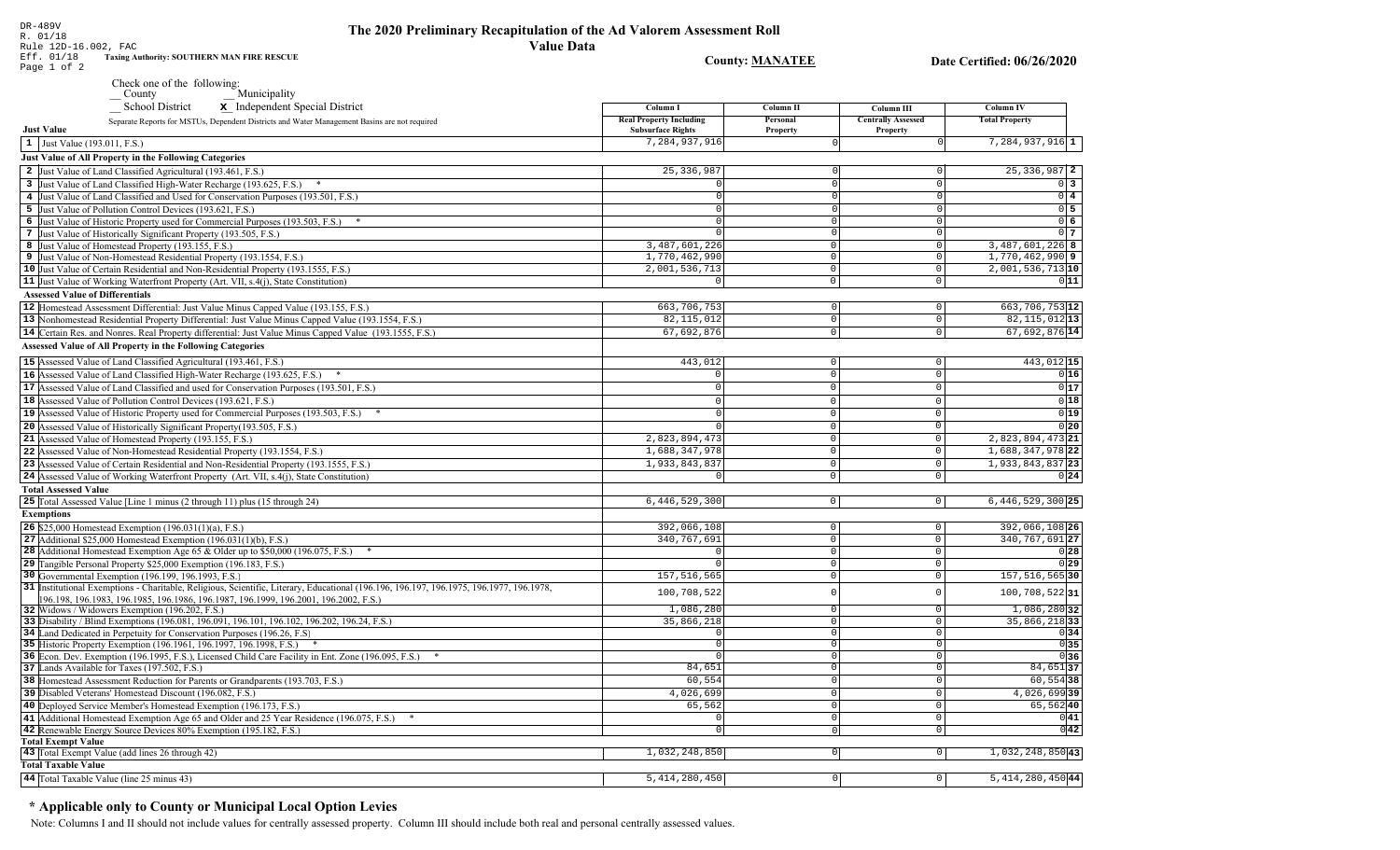## County: **MANATEE**

Date Certified: 06/26/2020

Just Value

#### Taxing Authority: SOUTHERN MAN FIRE RESCUE

#### Additions/Deletions

|                                                                                      | <b>Just Value</b> | <b>Taxable Value</b> |
|--------------------------------------------------------------------------------------|-------------------|----------------------|
| <b>1</b> New Construction                                                            | 90,854,039        | 87,628,706           |
| 2 Additions                                                                          | 4,683,396         | $4,353,944$          |
| Annexations                                                                          |                   |                      |
| 4 Deletions                                                                          | 2,268,213         | 2,268,213            |
| <b>5</b> Rehabilitative Improvements Increasing Assessed Value by at Least 100%      |                   |                      |
| 6 Total TPP Taxable Value in Excess of 115% of Previous Year Total TPP Taxable Value |                   |                      |
| 7 Net New Value $(1 + 2 + 3 - 4 + 5 + 6 = 7)$                                        | 93,269,222        | 89,714,437           |

#### **Selected Just Values**

| t Value of Subsurface Rights (this amount included in Line 1<br>Column I, Page One) $193.481$ , F.S.<br>IJust | 464 |
|---------------------------------------------------------------------------------------------------------------|-----|
| Just Value of Centrally Assessed Railroad Property Value                                                      |     |
| 10 Just Value of Centrally Assessed Private Car Line Property Value                                           |     |

Note: Sum of items 9 and 10 should equal centrally assessed just value on page 1, line 1, column III.

#### Homestead Portability

|     | 11 ا (<br>erentiai<br>uving<br>. .<br>⊻arเ<br>domer,<br>ranste<br>Ωì<br>$\sim$ | ---   |
|-----|--------------------------------------------------------------------------------|-------|
| . . | 11.<br>$\sim$<br>domest.<br>alu<br>entia<br>ื≏r                                | - - - |

|                                  | Column 1      | $Column \angle$          |
|----------------------------------|---------------|--------------------------|
|                                  | Real Property | <b>Personal Property</b> |
| <b>Total Parcels or Accounts</b> | Parcels       | Accounts                 |
| 13 Total Parcels or Accounts     | 31,762        |                          |

#### Property with Reduced Assessed Value

| 14 Land Classified Agricultural (193.461, F.S.)                                                 | 49     |  |
|-------------------------------------------------------------------------------------------------|--------|--|
| 15 Land Classified High-Water Recharge (193.625, F.S.)                                          |        |  |
| 16 Land Classified and Used for Conservation Purposes (193.501, F.S.)                           |        |  |
| 17 Pollution Control Devices (193.621, F.S.)                                                    |        |  |
| 18 Historic Property used for Commercial Purposes (193.503, F.S.) *                             |        |  |
| 19 Historically Significant Property (193.505, F.S.)                                            |        |  |
| <b>20</b> Homestead Property; Parcels with Capped Value (193.155, F.S.)                         | 13,657 |  |
| 21 Non-Homestead Residential Property; Parcels with Capped Value (193.1554, F.S.)               | 3,785  |  |
| 22 Certain Residential and Non-Residential Property; Parcels with Capped Value (193.1555, F.S.) | 859    |  |
| 23 Working Waterfront Property (Art. VII, s.4(j), State Constitution)                           |        |  |

#### Other Reductions in Assessed Value

| 24 $\mathbb L$ | Lands Available for Taxes (197.502, F.S.)                                           |  |
|----------------|-------------------------------------------------------------------------------------|--|
| 25             | and Assessment Reduction for Parents or Grandparents (193.703, F.S.)<br>- Homestead |  |
|                | 26 Disabled Veterans' Homestead Discount (196.082, F.S.)                            |  |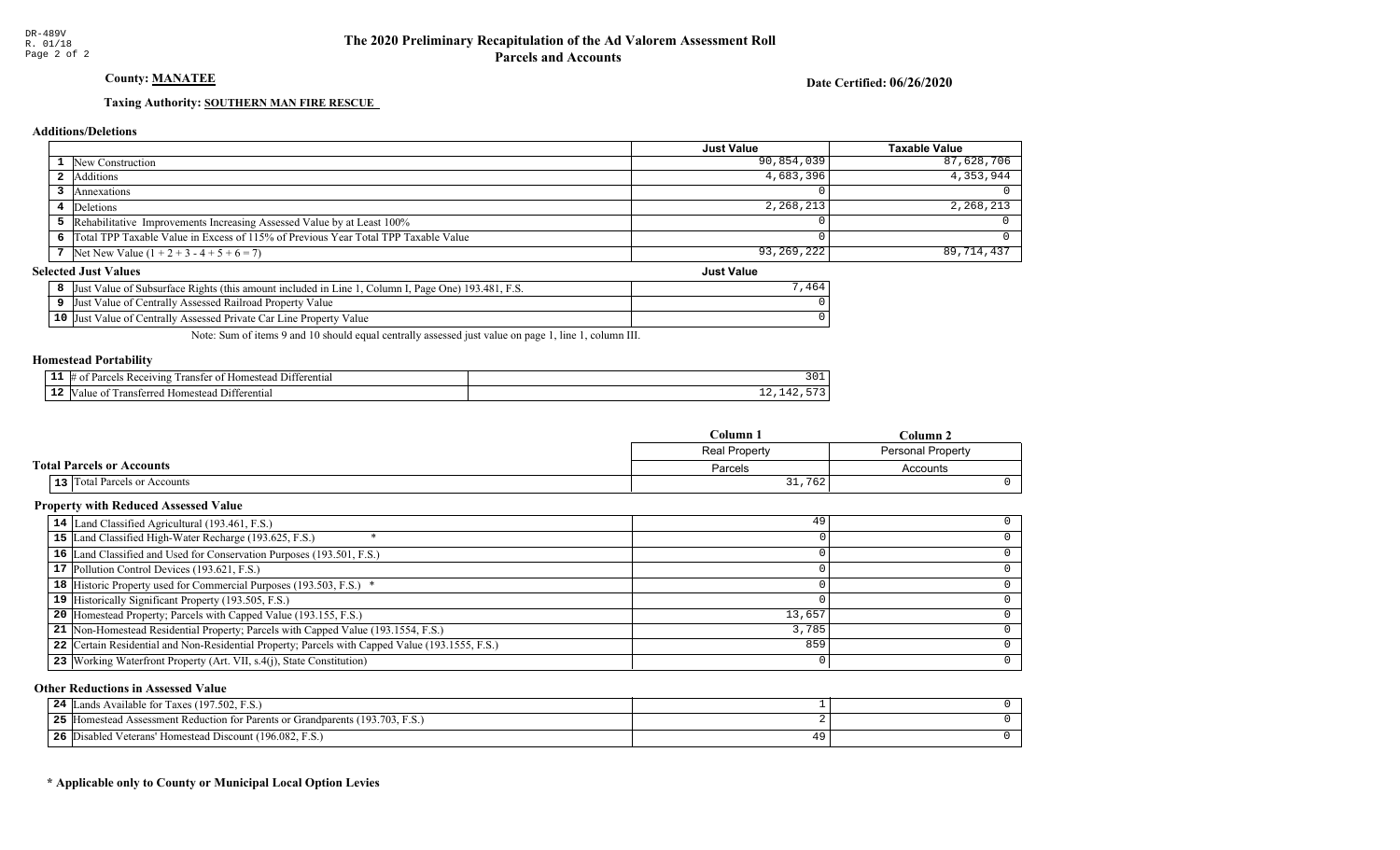**County: MANATEE** 

Taxing Authority: EAST MANATEE FIRE RESCUE

Check one of the following:<br>County Municipality

| <b>Real Property Including</b><br>Personal<br><b>Centrally Assessed</b><br><b>Total Property</b><br>Separate Reports for MSTUs, Dependent Districts and Water Management Basins are not required<br><b>Just Value</b><br><b>Subsurface Rights</b><br>Property<br>Property<br>13,809,124,021<br>$13,809,124,021$ 1<br> 0 <br>$\circ$<br>1 Just Value (193.011, F.S.)<br><b>Just Value of All Property in the Following Categories</b><br>2 Just Value of Land Classified Agricultural (193.461, F.S.)<br>144,855,047<br>$144,855,047$ 2<br>0<br>$\Omega$<br>$0\vert 3$<br>3 Just Value of Land Classified High-Water Recharge (193.625, F.S.)<br>$0\sqrt{4}$<br>4 Just Value of Land Classified and Used for Conservation Purposes (193.501, F.S.)<br>$\mathbf 0$<br>$0\overline{5}$<br>5 Just Value of Pollution Control Devices (193.621, F.S.)<br>$\overline{0}$<br>0 <sub>6</sub><br>$\mathbf 0$<br>6 Just Value of Historic Property used for Commercial Purposes (193.503, F.S.) *<br>$\Omega$<br>0 <sub>7</sub><br>$\Omega$<br>$\mathbf 0$<br>7 Just Value of Historically Significant Property (193.505, F.S.)<br>8,115,561,366<br>$\circ$<br>8, 115, 561, 366 8<br>8 Just Value of Homestead Property (193.155, F.S.)<br>$\mathsf 0$<br>3,360,799,978<br>$\mathsf 0$<br>$\circ$<br>$3,360,799,978$ 9<br>9 Just Value of Non-Homestead Residential Property (193.1554, F.S.)<br>2,187,907,630 10<br>2,187,907,630<br>$\mathbb O$<br>$\circ$<br>10 Just Value of Certain Residential and Non-Residential Property (193.1555, F.S.)<br>11 Just Value of Working Waterfront Property (Art. VII, s.4(j), State Constitution)<br>$\circ$<br>$\circ$<br>0 11<br>$\mathbf 0$<br><b>Assessed Value of Differentials</b><br>12 Homestead Assessment Differential: Just Value Minus Capped Value (193.155, F.S.)<br>993,529,306<br>993, 529, 306 12<br>$\circ$<br>$\mathbf 0$<br>34, 185, 426<br>$\mathbb O$<br>$\mathbf 0$<br>34, 185, 426 13<br>13 Nonhomestead Residential Property Differential: Just Value Minus Capped Value (193.1554, F.S.)<br>89,521,808 14<br>89,521,808<br>$\overline{0}$<br>$\overline{0}$<br>14 Certain Res. and Nonres. Real Property differential: Just Value Minus Capped Value (193.1555, F.S.)<br><b>Assessed Value of All Property in the Following Categories</b><br>15 Assessed Value of Land Classified Agricultural (193.461, F.S.)<br>4,504,397 15<br>4,504,397<br>$\mathbf 0$<br>$\mathbf 0$<br>16 Assessed Value of Land Classified High-Water Recharge (193.625, F.S.)<br>$\mathbf 0$<br>$\mathsf{O}$<br>0 16 <br>$\overline{0}$<br>0 17<br>17 Assessed Value of Land Classified and used for Conservation Purposes (193.501, F.S.)<br>$\mathbf 0$<br>$\Omega$<br>0 18<br>18 Assessed Value of Pollution Control Devices (193.621, F.S.)<br>$\mathsf 0$<br>$\mathbf 0$<br>0 19<br>19 Assessed Value of Historic Property used for Commercial Purposes (193.503, F.S.)<br>$\circ$<br>$\mathbf 0$<br>0 20<br>$\overline{0}$<br>20 Assessed Value of Historically Significant Property (193.505, F.S.)<br>$\mathbf 0$<br>$\overline{0}$<br>21 Assessed Value of Homestead Property (193.155, F.S.)<br>7,122,032,060<br>$\mathbb O$<br>7,122,032,060 21<br>3, 326, 614, 552<br>$\overline{0}$<br>3, 326, 614, 552 22<br>22 Assessed Value of Non-Homestead Residential Property (193.1554, F.S.)<br>$\mathsf 0$<br>23 Assessed Value of Certain Residential and Non-Residential Property (193.1555, F.S.)<br>2,098,385,822<br>2,098,385,822 23<br>$\mathsf 0$<br>$\mathsf 0$<br>24 Assessed Value of Working Waterfront Property (Art. VII, s.4(j), State Constitution)<br>$\mathsf{O}\xspace$<br>$\mathbf 0$<br>0 24<br>$\Omega$<br><b>Total Assessed Value</b><br>25 Total Assessed Value [Line 1 minus (2 through 11) plus (15 through 24)<br>12,551,536,831<br> 0 <br> 0 <br>12,551,536,831 25<br><b>Exemptions</b><br>26 \$25,000 Homestead Exemption (196.031(1)(a), F.S.)<br>578, 716, 065<br>$\mathsf 0$<br>$\mathsf{O}$<br>578, 716, 065 26<br>573, 111, 788<br>$\mathbb O$<br>$\circ$<br>573, 111, 788 27<br>27 Additional \$25,000 Homestead Exemption $(196.031(1)(b), F.S.)$<br>$\mathbf 0$<br>$\mathsf{O}$<br>0 28<br>28 Additional Homestead Exemption Age 65 & Older up to \$50,000 (196.075, F.S.) *<br>$\Omega$<br>29 Tangible Personal Property \$25,000 Exemption (196.183, F.S.)<br>0 29<br>$\mathbb O$<br>$\mathsf{O}\xspace$<br>30 Governmental Exemption (196.199, 196.1993, F.S.)<br>$\mathsf 0$<br>$\mathsf 0$<br>263, 477, 432 30<br>263, 477, 432<br>31 Institutional Exemptions - Charitable, Religious, Scientific, Literary, Educational (196.196.197, 196.1975, 196.1977, 196.1978,<br>191, 727, 558 31<br>191,727,558<br>$\Omega$<br>$\Omega$<br>196.198. 196.1983. 196.1985. 196.1986. 196.1987. 196.1999. 196.2001. 196.2002. F.S.)<br>32 Widows / Widowers Exemption (196.202, F.S.)<br>910,500<br>$\mathbb O$<br>$\mathbf 0$<br>$910,500$ 32<br>89, 457, 353 33<br>33 Disability / Blind Exemptions (196.081, 196.091, 196.101, 196.102, 196.202, 196.24, F.S.)<br>89, 457, 353<br>$\mathbb O$<br>$\mathsf{O}$<br>34 Land Dedicated in Perpetuity for Conservation Purposes (196.26, F.S.)<br>$\Omega$<br>$\Omega$<br>0 34<br>0 35<br>$\overline{0}$<br>$\mathbf{0}$<br>35 Historic Property Exemption (196.1961, 196.1997, 196.1998, F.S.) *<br>036<br>$\overline{0}$<br>$\overline{0}$<br>36 Econ. Dev. Exemption (196.1995, F.S.), Licensed Child Care Facility in Ent. Zone (196.095, F.S.)<br>037<br>37 Lands Available for Taxes (197.502, F.S.)<br>$\mathbb O$<br>$\mathbb O$<br>$\cap$<br>314, 113 38<br>314, 113<br>$\overline{0}$<br>38 Homestead Assessment Reduction for Parents or Grandparents (193.703, F.S.)<br>$\overline{0}$<br>39 Disabled Veterans' Homestead Discount (196.082, F.S.)<br>$\mathsf 0$<br>13, 465, 163 39<br>13, 465, 163<br>$\mathbf 0$<br>111,23840<br>40 Deployed Service Member's Homestead Exemption (196.173, F.S.)<br>111,238<br>$\circ$<br>$\mathsf 0$<br>$\overline{0}$<br>$\circ$<br>0 41<br>41 Additional Homestead Exemption Age 65 and Older and 25 Year Residence (196.075, F.S.)<br>$\Omega$<br>0 42<br>42 Renewable Energy Source Devices 80% Exemption (195.182, F.S.)<br>$\Omega$<br>$\mathbf 0$<br>$\Omega$<br><b>Total Exempt Value</b><br>$\overline{0}$<br>43 Total Exempt Value (add lines 26 through 42)<br>1,711,291,210<br>$\circ$<br>1,711,291,210 43<br>44 Total Taxable Value (line 25 minus 43)<br>10,840,245,621<br>$\circ$<br> 0 <br>10,840,245,62144 | County<br>wightchpancy<br>x Independent Special District<br><b>School District</b> | Column I | <b>Column II</b> | Column III | <b>Column IV</b> |
|---------------------------------------------------------------------------------------------------------------------------------------------------------------------------------------------------------------------------------------------------------------------------------------------------------------------------------------------------------------------------------------------------------------------------------------------------------------------------------------------------------------------------------------------------------------------------------------------------------------------------------------------------------------------------------------------------------------------------------------------------------------------------------------------------------------------------------------------------------------------------------------------------------------------------------------------------------------------------------------------------------------------------------------------------------------------------------------------------------------------------------------------------------------------------------------------------------------------------------------------------------------------------------------------------------------------------------------------------------------------------------------------------------------------------------------------------------------------------------------------------------------------------------------------------------------------------------------------------------------------------------------------------------------------------------------------------------------------------------------------------------------------------------------------------------------------------------------------------------------------------------------------------------------------------------------------------------------------------------------------------------------------------------------------------------------------------------------------------------------------------------------------------------------------------------------------------------------------------------------------------------------------------------------------------------------------------------------------------------------------------------------------------------------------------------------------------------------------------------------------------------------------------------------------------------------------------------------------------------------------------------------------------------------------------------------------------------------------------------------------------------------------------------------------------------------------------------------------------------------------------------------------------------------------------------------------------------------------------------------------------------------------------------------------------------------------------------------------------------------------------------------------------------------------------------------------------------------------------------------------------------------------------------------------------------------------------------------------------------------------------------------------------------------------------------------------------------------------------------------------------------------------------------------------------------------------------------------------------------------------------------------------------------------------------------------------------------------------------------------------------------------------------------------------------------------------------------------------------------------------------------------------------------------------------------------------------------------------------------------------------------------------------------------------------------------------------------------------------------------------------------------------------------------------------------------------------------------------------------------------------------------------------------------------------------------------------------------------------------------------------------------------------------------------------------------------------------------------------------------------------------------------------------------------------------------------------------------------------------------------------------------------------------------------------------------------------------------------------------------------------------------------------------------------------------------------------------------------------------------------------------------------------------------------------------------------------------------------------------------------------------------------------------------------------------------------------------------------------------------------------------------------------------------------------------------------------------------------------------------------------------------------------------------------------------------------------------------------------------------------------------------------------------------------------------------------------------------------------------------------------------------------------------------------------------------------------------------------------------------------------------------------------------------------------------------------------------------------------------------------------------------------------------------------------------------------------------------------------------------------------------------------------------------------------------------------------------------------------------------------------------------------------------------------------------------------------------------------------------------------------------------------------------------------------------------------------------------------------------------------------------------------------------------------------------------------------------------------------------------------------------------------------------------------------------------------------------------------------------------------------|------------------------------------------------------------------------------------|----------|------------------|------------|------------------|
|                                                                                                                                                                                                                                                                                                                                                                                                                                                                                                                                                                                                                                                                                                                                                                                                                                                                                                                                                                                                                                                                                                                                                                                                                                                                                                                                                                                                                                                                                                                                                                                                                                                                                                                                                                                                                                                                                                                                                                                                                                                                                                                                                                                                                                                                                                                                                                                                                                                                                                                                                                                                                                                                                                                                                                                                                                                                                                                                                                                                                                                                                                                                                                                                                                                                                                                                                                                                                                                                                                                                                                                                                                                                                                                                                                                                                                                                                                                                                                                                                                                                                                                                                                                                                                                                                                                                                                                                                                                                                                                                                                                                                                                                                                                                                                                                                                                                                                                                                                                                                                                                                                                                                                                                                                                                                                                                                                                                                                                                                                                                                                                                                                                                                                                                                                                                                                                                                                                                                                                                                                                                                                                                                                                                                                                                                                                                                                                                                                                                                                   |                                                                                    |          |                  |            |                  |
|                                                                                                                                                                                                                                                                                                                                                                                                                                                                                                                                                                                                                                                                                                                                                                                                                                                                                                                                                                                                                                                                                                                                                                                                                                                                                                                                                                                                                                                                                                                                                                                                                                                                                                                                                                                                                                                                                                                                                                                                                                                                                                                                                                                                                                                                                                                                                                                                                                                                                                                                                                                                                                                                                                                                                                                                                                                                                                                                                                                                                                                                                                                                                                                                                                                                                                                                                                                                                                                                                                                                                                                                                                                                                                                                                                                                                                                                                                                                                                                                                                                                                                                                                                                                                                                                                                                                                                                                                                                                                                                                                                                                                                                                                                                                                                                                                                                                                                                                                                                                                                                                                                                                                                                                                                                                                                                                                                                                                                                                                                                                                                                                                                                                                                                                                                                                                                                                                                                                                                                                                                                                                                                                                                                                                                                                                                                                                                                                                                                                                                   |                                                                                    |          |                  |            |                  |
|                                                                                                                                                                                                                                                                                                                                                                                                                                                                                                                                                                                                                                                                                                                                                                                                                                                                                                                                                                                                                                                                                                                                                                                                                                                                                                                                                                                                                                                                                                                                                                                                                                                                                                                                                                                                                                                                                                                                                                                                                                                                                                                                                                                                                                                                                                                                                                                                                                                                                                                                                                                                                                                                                                                                                                                                                                                                                                                                                                                                                                                                                                                                                                                                                                                                                                                                                                                                                                                                                                                                                                                                                                                                                                                                                                                                                                                                                                                                                                                                                                                                                                                                                                                                                                                                                                                                                                                                                                                                                                                                                                                                                                                                                                                                                                                                                                                                                                                                                                                                                                                                                                                                                                                                                                                                                                                                                                                                                                                                                                                                                                                                                                                                                                                                                                                                                                                                                                                                                                                                                                                                                                                                                                                                                                                                                                                                                                                                                                                                                                   |                                                                                    |          |                  |            |                  |
|                                                                                                                                                                                                                                                                                                                                                                                                                                                                                                                                                                                                                                                                                                                                                                                                                                                                                                                                                                                                                                                                                                                                                                                                                                                                                                                                                                                                                                                                                                                                                                                                                                                                                                                                                                                                                                                                                                                                                                                                                                                                                                                                                                                                                                                                                                                                                                                                                                                                                                                                                                                                                                                                                                                                                                                                                                                                                                                                                                                                                                                                                                                                                                                                                                                                                                                                                                                                                                                                                                                                                                                                                                                                                                                                                                                                                                                                                                                                                                                                                                                                                                                                                                                                                                                                                                                                                                                                                                                                                                                                                                                                                                                                                                                                                                                                                                                                                                                                                                                                                                                                                                                                                                                                                                                                                                                                                                                                                                                                                                                                                                                                                                                                                                                                                                                                                                                                                                                                                                                                                                                                                                                                                                                                                                                                                                                                                                                                                                                                                                   |                                                                                    |          |                  |            |                  |
|                                                                                                                                                                                                                                                                                                                                                                                                                                                                                                                                                                                                                                                                                                                                                                                                                                                                                                                                                                                                                                                                                                                                                                                                                                                                                                                                                                                                                                                                                                                                                                                                                                                                                                                                                                                                                                                                                                                                                                                                                                                                                                                                                                                                                                                                                                                                                                                                                                                                                                                                                                                                                                                                                                                                                                                                                                                                                                                                                                                                                                                                                                                                                                                                                                                                                                                                                                                                                                                                                                                                                                                                                                                                                                                                                                                                                                                                                                                                                                                                                                                                                                                                                                                                                                                                                                                                                                                                                                                                                                                                                                                                                                                                                                                                                                                                                                                                                                                                                                                                                                                                                                                                                                                                                                                                                                                                                                                                                                                                                                                                                                                                                                                                                                                                                                                                                                                                                                                                                                                                                                                                                                                                                                                                                                                                                                                                                                                                                                                                                                   |                                                                                    |          |                  |            |                  |
|                                                                                                                                                                                                                                                                                                                                                                                                                                                                                                                                                                                                                                                                                                                                                                                                                                                                                                                                                                                                                                                                                                                                                                                                                                                                                                                                                                                                                                                                                                                                                                                                                                                                                                                                                                                                                                                                                                                                                                                                                                                                                                                                                                                                                                                                                                                                                                                                                                                                                                                                                                                                                                                                                                                                                                                                                                                                                                                                                                                                                                                                                                                                                                                                                                                                                                                                                                                                                                                                                                                                                                                                                                                                                                                                                                                                                                                                                                                                                                                                                                                                                                                                                                                                                                                                                                                                                                                                                                                                                                                                                                                                                                                                                                                                                                                                                                                                                                                                                                                                                                                                                                                                                                                                                                                                                                                                                                                                                                                                                                                                                                                                                                                                                                                                                                                                                                                                                                                                                                                                                                                                                                                                                                                                                                                                                                                                                                                                                                                                                                   |                                                                                    |          |                  |            |                  |
|                                                                                                                                                                                                                                                                                                                                                                                                                                                                                                                                                                                                                                                                                                                                                                                                                                                                                                                                                                                                                                                                                                                                                                                                                                                                                                                                                                                                                                                                                                                                                                                                                                                                                                                                                                                                                                                                                                                                                                                                                                                                                                                                                                                                                                                                                                                                                                                                                                                                                                                                                                                                                                                                                                                                                                                                                                                                                                                                                                                                                                                                                                                                                                                                                                                                                                                                                                                                                                                                                                                                                                                                                                                                                                                                                                                                                                                                                                                                                                                                                                                                                                                                                                                                                                                                                                                                                                                                                                                                                                                                                                                                                                                                                                                                                                                                                                                                                                                                                                                                                                                                                                                                                                                                                                                                                                                                                                                                                                                                                                                                                                                                                                                                                                                                                                                                                                                                                                                                                                                                                                                                                                                                                                                                                                                                                                                                                                                                                                                                                                   |                                                                                    |          |                  |            |                  |
|                                                                                                                                                                                                                                                                                                                                                                                                                                                                                                                                                                                                                                                                                                                                                                                                                                                                                                                                                                                                                                                                                                                                                                                                                                                                                                                                                                                                                                                                                                                                                                                                                                                                                                                                                                                                                                                                                                                                                                                                                                                                                                                                                                                                                                                                                                                                                                                                                                                                                                                                                                                                                                                                                                                                                                                                                                                                                                                                                                                                                                                                                                                                                                                                                                                                                                                                                                                                                                                                                                                                                                                                                                                                                                                                                                                                                                                                                                                                                                                                                                                                                                                                                                                                                                                                                                                                                                                                                                                                                                                                                                                                                                                                                                                                                                                                                                                                                                                                                                                                                                                                                                                                                                                                                                                                                                                                                                                                                                                                                                                                                                                                                                                                                                                                                                                                                                                                                                                                                                                                                                                                                                                                                                                                                                                                                                                                                                                                                                                                                                   |                                                                                    |          |                  |            |                  |
|                                                                                                                                                                                                                                                                                                                                                                                                                                                                                                                                                                                                                                                                                                                                                                                                                                                                                                                                                                                                                                                                                                                                                                                                                                                                                                                                                                                                                                                                                                                                                                                                                                                                                                                                                                                                                                                                                                                                                                                                                                                                                                                                                                                                                                                                                                                                                                                                                                                                                                                                                                                                                                                                                                                                                                                                                                                                                                                                                                                                                                                                                                                                                                                                                                                                                                                                                                                                                                                                                                                                                                                                                                                                                                                                                                                                                                                                                                                                                                                                                                                                                                                                                                                                                                                                                                                                                                                                                                                                                                                                                                                                                                                                                                                                                                                                                                                                                                                                                                                                                                                                                                                                                                                                                                                                                                                                                                                                                                                                                                                                                                                                                                                                                                                                                                                                                                                                                                                                                                                                                                                                                                                                                                                                                                                                                                                                                                                                                                                                                                   |                                                                                    |          |                  |            |                  |
|                                                                                                                                                                                                                                                                                                                                                                                                                                                                                                                                                                                                                                                                                                                                                                                                                                                                                                                                                                                                                                                                                                                                                                                                                                                                                                                                                                                                                                                                                                                                                                                                                                                                                                                                                                                                                                                                                                                                                                                                                                                                                                                                                                                                                                                                                                                                                                                                                                                                                                                                                                                                                                                                                                                                                                                                                                                                                                                                                                                                                                                                                                                                                                                                                                                                                                                                                                                                                                                                                                                                                                                                                                                                                                                                                                                                                                                                                                                                                                                                                                                                                                                                                                                                                                                                                                                                                                                                                                                                                                                                                                                                                                                                                                                                                                                                                                                                                                                                                                                                                                                                                                                                                                                                                                                                                                                                                                                                                                                                                                                                                                                                                                                                                                                                                                                                                                                                                                                                                                                                                                                                                                                                                                                                                                                                                                                                                                                                                                                                                                   |                                                                                    |          |                  |            |                  |
|                                                                                                                                                                                                                                                                                                                                                                                                                                                                                                                                                                                                                                                                                                                                                                                                                                                                                                                                                                                                                                                                                                                                                                                                                                                                                                                                                                                                                                                                                                                                                                                                                                                                                                                                                                                                                                                                                                                                                                                                                                                                                                                                                                                                                                                                                                                                                                                                                                                                                                                                                                                                                                                                                                                                                                                                                                                                                                                                                                                                                                                                                                                                                                                                                                                                                                                                                                                                                                                                                                                                                                                                                                                                                                                                                                                                                                                                                                                                                                                                                                                                                                                                                                                                                                                                                                                                                                                                                                                                                                                                                                                                                                                                                                                                                                                                                                                                                                                                                                                                                                                                                                                                                                                                                                                                                                                                                                                                                                                                                                                                                                                                                                                                                                                                                                                                                                                                                                                                                                                                                                                                                                                                                                                                                                                                                                                                                                                                                                                                                                   |                                                                                    |          |                  |            |                  |
|                                                                                                                                                                                                                                                                                                                                                                                                                                                                                                                                                                                                                                                                                                                                                                                                                                                                                                                                                                                                                                                                                                                                                                                                                                                                                                                                                                                                                                                                                                                                                                                                                                                                                                                                                                                                                                                                                                                                                                                                                                                                                                                                                                                                                                                                                                                                                                                                                                                                                                                                                                                                                                                                                                                                                                                                                                                                                                                                                                                                                                                                                                                                                                                                                                                                                                                                                                                                                                                                                                                                                                                                                                                                                                                                                                                                                                                                                                                                                                                                                                                                                                                                                                                                                                                                                                                                                                                                                                                                                                                                                                                                                                                                                                                                                                                                                                                                                                                                                                                                                                                                                                                                                                                                                                                                                                                                                                                                                                                                                                                                                                                                                                                                                                                                                                                                                                                                                                                                                                                                                                                                                                                                                                                                                                                                                                                                                                                                                                                                                                   |                                                                                    |          |                  |            |                  |
|                                                                                                                                                                                                                                                                                                                                                                                                                                                                                                                                                                                                                                                                                                                                                                                                                                                                                                                                                                                                                                                                                                                                                                                                                                                                                                                                                                                                                                                                                                                                                                                                                                                                                                                                                                                                                                                                                                                                                                                                                                                                                                                                                                                                                                                                                                                                                                                                                                                                                                                                                                                                                                                                                                                                                                                                                                                                                                                                                                                                                                                                                                                                                                                                                                                                                                                                                                                                                                                                                                                                                                                                                                                                                                                                                                                                                                                                                                                                                                                                                                                                                                                                                                                                                                                                                                                                                                                                                                                                                                                                                                                                                                                                                                                                                                                                                                                                                                                                                                                                                                                                                                                                                                                                                                                                                                                                                                                                                                                                                                                                                                                                                                                                                                                                                                                                                                                                                                                                                                                                                                                                                                                                                                                                                                                                                                                                                                                                                                                                                                   |                                                                                    |          |                  |            |                  |
|                                                                                                                                                                                                                                                                                                                                                                                                                                                                                                                                                                                                                                                                                                                                                                                                                                                                                                                                                                                                                                                                                                                                                                                                                                                                                                                                                                                                                                                                                                                                                                                                                                                                                                                                                                                                                                                                                                                                                                                                                                                                                                                                                                                                                                                                                                                                                                                                                                                                                                                                                                                                                                                                                                                                                                                                                                                                                                                                                                                                                                                                                                                                                                                                                                                                                                                                                                                                                                                                                                                                                                                                                                                                                                                                                                                                                                                                                                                                                                                                                                                                                                                                                                                                                                                                                                                                                                                                                                                                                                                                                                                                                                                                                                                                                                                                                                                                                                                                                                                                                                                                                                                                                                                                                                                                                                                                                                                                                                                                                                                                                                                                                                                                                                                                                                                                                                                                                                                                                                                                                                                                                                                                                                                                                                                                                                                                                                                                                                                                                                   |                                                                                    |          |                  |            |                  |
|                                                                                                                                                                                                                                                                                                                                                                                                                                                                                                                                                                                                                                                                                                                                                                                                                                                                                                                                                                                                                                                                                                                                                                                                                                                                                                                                                                                                                                                                                                                                                                                                                                                                                                                                                                                                                                                                                                                                                                                                                                                                                                                                                                                                                                                                                                                                                                                                                                                                                                                                                                                                                                                                                                                                                                                                                                                                                                                                                                                                                                                                                                                                                                                                                                                                                                                                                                                                                                                                                                                                                                                                                                                                                                                                                                                                                                                                                                                                                                                                                                                                                                                                                                                                                                                                                                                                                                                                                                                                                                                                                                                                                                                                                                                                                                                                                                                                                                                                                                                                                                                                                                                                                                                                                                                                                                                                                                                                                                                                                                                                                                                                                                                                                                                                                                                                                                                                                                                                                                                                                                                                                                                                                                                                                                                                                                                                                                                                                                                                                                   |                                                                                    |          |                  |            |                  |
|                                                                                                                                                                                                                                                                                                                                                                                                                                                                                                                                                                                                                                                                                                                                                                                                                                                                                                                                                                                                                                                                                                                                                                                                                                                                                                                                                                                                                                                                                                                                                                                                                                                                                                                                                                                                                                                                                                                                                                                                                                                                                                                                                                                                                                                                                                                                                                                                                                                                                                                                                                                                                                                                                                                                                                                                                                                                                                                                                                                                                                                                                                                                                                                                                                                                                                                                                                                                                                                                                                                                                                                                                                                                                                                                                                                                                                                                                                                                                                                                                                                                                                                                                                                                                                                                                                                                                                                                                                                                                                                                                                                                                                                                                                                                                                                                                                                                                                                                                                                                                                                                                                                                                                                                                                                                                                                                                                                                                                                                                                                                                                                                                                                                                                                                                                                                                                                                                                                                                                                                                                                                                                                                                                                                                                                                                                                                                                                                                                                                                                   |                                                                                    |          |                  |            |                  |
|                                                                                                                                                                                                                                                                                                                                                                                                                                                                                                                                                                                                                                                                                                                                                                                                                                                                                                                                                                                                                                                                                                                                                                                                                                                                                                                                                                                                                                                                                                                                                                                                                                                                                                                                                                                                                                                                                                                                                                                                                                                                                                                                                                                                                                                                                                                                                                                                                                                                                                                                                                                                                                                                                                                                                                                                                                                                                                                                                                                                                                                                                                                                                                                                                                                                                                                                                                                                                                                                                                                                                                                                                                                                                                                                                                                                                                                                                                                                                                                                                                                                                                                                                                                                                                                                                                                                                                                                                                                                                                                                                                                                                                                                                                                                                                                                                                                                                                                                                                                                                                                                                                                                                                                                                                                                                                                                                                                                                                                                                                                                                                                                                                                                                                                                                                                                                                                                                                                                                                                                                                                                                                                                                                                                                                                                                                                                                                                                                                                                                                   |                                                                                    |          |                  |            |                  |
|                                                                                                                                                                                                                                                                                                                                                                                                                                                                                                                                                                                                                                                                                                                                                                                                                                                                                                                                                                                                                                                                                                                                                                                                                                                                                                                                                                                                                                                                                                                                                                                                                                                                                                                                                                                                                                                                                                                                                                                                                                                                                                                                                                                                                                                                                                                                                                                                                                                                                                                                                                                                                                                                                                                                                                                                                                                                                                                                                                                                                                                                                                                                                                                                                                                                                                                                                                                                                                                                                                                                                                                                                                                                                                                                                                                                                                                                                                                                                                                                                                                                                                                                                                                                                                                                                                                                                                                                                                                                                                                                                                                                                                                                                                                                                                                                                                                                                                                                                                                                                                                                                                                                                                                                                                                                                                                                                                                                                                                                                                                                                                                                                                                                                                                                                                                                                                                                                                                                                                                                                                                                                                                                                                                                                                                                                                                                                                                                                                                                                                   |                                                                                    |          |                  |            |                  |
|                                                                                                                                                                                                                                                                                                                                                                                                                                                                                                                                                                                                                                                                                                                                                                                                                                                                                                                                                                                                                                                                                                                                                                                                                                                                                                                                                                                                                                                                                                                                                                                                                                                                                                                                                                                                                                                                                                                                                                                                                                                                                                                                                                                                                                                                                                                                                                                                                                                                                                                                                                                                                                                                                                                                                                                                                                                                                                                                                                                                                                                                                                                                                                                                                                                                                                                                                                                                                                                                                                                                                                                                                                                                                                                                                                                                                                                                                                                                                                                                                                                                                                                                                                                                                                                                                                                                                                                                                                                                                                                                                                                                                                                                                                                                                                                                                                                                                                                                                                                                                                                                                                                                                                                                                                                                                                                                                                                                                                                                                                                                                                                                                                                                                                                                                                                                                                                                                                                                                                                                                                                                                                                                                                                                                                                                                                                                                                                                                                                                                                   |                                                                                    |          |                  |            |                  |
|                                                                                                                                                                                                                                                                                                                                                                                                                                                                                                                                                                                                                                                                                                                                                                                                                                                                                                                                                                                                                                                                                                                                                                                                                                                                                                                                                                                                                                                                                                                                                                                                                                                                                                                                                                                                                                                                                                                                                                                                                                                                                                                                                                                                                                                                                                                                                                                                                                                                                                                                                                                                                                                                                                                                                                                                                                                                                                                                                                                                                                                                                                                                                                                                                                                                                                                                                                                                                                                                                                                                                                                                                                                                                                                                                                                                                                                                                                                                                                                                                                                                                                                                                                                                                                                                                                                                                                                                                                                                                                                                                                                                                                                                                                                                                                                                                                                                                                                                                                                                                                                                                                                                                                                                                                                                                                                                                                                                                                                                                                                                                                                                                                                                                                                                                                                                                                                                                                                                                                                                                                                                                                                                                                                                                                                                                                                                                                                                                                                                                                   |                                                                                    |          |                  |            |                  |
|                                                                                                                                                                                                                                                                                                                                                                                                                                                                                                                                                                                                                                                                                                                                                                                                                                                                                                                                                                                                                                                                                                                                                                                                                                                                                                                                                                                                                                                                                                                                                                                                                                                                                                                                                                                                                                                                                                                                                                                                                                                                                                                                                                                                                                                                                                                                                                                                                                                                                                                                                                                                                                                                                                                                                                                                                                                                                                                                                                                                                                                                                                                                                                                                                                                                                                                                                                                                                                                                                                                                                                                                                                                                                                                                                                                                                                                                                                                                                                                                                                                                                                                                                                                                                                                                                                                                                                                                                                                                                                                                                                                                                                                                                                                                                                                                                                                                                                                                                                                                                                                                                                                                                                                                                                                                                                                                                                                                                                                                                                                                                                                                                                                                                                                                                                                                                                                                                                                                                                                                                                                                                                                                                                                                                                                                                                                                                                                                                                                                                                   |                                                                                    |          |                  |            |                  |
|                                                                                                                                                                                                                                                                                                                                                                                                                                                                                                                                                                                                                                                                                                                                                                                                                                                                                                                                                                                                                                                                                                                                                                                                                                                                                                                                                                                                                                                                                                                                                                                                                                                                                                                                                                                                                                                                                                                                                                                                                                                                                                                                                                                                                                                                                                                                                                                                                                                                                                                                                                                                                                                                                                                                                                                                                                                                                                                                                                                                                                                                                                                                                                                                                                                                                                                                                                                                                                                                                                                                                                                                                                                                                                                                                                                                                                                                                                                                                                                                                                                                                                                                                                                                                                                                                                                                                                                                                                                                                                                                                                                                                                                                                                                                                                                                                                                                                                                                                                                                                                                                                                                                                                                                                                                                                                                                                                                                                                                                                                                                                                                                                                                                                                                                                                                                                                                                                                                                                                                                                                                                                                                                                                                                                                                                                                                                                                                                                                                                                                   |                                                                                    |          |                  |            |                  |
|                                                                                                                                                                                                                                                                                                                                                                                                                                                                                                                                                                                                                                                                                                                                                                                                                                                                                                                                                                                                                                                                                                                                                                                                                                                                                                                                                                                                                                                                                                                                                                                                                                                                                                                                                                                                                                                                                                                                                                                                                                                                                                                                                                                                                                                                                                                                                                                                                                                                                                                                                                                                                                                                                                                                                                                                                                                                                                                                                                                                                                                                                                                                                                                                                                                                                                                                                                                                                                                                                                                                                                                                                                                                                                                                                                                                                                                                                                                                                                                                                                                                                                                                                                                                                                                                                                                                                                                                                                                                                                                                                                                                                                                                                                                                                                                                                                                                                                                                                                                                                                                                                                                                                                                                                                                                                                                                                                                                                                                                                                                                                                                                                                                                                                                                                                                                                                                                                                                                                                                                                                                                                                                                                                                                                                                                                                                                                                                                                                                                                                   |                                                                                    |          |                  |            |                  |
|                                                                                                                                                                                                                                                                                                                                                                                                                                                                                                                                                                                                                                                                                                                                                                                                                                                                                                                                                                                                                                                                                                                                                                                                                                                                                                                                                                                                                                                                                                                                                                                                                                                                                                                                                                                                                                                                                                                                                                                                                                                                                                                                                                                                                                                                                                                                                                                                                                                                                                                                                                                                                                                                                                                                                                                                                                                                                                                                                                                                                                                                                                                                                                                                                                                                                                                                                                                                                                                                                                                                                                                                                                                                                                                                                                                                                                                                                                                                                                                                                                                                                                                                                                                                                                                                                                                                                                                                                                                                                                                                                                                                                                                                                                                                                                                                                                                                                                                                                                                                                                                                                                                                                                                                                                                                                                                                                                                                                                                                                                                                                                                                                                                                                                                                                                                                                                                                                                                                                                                                                                                                                                                                                                                                                                                                                                                                                                                                                                                                                                   |                                                                                    |          |                  |            |                  |
|                                                                                                                                                                                                                                                                                                                                                                                                                                                                                                                                                                                                                                                                                                                                                                                                                                                                                                                                                                                                                                                                                                                                                                                                                                                                                                                                                                                                                                                                                                                                                                                                                                                                                                                                                                                                                                                                                                                                                                                                                                                                                                                                                                                                                                                                                                                                                                                                                                                                                                                                                                                                                                                                                                                                                                                                                                                                                                                                                                                                                                                                                                                                                                                                                                                                                                                                                                                                                                                                                                                                                                                                                                                                                                                                                                                                                                                                                                                                                                                                                                                                                                                                                                                                                                                                                                                                                                                                                                                                                                                                                                                                                                                                                                                                                                                                                                                                                                                                                                                                                                                                                                                                                                                                                                                                                                                                                                                                                                                                                                                                                                                                                                                                                                                                                                                                                                                                                                                                                                                                                                                                                                                                                                                                                                                                                                                                                                                                                                                                                                   |                                                                                    |          |                  |            |                  |
|                                                                                                                                                                                                                                                                                                                                                                                                                                                                                                                                                                                                                                                                                                                                                                                                                                                                                                                                                                                                                                                                                                                                                                                                                                                                                                                                                                                                                                                                                                                                                                                                                                                                                                                                                                                                                                                                                                                                                                                                                                                                                                                                                                                                                                                                                                                                                                                                                                                                                                                                                                                                                                                                                                                                                                                                                                                                                                                                                                                                                                                                                                                                                                                                                                                                                                                                                                                                                                                                                                                                                                                                                                                                                                                                                                                                                                                                                                                                                                                                                                                                                                                                                                                                                                                                                                                                                                                                                                                                                                                                                                                                                                                                                                                                                                                                                                                                                                                                                                                                                                                                                                                                                                                                                                                                                                                                                                                                                                                                                                                                                                                                                                                                                                                                                                                                                                                                                                                                                                                                                                                                                                                                                                                                                                                                                                                                                                                                                                                                                                   |                                                                                    |          |                  |            |                  |
|                                                                                                                                                                                                                                                                                                                                                                                                                                                                                                                                                                                                                                                                                                                                                                                                                                                                                                                                                                                                                                                                                                                                                                                                                                                                                                                                                                                                                                                                                                                                                                                                                                                                                                                                                                                                                                                                                                                                                                                                                                                                                                                                                                                                                                                                                                                                                                                                                                                                                                                                                                                                                                                                                                                                                                                                                                                                                                                                                                                                                                                                                                                                                                                                                                                                                                                                                                                                                                                                                                                                                                                                                                                                                                                                                                                                                                                                                                                                                                                                                                                                                                                                                                                                                                                                                                                                                                                                                                                                                                                                                                                                                                                                                                                                                                                                                                                                                                                                                                                                                                                                                                                                                                                                                                                                                                                                                                                                                                                                                                                                                                                                                                                                                                                                                                                                                                                                                                                                                                                                                                                                                                                                                                                                                                                                                                                                                                                                                                                                                                   |                                                                                    |          |                  |            |                  |
|                                                                                                                                                                                                                                                                                                                                                                                                                                                                                                                                                                                                                                                                                                                                                                                                                                                                                                                                                                                                                                                                                                                                                                                                                                                                                                                                                                                                                                                                                                                                                                                                                                                                                                                                                                                                                                                                                                                                                                                                                                                                                                                                                                                                                                                                                                                                                                                                                                                                                                                                                                                                                                                                                                                                                                                                                                                                                                                                                                                                                                                                                                                                                                                                                                                                                                                                                                                                                                                                                                                                                                                                                                                                                                                                                                                                                                                                                                                                                                                                                                                                                                                                                                                                                                                                                                                                                                                                                                                                                                                                                                                                                                                                                                                                                                                                                                                                                                                                                                                                                                                                                                                                                                                                                                                                                                                                                                                                                                                                                                                                                                                                                                                                                                                                                                                                                                                                                                                                                                                                                                                                                                                                                                                                                                                                                                                                                                                                                                                                                                   |                                                                                    |          |                  |            |                  |
|                                                                                                                                                                                                                                                                                                                                                                                                                                                                                                                                                                                                                                                                                                                                                                                                                                                                                                                                                                                                                                                                                                                                                                                                                                                                                                                                                                                                                                                                                                                                                                                                                                                                                                                                                                                                                                                                                                                                                                                                                                                                                                                                                                                                                                                                                                                                                                                                                                                                                                                                                                                                                                                                                                                                                                                                                                                                                                                                                                                                                                                                                                                                                                                                                                                                                                                                                                                                                                                                                                                                                                                                                                                                                                                                                                                                                                                                                                                                                                                                                                                                                                                                                                                                                                                                                                                                                                                                                                                                                                                                                                                                                                                                                                                                                                                                                                                                                                                                                                                                                                                                                                                                                                                                                                                                                                                                                                                                                                                                                                                                                                                                                                                                                                                                                                                                                                                                                                                                                                                                                                                                                                                                                                                                                                                                                                                                                                                                                                                                                                   |                                                                                    |          |                  |            |                  |
|                                                                                                                                                                                                                                                                                                                                                                                                                                                                                                                                                                                                                                                                                                                                                                                                                                                                                                                                                                                                                                                                                                                                                                                                                                                                                                                                                                                                                                                                                                                                                                                                                                                                                                                                                                                                                                                                                                                                                                                                                                                                                                                                                                                                                                                                                                                                                                                                                                                                                                                                                                                                                                                                                                                                                                                                                                                                                                                                                                                                                                                                                                                                                                                                                                                                                                                                                                                                                                                                                                                                                                                                                                                                                                                                                                                                                                                                                                                                                                                                                                                                                                                                                                                                                                                                                                                                                                                                                                                                                                                                                                                                                                                                                                                                                                                                                                                                                                                                                                                                                                                                                                                                                                                                                                                                                                                                                                                                                                                                                                                                                                                                                                                                                                                                                                                                                                                                                                                                                                                                                                                                                                                                                                                                                                                                                                                                                                                                                                                                                                   |                                                                                    |          |                  |            |                  |
|                                                                                                                                                                                                                                                                                                                                                                                                                                                                                                                                                                                                                                                                                                                                                                                                                                                                                                                                                                                                                                                                                                                                                                                                                                                                                                                                                                                                                                                                                                                                                                                                                                                                                                                                                                                                                                                                                                                                                                                                                                                                                                                                                                                                                                                                                                                                                                                                                                                                                                                                                                                                                                                                                                                                                                                                                                                                                                                                                                                                                                                                                                                                                                                                                                                                                                                                                                                                                                                                                                                                                                                                                                                                                                                                                                                                                                                                                                                                                                                                                                                                                                                                                                                                                                                                                                                                                                                                                                                                                                                                                                                                                                                                                                                                                                                                                                                                                                                                                                                                                                                                                                                                                                                                                                                                                                                                                                                                                                                                                                                                                                                                                                                                                                                                                                                                                                                                                                                                                                                                                                                                                                                                                                                                                                                                                                                                                                                                                                                                                                   |                                                                                    |          |                  |            |                  |
|                                                                                                                                                                                                                                                                                                                                                                                                                                                                                                                                                                                                                                                                                                                                                                                                                                                                                                                                                                                                                                                                                                                                                                                                                                                                                                                                                                                                                                                                                                                                                                                                                                                                                                                                                                                                                                                                                                                                                                                                                                                                                                                                                                                                                                                                                                                                                                                                                                                                                                                                                                                                                                                                                                                                                                                                                                                                                                                                                                                                                                                                                                                                                                                                                                                                                                                                                                                                                                                                                                                                                                                                                                                                                                                                                                                                                                                                                                                                                                                                                                                                                                                                                                                                                                                                                                                                                                                                                                                                                                                                                                                                                                                                                                                                                                                                                                                                                                                                                                                                                                                                                                                                                                                                                                                                                                                                                                                                                                                                                                                                                                                                                                                                                                                                                                                                                                                                                                                                                                                                                                                                                                                                                                                                                                                                                                                                                                                                                                                                                                   |                                                                                    |          |                  |            |                  |
|                                                                                                                                                                                                                                                                                                                                                                                                                                                                                                                                                                                                                                                                                                                                                                                                                                                                                                                                                                                                                                                                                                                                                                                                                                                                                                                                                                                                                                                                                                                                                                                                                                                                                                                                                                                                                                                                                                                                                                                                                                                                                                                                                                                                                                                                                                                                                                                                                                                                                                                                                                                                                                                                                                                                                                                                                                                                                                                                                                                                                                                                                                                                                                                                                                                                                                                                                                                                                                                                                                                                                                                                                                                                                                                                                                                                                                                                                                                                                                                                                                                                                                                                                                                                                                                                                                                                                                                                                                                                                                                                                                                                                                                                                                                                                                                                                                                                                                                                                                                                                                                                                                                                                                                                                                                                                                                                                                                                                                                                                                                                                                                                                                                                                                                                                                                                                                                                                                                                                                                                                                                                                                                                                                                                                                                                                                                                                                                                                                                                                                   |                                                                                    |          |                  |            |                  |
|                                                                                                                                                                                                                                                                                                                                                                                                                                                                                                                                                                                                                                                                                                                                                                                                                                                                                                                                                                                                                                                                                                                                                                                                                                                                                                                                                                                                                                                                                                                                                                                                                                                                                                                                                                                                                                                                                                                                                                                                                                                                                                                                                                                                                                                                                                                                                                                                                                                                                                                                                                                                                                                                                                                                                                                                                                                                                                                                                                                                                                                                                                                                                                                                                                                                                                                                                                                                                                                                                                                                                                                                                                                                                                                                                                                                                                                                                                                                                                                                                                                                                                                                                                                                                                                                                                                                                                                                                                                                                                                                                                                                                                                                                                                                                                                                                                                                                                                                                                                                                                                                                                                                                                                                                                                                                                                                                                                                                                                                                                                                                                                                                                                                                                                                                                                                                                                                                                                                                                                                                                                                                                                                                                                                                                                                                                                                                                                                                                                                                                   |                                                                                    |          |                  |            |                  |
|                                                                                                                                                                                                                                                                                                                                                                                                                                                                                                                                                                                                                                                                                                                                                                                                                                                                                                                                                                                                                                                                                                                                                                                                                                                                                                                                                                                                                                                                                                                                                                                                                                                                                                                                                                                                                                                                                                                                                                                                                                                                                                                                                                                                                                                                                                                                                                                                                                                                                                                                                                                                                                                                                                                                                                                                                                                                                                                                                                                                                                                                                                                                                                                                                                                                                                                                                                                                                                                                                                                                                                                                                                                                                                                                                                                                                                                                                                                                                                                                                                                                                                                                                                                                                                                                                                                                                                                                                                                                                                                                                                                                                                                                                                                                                                                                                                                                                                                                                                                                                                                                                                                                                                                                                                                                                                                                                                                                                                                                                                                                                                                                                                                                                                                                                                                                                                                                                                                                                                                                                                                                                                                                                                                                                                                                                                                                                                                                                                                                                                   |                                                                                    |          |                  |            |                  |
|                                                                                                                                                                                                                                                                                                                                                                                                                                                                                                                                                                                                                                                                                                                                                                                                                                                                                                                                                                                                                                                                                                                                                                                                                                                                                                                                                                                                                                                                                                                                                                                                                                                                                                                                                                                                                                                                                                                                                                                                                                                                                                                                                                                                                                                                                                                                                                                                                                                                                                                                                                                                                                                                                                                                                                                                                                                                                                                                                                                                                                                                                                                                                                                                                                                                                                                                                                                                                                                                                                                                                                                                                                                                                                                                                                                                                                                                                                                                                                                                                                                                                                                                                                                                                                                                                                                                                                                                                                                                                                                                                                                                                                                                                                                                                                                                                                                                                                                                                                                                                                                                                                                                                                                                                                                                                                                                                                                                                                                                                                                                                                                                                                                                                                                                                                                                                                                                                                                                                                                                                                                                                                                                                                                                                                                                                                                                                                                                                                                                                                   |                                                                                    |          |                  |            |                  |
|                                                                                                                                                                                                                                                                                                                                                                                                                                                                                                                                                                                                                                                                                                                                                                                                                                                                                                                                                                                                                                                                                                                                                                                                                                                                                                                                                                                                                                                                                                                                                                                                                                                                                                                                                                                                                                                                                                                                                                                                                                                                                                                                                                                                                                                                                                                                                                                                                                                                                                                                                                                                                                                                                                                                                                                                                                                                                                                                                                                                                                                                                                                                                                                                                                                                                                                                                                                                                                                                                                                                                                                                                                                                                                                                                                                                                                                                                                                                                                                                                                                                                                                                                                                                                                                                                                                                                                                                                                                                                                                                                                                                                                                                                                                                                                                                                                                                                                                                                                                                                                                                                                                                                                                                                                                                                                                                                                                                                                                                                                                                                                                                                                                                                                                                                                                                                                                                                                                                                                                                                                                                                                                                                                                                                                                                                                                                                                                                                                                                                                   |                                                                                    |          |                  |            |                  |
|                                                                                                                                                                                                                                                                                                                                                                                                                                                                                                                                                                                                                                                                                                                                                                                                                                                                                                                                                                                                                                                                                                                                                                                                                                                                                                                                                                                                                                                                                                                                                                                                                                                                                                                                                                                                                                                                                                                                                                                                                                                                                                                                                                                                                                                                                                                                                                                                                                                                                                                                                                                                                                                                                                                                                                                                                                                                                                                                                                                                                                                                                                                                                                                                                                                                                                                                                                                                                                                                                                                                                                                                                                                                                                                                                                                                                                                                                                                                                                                                                                                                                                                                                                                                                                                                                                                                                                                                                                                                                                                                                                                                                                                                                                                                                                                                                                                                                                                                                                                                                                                                                                                                                                                                                                                                                                                                                                                                                                                                                                                                                                                                                                                                                                                                                                                                                                                                                                                                                                                                                                                                                                                                                                                                                                                                                                                                                                                                                                                                                                   |                                                                                    |          |                  |            |                  |
|                                                                                                                                                                                                                                                                                                                                                                                                                                                                                                                                                                                                                                                                                                                                                                                                                                                                                                                                                                                                                                                                                                                                                                                                                                                                                                                                                                                                                                                                                                                                                                                                                                                                                                                                                                                                                                                                                                                                                                                                                                                                                                                                                                                                                                                                                                                                                                                                                                                                                                                                                                                                                                                                                                                                                                                                                                                                                                                                                                                                                                                                                                                                                                                                                                                                                                                                                                                                                                                                                                                                                                                                                                                                                                                                                                                                                                                                                                                                                                                                                                                                                                                                                                                                                                                                                                                                                                                                                                                                                                                                                                                                                                                                                                                                                                                                                                                                                                                                                                                                                                                                                                                                                                                                                                                                                                                                                                                                                                                                                                                                                                                                                                                                                                                                                                                                                                                                                                                                                                                                                                                                                                                                                                                                                                                                                                                                                                                                                                                                                                   |                                                                                    |          |                  |            |                  |
|                                                                                                                                                                                                                                                                                                                                                                                                                                                                                                                                                                                                                                                                                                                                                                                                                                                                                                                                                                                                                                                                                                                                                                                                                                                                                                                                                                                                                                                                                                                                                                                                                                                                                                                                                                                                                                                                                                                                                                                                                                                                                                                                                                                                                                                                                                                                                                                                                                                                                                                                                                                                                                                                                                                                                                                                                                                                                                                                                                                                                                                                                                                                                                                                                                                                                                                                                                                                                                                                                                                                                                                                                                                                                                                                                                                                                                                                                                                                                                                                                                                                                                                                                                                                                                                                                                                                                                                                                                                                                                                                                                                                                                                                                                                                                                                                                                                                                                                                                                                                                                                                                                                                                                                                                                                                                                                                                                                                                                                                                                                                                                                                                                                                                                                                                                                                                                                                                                                                                                                                                                                                                                                                                                                                                                                                                                                                                                                                                                                                                                   |                                                                                    |          |                  |            |                  |
|                                                                                                                                                                                                                                                                                                                                                                                                                                                                                                                                                                                                                                                                                                                                                                                                                                                                                                                                                                                                                                                                                                                                                                                                                                                                                                                                                                                                                                                                                                                                                                                                                                                                                                                                                                                                                                                                                                                                                                                                                                                                                                                                                                                                                                                                                                                                                                                                                                                                                                                                                                                                                                                                                                                                                                                                                                                                                                                                                                                                                                                                                                                                                                                                                                                                                                                                                                                                                                                                                                                                                                                                                                                                                                                                                                                                                                                                                                                                                                                                                                                                                                                                                                                                                                                                                                                                                                                                                                                                                                                                                                                                                                                                                                                                                                                                                                                                                                                                                                                                                                                                                                                                                                                                                                                                                                                                                                                                                                                                                                                                                                                                                                                                                                                                                                                                                                                                                                                                                                                                                                                                                                                                                                                                                                                                                                                                                                                                                                                                                                   |                                                                                    |          |                  |            |                  |
|                                                                                                                                                                                                                                                                                                                                                                                                                                                                                                                                                                                                                                                                                                                                                                                                                                                                                                                                                                                                                                                                                                                                                                                                                                                                                                                                                                                                                                                                                                                                                                                                                                                                                                                                                                                                                                                                                                                                                                                                                                                                                                                                                                                                                                                                                                                                                                                                                                                                                                                                                                                                                                                                                                                                                                                                                                                                                                                                                                                                                                                                                                                                                                                                                                                                                                                                                                                                                                                                                                                                                                                                                                                                                                                                                                                                                                                                                                                                                                                                                                                                                                                                                                                                                                                                                                                                                                                                                                                                                                                                                                                                                                                                                                                                                                                                                                                                                                                                                                                                                                                                                                                                                                                                                                                                                                                                                                                                                                                                                                                                                                                                                                                                                                                                                                                                                                                                                                                                                                                                                                                                                                                                                                                                                                                                                                                                                                                                                                                                                                   |                                                                                    |          |                  |            |                  |
|                                                                                                                                                                                                                                                                                                                                                                                                                                                                                                                                                                                                                                                                                                                                                                                                                                                                                                                                                                                                                                                                                                                                                                                                                                                                                                                                                                                                                                                                                                                                                                                                                                                                                                                                                                                                                                                                                                                                                                                                                                                                                                                                                                                                                                                                                                                                                                                                                                                                                                                                                                                                                                                                                                                                                                                                                                                                                                                                                                                                                                                                                                                                                                                                                                                                                                                                                                                                                                                                                                                                                                                                                                                                                                                                                                                                                                                                                                                                                                                                                                                                                                                                                                                                                                                                                                                                                                                                                                                                                                                                                                                                                                                                                                                                                                                                                                                                                                                                                                                                                                                                                                                                                                                                                                                                                                                                                                                                                                                                                                                                                                                                                                                                                                                                                                                                                                                                                                                                                                                                                                                                                                                                                                                                                                                                                                                                                                                                                                                                                                   |                                                                                    |          |                  |            |                  |
|                                                                                                                                                                                                                                                                                                                                                                                                                                                                                                                                                                                                                                                                                                                                                                                                                                                                                                                                                                                                                                                                                                                                                                                                                                                                                                                                                                                                                                                                                                                                                                                                                                                                                                                                                                                                                                                                                                                                                                                                                                                                                                                                                                                                                                                                                                                                                                                                                                                                                                                                                                                                                                                                                                                                                                                                                                                                                                                                                                                                                                                                                                                                                                                                                                                                                                                                                                                                                                                                                                                                                                                                                                                                                                                                                                                                                                                                                                                                                                                                                                                                                                                                                                                                                                                                                                                                                                                                                                                                                                                                                                                                                                                                                                                                                                                                                                                                                                                                                                                                                                                                                                                                                                                                                                                                                                                                                                                                                                                                                                                                                                                                                                                                                                                                                                                                                                                                                                                                                                                                                                                                                                                                                                                                                                                                                                                                                                                                                                                                                                   |                                                                                    |          |                  |            |                  |
|                                                                                                                                                                                                                                                                                                                                                                                                                                                                                                                                                                                                                                                                                                                                                                                                                                                                                                                                                                                                                                                                                                                                                                                                                                                                                                                                                                                                                                                                                                                                                                                                                                                                                                                                                                                                                                                                                                                                                                                                                                                                                                                                                                                                                                                                                                                                                                                                                                                                                                                                                                                                                                                                                                                                                                                                                                                                                                                                                                                                                                                                                                                                                                                                                                                                                                                                                                                                                                                                                                                                                                                                                                                                                                                                                                                                                                                                                                                                                                                                                                                                                                                                                                                                                                                                                                                                                                                                                                                                                                                                                                                                                                                                                                                                                                                                                                                                                                                                                                                                                                                                                                                                                                                                                                                                                                                                                                                                                                                                                                                                                                                                                                                                                                                                                                                                                                                                                                                                                                                                                                                                                                                                                                                                                                                                                                                                                                                                                                                                                                   |                                                                                    |          |                  |            |                  |
|                                                                                                                                                                                                                                                                                                                                                                                                                                                                                                                                                                                                                                                                                                                                                                                                                                                                                                                                                                                                                                                                                                                                                                                                                                                                                                                                                                                                                                                                                                                                                                                                                                                                                                                                                                                                                                                                                                                                                                                                                                                                                                                                                                                                                                                                                                                                                                                                                                                                                                                                                                                                                                                                                                                                                                                                                                                                                                                                                                                                                                                                                                                                                                                                                                                                                                                                                                                                                                                                                                                                                                                                                                                                                                                                                                                                                                                                                                                                                                                                                                                                                                                                                                                                                                                                                                                                                                                                                                                                                                                                                                                                                                                                                                                                                                                                                                                                                                                                                                                                                                                                                                                                                                                                                                                                                                                                                                                                                                                                                                                                                                                                                                                                                                                                                                                                                                                                                                                                                                                                                                                                                                                                                                                                                                                                                                                                                                                                                                                                                                   |                                                                                    |          |                  |            |                  |
|                                                                                                                                                                                                                                                                                                                                                                                                                                                                                                                                                                                                                                                                                                                                                                                                                                                                                                                                                                                                                                                                                                                                                                                                                                                                                                                                                                                                                                                                                                                                                                                                                                                                                                                                                                                                                                                                                                                                                                                                                                                                                                                                                                                                                                                                                                                                                                                                                                                                                                                                                                                                                                                                                                                                                                                                                                                                                                                                                                                                                                                                                                                                                                                                                                                                                                                                                                                                                                                                                                                                                                                                                                                                                                                                                                                                                                                                                                                                                                                                                                                                                                                                                                                                                                                                                                                                                                                                                                                                                                                                                                                                                                                                                                                                                                                                                                                                                                                                                                                                                                                                                                                                                                                                                                                                                                                                                                                                                                                                                                                                                                                                                                                                                                                                                                                                                                                                                                                                                                                                                                                                                                                                                                                                                                                                                                                                                                                                                                                                                                   |                                                                                    |          |                  |            |                  |
|                                                                                                                                                                                                                                                                                                                                                                                                                                                                                                                                                                                                                                                                                                                                                                                                                                                                                                                                                                                                                                                                                                                                                                                                                                                                                                                                                                                                                                                                                                                                                                                                                                                                                                                                                                                                                                                                                                                                                                                                                                                                                                                                                                                                                                                                                                                                                                                                                                                                                                                                                                                                                                                                                                                                                                                                                                                                                                                                                                                                                                                                                                                                                                                                                                                                                                                                                                                                                                                                                                                                                                                                                                                                                                                                                                                                                                                                                                                                                                                                                                                                                                                                                                                                                                                                                                                                                                                                                                                                                                                                                                                                                                                                                                                                                                                                                                                                                                                                                                                                                                                                                                                                                                                                                                                                                                                                                                                                                                                                                                                                                                                                                                                                                                                                                                                                                                                                                                                                                                                                                                                                                                                                                                                                                                                                                                                                                                                                                                                                                                   |                                                                                    |          |                  |            |                  |
|                                                                                                                                                                                                                                                                                                                                                                                                                                                                                                                                                                                                                                                                                                                                                                                                                                                                                                                                                                                                                                                                                                                                                                                                                                                                                                                                                                                                                                                                                                                                                                                                                                                                                                                                                                                                                                                                                                                                                                                                                                                                                                                                                                                                                                                                                                                                                                                                                                                                                                                                                                                                                                                                                                                                                                                                                                                                                                                                                                                                                                                                                                                                                                                                                                                                                                                                                                                                                                                                                                                                                                                                                                                                                                                                                                                                                                                                                                                                                                                                                                                                                                                                                                                                                                                                                                                                                                                                                                                                                                                                                                                                                                                                                                                                                                                                                                                                                                                                                                                                                                                                                                                                                                                                                                                                                                                                                                                                                                                                                                                                                                                                                                                                                                                                                                                                                                                                                                                                                                                                                                                                                                                                                                                                                                                                                                                                                                                                                                                                                                   |                                                                                    |          |                  |            |                  |
|                                                                                                                                                                                                                                                                                                                                                                                                                                                                                                                                                                                                                                                                                                                                                                                                                                                                                                                                                                                                                                                                                                                                                                                                                                                                                                                                                                                                                                                                                                                                                                                                                                                                                                                                                                                                                                                                                                                                                                                                                                                                                                                                                                                                                                                                                                                                                                                                                                                                                                                                                                                                                                                                                                                                                                                                                                                                                                                                                                                                                                                                                                                                                                                                                                                                                                                                                                                                                                                                                                                                                                                                                                                                                                                                                                                                                                                                                                                                                                                                                                                                                                                                                                                                                                                                                                                                                                                                                                                                                                                                                                                                                                                                                                                                                                                                                                                                                                                                                                                                                                                                                                                                                                                                                                                                                                                                                                                                                                                                                                                                                                                                                                                                                                                                                                                                                                                                                                                                                                                                                                                                                                                                                                                                                                                                                                                                                                                                                                                                                                   |                                                                                    |          |                  |            |                  |
|                                                                                                                                                                                                                                                                                                                                                                                                                                                                                                                                                                                                                                                                                                                                                                                                                                                                                                                                                                                                                                                                                                                                                                                                                                                                                                                                                                                                                                                                                                                                                                                                                                                                                                                                                                                                                                                                                                                                                                                                                                                                                                                                                                                                                                                                                                                                                                                                                                                                                                                                                                                                                                                                                                                                                                                                                                                                                                                                                                                                                                                                                                                                                                                                                                                                                                                                                                                                                                                                                                                                                                                                                                                                                                                                                                                                                                                                                                                                                                                                                                                                                                                                                                                                                                                                                                                                                                                                                                                                                                                                                                                                                                                                                                                                                                                                                                                                                                                                                                                                                                                                                                                                                                                                                                                                                                                                                                                                                                                                                                                                                                                                                                                                                                                                                                                                                                                                                                                                                                                                                                                                                                                                                                                                                                                                                                                                                                                                                                                                                                   |                                                                                    |          |                  |            |                  |
|                                                                                                                                                                                                                                                                                                                                                                                                                                                                                                                                                                                                                                                                                                                                                                                                                                                                                                                                                                                                                                                                                                                                                                                                                                                                                                                                                                                                                                                                                                                                                                                                                                                                                                                                                                                                                                                                                                                                                                                                                                                                                                                                                                                                                                                                                                                                                                                                                                                                                                                                                                                                                                                                                                                                                                                                                                                                                                                                                                                                                                                                                                                                                                                                                                                                                                                                                                                                                                                                                                                                                                                                                                                                                                                                                                                                                                                                                                                                                                                                                                                                                                                                                                                                                                                                                                                                                                                                                                                                                                                                                                                                                                                                                                                                                                                                                                                                                                                                                                                                                                                                                                                                                                                                                                                                                                                                                                                                                                                                                                                                                                                                                                                                                                                                                                                                                                                                                                                                                                                                                                                                                                                                                                                                                                                                                                                                                                                                                                                                                                   |                                                                                    |          |                  |            |                  |
|                                                                                                                                                                                                                                                                                                                                                                                                                                                                                                                                                                                                                                                                                                                                                                                                                                                                                                                                                                                                                                                                                                                                                                                                                                                                                                                                                                                                                                                                                                                                                                                                                                                                                                                                                                                                                                                                                                                                                                                                                                                                                                                                                                                                                                                                                                                                                                                                                                                                                                                                                                                                                                                                                                                                                                                                                                                                                                                                                                                                                                                                                                                                                                                                                                                                                                                                                                                                                                                                                                                                                                                                                                                                                                                                                                                                                                                                                                                                                                                                                                                                                                                                                                                                                                                                                                                                                                                                                                                                                                                                                                                                                                                                                                                                                                                                                                                                                                                                                                                                                                                                                                                                                                                                                                                                                                                                                                                                                                                                                                                                                                                                                                                                                                                                                                                                                                                                                                                                                                                                                                                                                                                                                                                                                                                                                                                                                                                                                                                                                                   | <b>Total Taxable Value</b>                                                         |          |                  |            |                  |
|                                                                                                                                                                                                                                                                                                                                                                                                                                                                                                                                                                                                                                                                                                                                                                                                                                                                                                                                                                                                                                                                                                                                                                                                                                                                                                                                                                                                                                                                                                                                                                                                                                                                                                                                                                                                                                                                                                                                                                                                                                                                                                                                                                                                                                                                                                                                                                                                                                                                                                                                                                                                                                                                                                                                                                                                                                                                                                                                                                                                                                                                                                                                                                                                                                                                                                                                                                                                                                                                                                                                                                                                                                                                                                                                                                                                                                                                                                                                                                                                                                                                                                                                                                                                                                                                                                                                                                                                                                                                                                                                                                                                                                                                                                                                                                                                                                                                                                                                                                                                                                                                                                                                                                                                                                                                                                                                                                                                                                                                                                                                                                                                                                                                                                                                                                                                                                                                                                                                                                                                                                                                                                                                                                                                                                                                                                                                                                                                                                                                                                   |                                                                                    |          |                  |            |                  |

## \* Applicable only to County or Municipal Local Option Levies

Note: Columns I and II should not include values for centrally assessed property. Column III should include both real and personal centrally assessed values.

Date Certified: 06/26/2020

DR-489V<br>R. 01/18<br>Rule 12D-16.002, FAC<br>Eff. 01/18 Taxing Aud<br>Page 1 of 2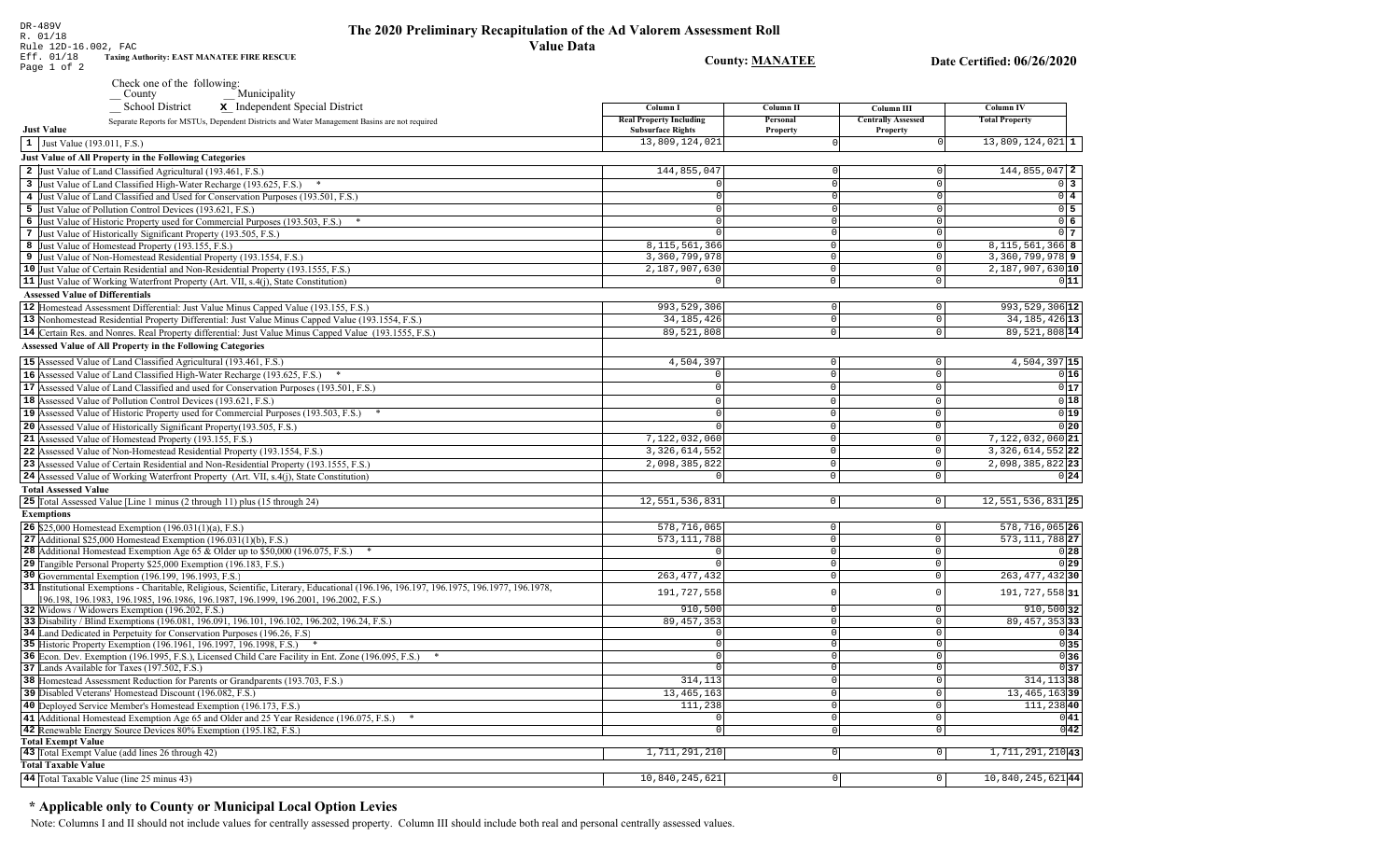## County: **MANATEE**

Date Certified: 06/26/2020

Just Value

#### Taxing Authority: **EAST MANATEE FIRE RESCUE**

#### Additions/Deletions

|                                                                                      | Just Value  | <b>Taxable Value</b> |
|--------------------------------------------------------------------------------------|-------------|----------------------|
| 1 New Construction                                                                   | 607,479,797 | 546,830,604          |
| Additions                                                                            | 51,614,198  | 12,069,386           |
| Annexations                                                                          |             |                      |
| 4 Deletions                                                                          | 3,001,219   | 3,001,219            |
| 5 Rehabilitative Improvements Increasing Assessed Value by at Least 100%             |             |                      |
| 6 Total TPP Taxable Value in Excess of 115% of Previous Year Total TPP Taxable Value |             |                      |
| 7 Net New Value $(1 + 2 + 3 - 4 + 5 + 6 = 7)$                                        | 656,092,776 | 555,898,771          |

#### **Selected Just Values**

| Value of Subsurface Rights (this amount included in Line 1<br>[. Page One) 193.481. F.S.<br>Column I.<br>IJust | 1 າ ເ |
|----------------------------------------------------------------------------------------------------------------|-------|
| Value of Centrally Assessed Railroad Property Value<br>IJust                                                   |       |
| 10 Just Value of Centrally Assessed Private Car Line Property Value                                            |       |

Note: Sum of items 9 and 10 should equal centrally assessed just value on page 1, line 1, column III.

#### Homestead Portability

| .   | 11 ا (<br>rential<br>200<br>eiving<br>יחα<br>. Home <sup>e+</sup><br>. ranster<br>Ωì | - 17 |
|-----|--------------------------------------------------------------------------------------|------|
| . . | - 111<br>$\sim$ ru<br>terentia<br>domester<br>alu                                    | 10c  |

|                                  | Column 1<br>$C$ olumn $2$ |                          |
|----------------------------------|---------------------------|--------------------------|
|                                  | Real Property             | <b>Personal Property</b> |
| <b>Total Parcels or Accounts</b> | Parcels                   | Accounts                 |
| 13 Total Parcels or Accounts     | 43,387                    |                          |

#### Property with Reduced Assessed Value

| 14 Land Classified Agricultural (193.461, F.S.)                                                 | 268    |  |
|-------------------------------------------------------------------------------------------------|--------|--|
| 15 Land Classified High-Water Recharge (193.625, F.S.)                                          |        |  |
| 16 Land Classified and Used for Conservation Purposes (193.501, F.S.)                           |        |  |
| 17 Pollution Control Devices (193.621, F.S.)                                                    |        |  |
| <b>18</b> Historic Property used for Commercial Purposes (193.503, F.S.) *                      |        |  |
| 19 Historically Significant Property (193.505, F.S.)                                            |        |  |
| 20 Homestead Property; Parcels with Capped Value (193.155, F.S.)                                | 16,694 |  |
| 21 Non-Homestead Residential Property; Parcels with Capped Value (193.1554, F.S.)               | 1,395  |  |
| 22 Certain Residential and Non-Residential Property; Parcels with Capped Value (193.1555, F.S.) | 670    |  |
| 23 Working Waterfront Property (Art. VII, s.4(j), State Constitution)                           |        |  |
|                                                                                                 |        |  |

#### Other Reductions in Assessed Value

| 24<br>Lands Available for Taxes (197.502, F.S.)             |    |  |
|-------------------------------------------------------------|----|--|
| 25<br>Figure 193.703, F.S.                                  |    |  |
| 26<br>Disabled Veterans' Homestead Discount (196.082, F.S.) | 80 |  |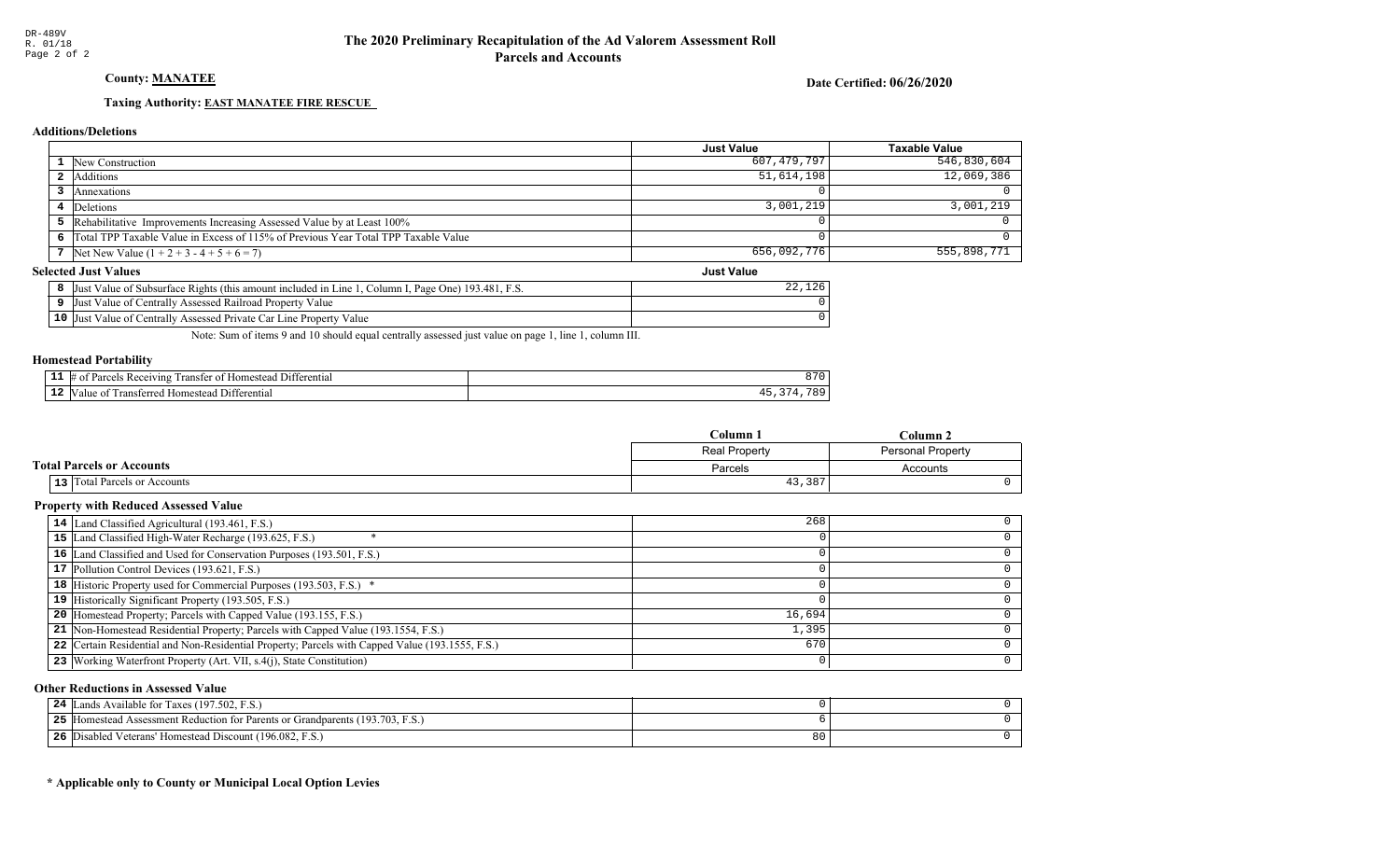**County: MANATEE** 

Date Certified: 06/26/2020

|                                        | Check one of the following:<br>Municipality<br>County                                                                                                        |                                |                            |                             |                       |
|----------------------------------------|--------------------------------------------------------------------------------------------------------------------------------------------------------------|--------------------------------|----------------------------|-----------------------------|-----------------------|
|                                        | <b>School District</b><br>x Independent Special District                                                                                                     | Column I                       | Column II                  | Column III                  | <b>Column IV</b>      |
|                                        | Separate Reports for MSTUs, Dependent Districts and Water Management Basins are not required                                                                 | <b>Real Property Including</b> | Personal                   | <b>Centrally Assessed</b>   | <b>Total Property</b> |
| <b>Just Value</b>                      |                                                                                                                                                              | <b>Subsurface Rights</b>       | <b>Property</b>            | Property                    |                       |
| 1 Just Value (193.011, F.S.)           |                                                                                                                                                              | 52,067,141,783                 | 3,575,436,429              | 10,560,886                  | $55,653,139,098$ 1    |
|                                        | <b>Just Value of All Property in the Following Categories</b>                                                                                                |                                |                            |                             |                       |
|                                        | 2 Just Value of Land Classified Agricultural (193.461, F.S.)                                                                                                 | 1,007,640,274                  |                            | 0                           | 1,007,640,274 2       |
|                                        | 3 Just Value of Land Classified High-Water Recharge (193.625, F.S.) *                                                                                        |                                | $\Omega$                   | $\mathbf 0$                 | 0 <sup>3</sup>        |
|                                        | 4 Just Value of Land Classified and Used for Conservation Purposes (193.501, F.S.)                                                                           | 0                              | $\Omega$                   | $\mathsf 0$                 | $0\vert 4$            |
|                                        | 5 Just Value of Pollution Control Devices (193.621, F.S.)                                                                                                    | 331,400                        | 263, 735, 173              | $\overline{0}$              | 264,066,573 5         |
|                                        | 6 Just Value of Historic Property used for Commercial Purposes (193.503, F.S.) *                                                                             |                                |                            | $\Omega$                    | $0\,6$                |
|                                        | 7 Just Value of Historically Significant Property (193.505, F.S.)                                                                                            | U                              | $\circ$                    | $\Omega$                    | 0 <sub>7</sub>        |
|                                        | 8 Just Value of Homestead Property (193.155, F.S.)                                                                                                           | 24,960,833,608                 | $\circ$                    | $\mathbf 0$                 | 24,960,833,608 8      |
|                                        | 9 Just Value of Non-Homestead Residential Property (193.1554, F.S.)                                                                                          | 15,502,322,927                 | $\circ$                    | $\Omega$                    | 15,502,322,927 9      |
|                                        | 10 Just Value of Certain Residential and Non-Residential Property (193.1555, F.S.)                                                                           | 10,596,344,974                 | $\Omega$                   | 6,385,939                   | 10,602,730,913 10     |
|                                        | 11 Just Value of Working Waterfront Property (Art. VII, s.4(j), State Constitution)                                                                          | O                              | $\Omega$                   | $\Omega$                    | 011                   |
| <b>Assessed Value of Differentials</b> |                                                                                                                                                              |                                |                            |                             |                       |
|                                        | 12 Homestead Assessment Differential: Just Value Minus Capped Value (193.155, F.S.)                                                                          | 4,800,300,747                  | 0                          | $\mathbb O$                 | 4,800,300,747 12      |
|                                        | 13 Nonhomestead Residential Property Differential: Just Value Minus Capped Value (193.1554, F.S.)                                                            | 412,192,083                    | 0                          | $\mathsf 0$                 | 412, 192, 083 13      |
|                                        | 14 Certain Res. and Nonres. Real Property differential: Just Value Minus Capped Value (193.1555, F.S.)                                                       | 442,711,190                    | $\circ$                    | $\mathbf 0$                 | 442, 711, 190 14      |
|                                        | <b>Assessed Value of All Property in the Following Categories</b>                                                                                            |                                |                            |                             |                       |
|                                        | 15 Assessed Value of Land Classified Agricultural (193.461, F.S.)                                                                                            | 121,616,898                    | $\mathsf{O}\xspace$        | $\mathsf{O}$                | 121,616,898 15        |
|                                        | 16 Assessed Value of Land Classified High-Water Recharge (193.625, F.S.)                                                                                     | $\mathbf 0$                    | $\overline{0}$             | $\mathbf 0$                 | 0 16                  |
|                                        | 17 Assessed Value of Land Classified and used for Conservation Purposes (193.501, F.S.)                                                                      | $\overline{0}$                 | $\mathsf{O}\xspace$        | $\mathbf{0}$                | 0 17                  |
|                                        | 18 Assessed Value of Pollution Control Devices (193.621, F.S.)                                                                                               | 331,400                        | 8,071,426                  | $\Omega$                    | 8,402,826 18          |
|                                        | 19 Assessed Value of Historic Property used for Commercial Purposes (193.503, F.S.) *                                                                        | 0                              | $\mathbb O$                | $\mathsf{O}\xspace$         | 0 19                  |
|                                        | 20 Assessed Value of Historically Significant Property (193.505, F.S.)                                                                                       | $\overline{0}$                 | $\overline{0}$             | $\overline{0}$              | 0 20                  |
|                                        | 21 Assessed Value of Homestead Property (193.155, F.S.)                                                                                                      | 20,160,532,861                 | $\mathbf{0}$               | $\mathsf{O}\xspace$         | 20,160,532,861 21     |
|                                        | 22 Assessed Value of Non-Homestead Residential Property (193.1554, F.S.)                                                                                     | 15,090,130,844                 | $\mathbb O$                | $\mathsf{O}\xspace$         | 15,090,130,844 22     |
|                                        | 23 Assessed Value of Certain Residential and Non-Residential Property (193.1555, F.S.)                                                                       | 10, 153, 633, 784              | $\mathsf{O}\xspace$        | 6,385,939                   | 10, 160, 019, 723 23  |
|                                        | 24 Assessed Value of Working Waterfront Property (Art. VII, s.4(j), State Constitution)                                                                      | $\Omega$                       | $\mathsf{O}$               | $\Omega$                    | 0 24                  |
| <b>Total Assessed Value</b>            |                                                                                                                                                              |                                |                            |                             |                       |
|                                        | 25 Total Assessed Value [Line 1 minus (2 through 11) plus (15 through 24)                                                                                    | 45, 525, 914, 387              | 3, 319, 772, 682           | 10,560,886                  | 48, 856, 247, 955 25  |
| <b>Exemptions</b>                      |                                                                                                                                                              |                                |                            |                             |                       |
|                                        | 26 \$25,000 Homestead Exemption (196.031(1)(a), F.S.)                                                                                                        | 2,302,427,837                  | $\mathsf{O}\xspace$        | $\mathsf 0$                 | 2, 302, 427, 837 26   |
|                                        | 27 Additional \$25,000 Homestead Exemption $(196.031(1)(b), F.S.)$                                                                                           | 2,062,650,313                  | $\mathbb O$                | $\mathbb O$                 | $2,062,650,313$  27   |
|                                        | <b>28</b> Additional Homestead Exemption Age 65 & Older up to \$50,000 (196.075, F.S.)                                                                       | 0                              | $\Omega$                   | $\Omega$                    | 0 28                  |
|                                        | 29 Tangible Personal Property \$25,000 Exemption (196.183, F.S.)                                                                                             | $\circ$                        | 136, 495, 282              | 963,816                     | 137, 459, 098 29      |
|                                        | 30 Governmental Exemption (196.199, 196.1993, F.S.)                                                                                                          | 1,391,776,083                  | 5,008,637                  | $\mathbf 0$                 | 1,396,784,720 30      |
|                                        | 31 Institutional Exemptions - Charitable, Religious, Scientific, Literary, Educational (196.196.197, 196.1975, 196.1977, 196.1978,                           | 912,828,928                    |                            | $\mathbf 0$                 | 939, 957, 291 31      |
|                                        | 96.198, 196.1983, 196.1985, 196.1986, 196.1987, 196.1999, 196.2001, 196.2002, F.S.)                                                                          |                                | 27, 128, 363               |                             |                       |
|                                        | 32 Widows / Widowers Exemption (196.202, F.S.)                                                                                                               | 5, 412, 951                    | 34,560                     | $\mathbf 0$                 | $5,447,511$ 32        |
|                                        | 33 Disability / Blind Exemptions (196.081, 196.091, 196.101, 196.102, 196.202, 196.24, F.S.)                                                                 | 280, 944, 903                  | 33,925                     | $\Omega$                    | 280,978,828 33        |
|                                        | 34 Land Dedicated in Perpetuity for Conservation Purposes (196.26, F.S.)                                                                                     | 0                              | $\mathbf 0$                | $\Omega$                    | 0 34                  |
|                                        | 35 Historic Property Exemption (196.1961, 196.1997, 196.1998, F.S.) *                                                                                        | $\circ$                        | 0                          | $\mathbf 0$<br>$\Omega$     | 0 35                  |
|                                        | 36 Econ. Dev. Exemption (196.1995, F.S.), Licensed Child Care Facility in Ent. Zone (196.095, F.S.)                                                          | $\Omega$<br>273,451            | $\circ$<br>$\mathsf 0$     | $\mathbb O$                 | 036<br>$273,451$ 37   |
|                                        | 37 Lands Available for Taxes (197.502, F.S.)                                                                                                                 | 795,023                        | $\overline{0}$             | $\mathbf 0$                 | $795,023$ 38          |
|                                        | 38 Homestead Assessment Reduction for Parents or Grandparents (193.703, F.S.)<br>39 Disabled Veterans' Homestead Discount (196.082, F.S.)                    | 30, 378, 542                   | $\mathbf 0$                | $\mathbf 0$                 | 30, 378, 542 39       |
|                                        |                                                                                                                                                              |                                |                            |                             |                       |
|                                        | 40 Deployed Service Member's Homestead Exemption (196.173, F.S.)                                                                                             | 338,114<br>0                   | $\mathsf 0$<br>$\mathbb O$ | $\mathsf{O}$<br>$\mathbf 0$ | 338,114 40<br>0 41    |
|                                        | 41 Additional Homestead Exemption Age 65 and Older and 25 Year Residence (196.075, F.S.)<br>42 Renewable Energy Source Devices 80% Exemption (195.182, F.S.) | $\overline{0}$                 | 0                          | $\mathbf 0$                 | 0 42                  |
| Total Exempt Value                     |                                                                                                                                                              |                                |                            |                             |                       |
|                                        | 43 Total Exempt Value (add lines 26 through 42)                                                                                                              | 6,987,826,145                  | 168,700,767                | 963,816                     | 7,157,490,72843       |
| <b>Total Taxable Value</b>             |                                                                                                                                                              |                                |                            |                             |                       |
|                                        | 44 Total Taxable Value (line 25 minus 43)                                                                                                                    | 38,538,088,242                 | 3, 151, 071, 915           | 9,597,070                   | 41,698,757,22744      |
|                                        |                                                                                                                                                              |                                |                            |                             |                       |

## \* Applicable only to County or Municipal Local Option Levies

Note: Columns I and II should not include values for centrally assessed property. Column III should include both real and personal centrally assessed values.

DR-489V<br>R. 01/18 Rule 12D-16.002, FAC<br>Eff. 01/18 Taxing Authority: MOSQUITO CONTROL DISTRICT

Page 1 of 2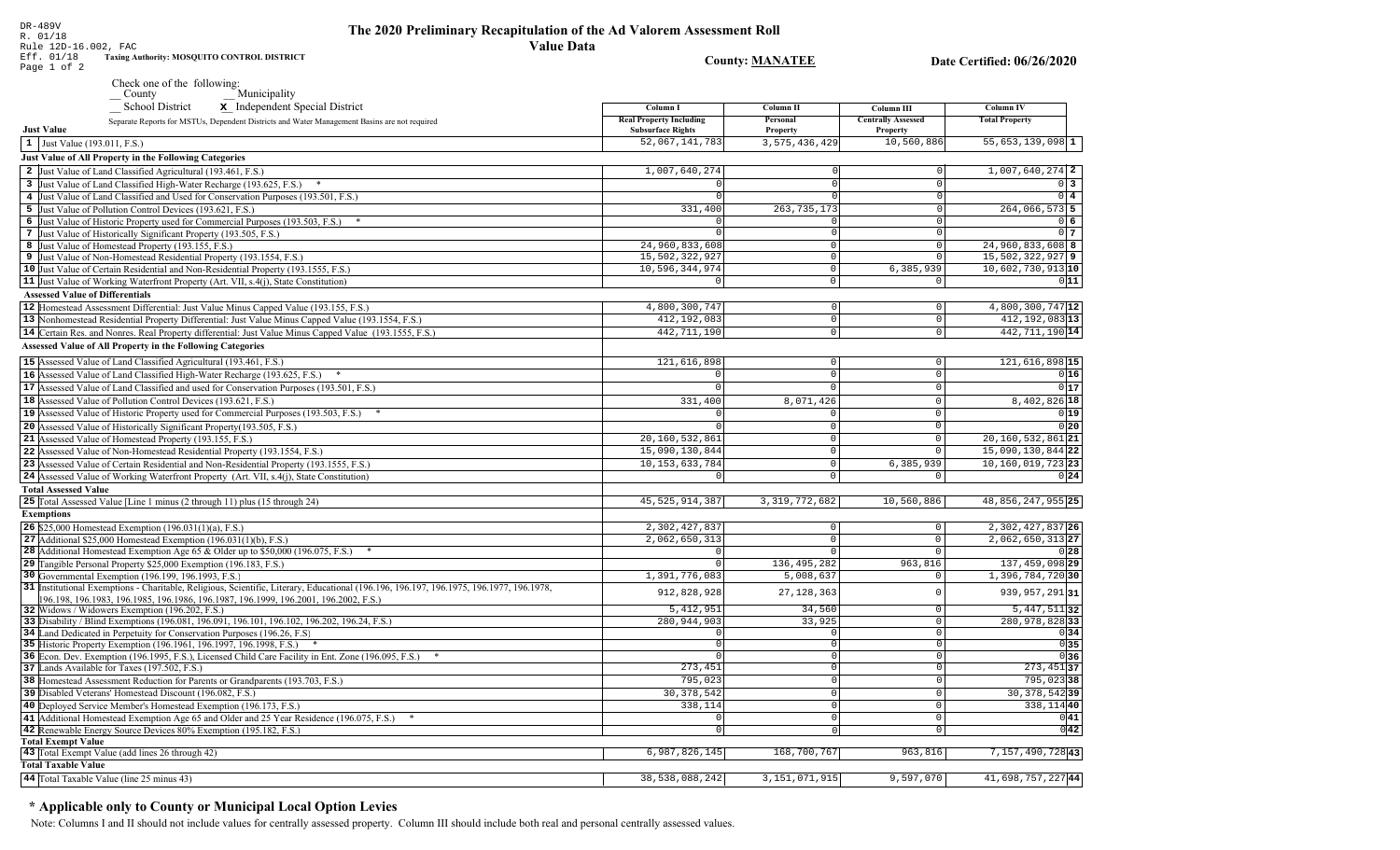## County: **MANATEE**

Date Certified: 06/26/2020

Just Value

#### Taxing Authority: **MOSQUITO CONTROL DISTRICT**

#### Additions/Deletions

|                                                                                      | <b>Just Value</b> | <b>Taxable Value</b> |
|--------------------------------------------------------------------------------------|-------------------|----------------------|
| <b>1</b> New Construction                                                            | 1,280,219,534     | 1, 103, 064, 854     |
| 2 Additions                                                                          | 92,520,893        | 48,678,955           |
| Annexations                                                                          |                   |                      |
| 4 Deletions                                                                          | 26,081,220        | 26,081,220           |
| 5 Rehabilitative Improvements Increasing Assessed Value by at Least 100%             |                   |                      |
| 6 Total TPP Taxable Value in Excess of 115% of Previous Year Total TPP Taxable Value |                   |                      |
| 7   Net New Value $(1 + 2 + 3 - 4 + 5 + 6 = 7)$                                      | 1,346,659,207     | 1, 125, 662, 589     |

#### **Selected Just Values**

| 1, Column I, Page One) 193.481, F.S.<br>Just Value of Subsurface Rights (this amount included in Line 1, | <b>979</b> |
|----------------------------------------------------------------------------------------------------------|------------|
| Just Value of Centrally Assessed Railroad Property Value                                                 |            |
| 10 Just Value of Centrally Assessed Private Car Line Property Value                                      | 2,003,     |

Note: Sum of items 9 and 10 should equal centrally assessed just value on page 1, line 1, column III.

#### Homestead Portability

| . | omes<br>$\mathbf{f} \cap \mathbf{f}$<br>™<br>ent. |       |
|---|---------------------------------------------------|-------|
|   | rans                                              | - - - |

|                                  | Column 1             | Column 2                 |
|----------------------------------|----------------------|--------------------------|
|                                  | <b>Real Property</b> | <b>Personal Property</b> |
| <b>Total Parcels or Accounts</b> | Parcels              | Accounts                 |
| 13 Total Parcels or Accounts     | 194,221              | 27,197                   |

#### Property with Reduced Assessed Value

| 14 Land Classified Agricultural (193.461, F.S.)                                                 | 2,242  |    |
|-------------------------------------------------------------------------------------------------|--------|----|
| 15 Land Classified High-Water Recharge (193.625, F.S.)                                          |        |    |
| 16 Land Classified and Used for Conservation Purposes (193.501, F.S.)                           |        |    |
| 17 Pollution Control Devices (193.621, F.S.)                                                    |        | 20 |
| 18 Historic Property used for Commercial Purposes (193.503, F.S.) *                             |        |    |
| 19 Historically Significant Property (193.505, F.S.)                                            |        |    |
| <b>20</b> Homestead Property; Parcels with Capped Value (193.155, F.S.)                         | 77,275 |    |
| 21 Non-Homestead Residential Property; Parcels with Capped Value (193.1554, F.S.)               | 22,403 |    |
| 22 Certain Residential and Non-Residential Property; Parcels with Capped Value (193.1555, F.S.) | 4,571  |    |
| 23 Working Waterfront Property (Art. VII, s.4(j), State Constitution)                           |        | 0  |

#### Other Reductions in Assessed Value

| 24 | Lands Available for Taxes (197.502, F.S.)             |               |  |
|----|-------------------------------------------------------|---------------|--|
| 25 | Figure 193.703, F.S.)                                 |               |  |
| 26 | Disabled Veterans' Homestead Discount (196.082, F.S.) | $\sim$<br>265 |  |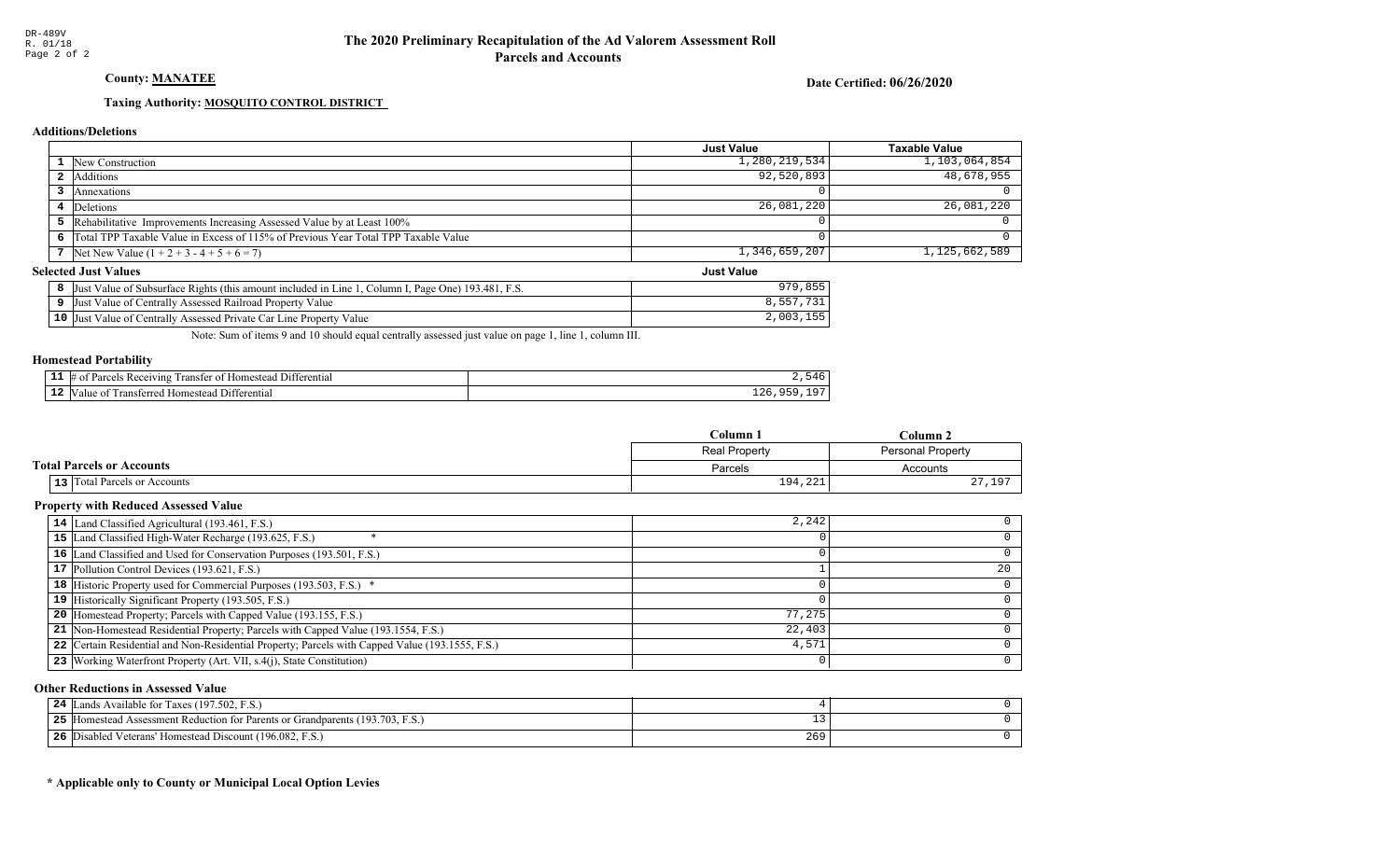| DR-489V                                                                                                                                                                   |                                                            |                         |                                              |                                       |
|---------------------------------------------------------------------------------------------------------------------------------------------------------------------------|------------------------------------------------------------|-------------------------|----------------------------------------------|---------------------------------------|
| The 2020 Preliminary Recapitulation of the Ad Valorem Assessment Roll<br>R. 01/18                                                                                         |                                                            |                         |                                              |                                       |
| <b>Value Data</b><br>Rule 12D-16.002, FAC<br>Taxing Authority: SOUTHWEST FLA WATER MGT DIST<br>Eff. 01/18<br>Page 1 of 2                                                  |                                                            | <b>County: MANATEE</b>  |                                              | Date Certified: 06/26/2020            |
| Check one of the following:                                                                                                                                               |                                                            |                         |                                              |                                       |
| Municipality<br>$\sqrt{\frac{1}{1}}$ County                                                                                                                               |                                                            |                         |                                              |                                       |
| <b>School District</b><br>x Independent Special District                                                                                                                  | Column I                                                   | Column II               | Column III                                   | Column IV                             |
| Separate Reports for MSTUs, Dependent Districts and Water Management Basins are not required<br><b>Just Value</b>                                                         | <b>Real Property Including</b><br><b>Subsurface Rights</b> | Personal<br>Property    | <b>Centrally Assessed</b><br><b>Property</b> | <b>Total Property</b>                 |
| 1 Just Value (193.011, F.S.)                                                                                                                                              | 52,067,141,783                                             | 3,575,436,429           | 10,560,886                                   | $55,653,139,098$ 1                    |
| Just Value of All Property in the Following Categories                                                                                                                    |                                                            |                         |                                              |                                       |
| 2 Just Value of Land Classified Agricultural (193.461, F.S.)                                                                                                              | 1,007,640,274                                              | $\Omega$                | $\circ$                                      | $1,007,640,274$ 2                     |
| 3 Just Value of Land Classified High-Water Recharge (193.625, F.S.)                                                                                                       |                                                            |                         | $\Omega$                                     | $0\overline{3}$                       |
| 4 Just Value of Land Classified and Used for Conservation Purposes (193.501, F.S.)                                                                                        |                                                            |                         | 0                                            | $0\overline{4}$                       |
| 5 Just Value of Pollution Control Devices (193.621, F.S.)                                                                                                                 | 331,400                                                    | 263, 735, 173           | $\overline{0}$                               | 264,066,573 5                         |
| 6 Just Value of Historic Property used for Commercial Purposes (193.503, F.S.) *                                                                                          |                                                            | 0                       | $\mathbf 0$                                  | $0\vert 6$                            |
| 7 Just Value of Historically Significant Property (193.505, F.S.)                                                                                                         |                                                            | $\Omega$                | $\mathbb O$                                  | 0 <sub>7</sub>                        |
| 8 Just Value of Homestead Property (193.155, F.S.)                                                                                                                        | 24,960,833,608                                             | $\Omega$                | $\circ$                                      | 24,960,833,608 8                      |
| 9 Just Value of Non-Homestead Residential Property (193.1554, F.S.)                                                                                                       | 15,502,322,927<br>10,596,344,974                           | $\Omega$<br>$\Omega$    | $\circ$<br>6,385,939                         | 15,502,322,927 9<br>10,602,730,913 10 |
| 10 Just Value of Certain Residential and Non-Residential Property (193.1555, F.S.)<br>11 Just Value of Working Waterfront Property (Art. VII, s.4(j), State Constitution) | $\mathbf 0$                                                | $\Omega$                | 0                                            | 0 11                                  |
| <b>Assessed Value of Differentials</b>                                                                                                                                    |                                                            |                         |                                              |                                       |
| 12 Homestead Assessment Differential: Just Value Minus Capped Value (193.155, F.S.)                                                                                       | 4,800,300,747                                              | $\Omega$                | $\mathbf 0$                                  | 4,800,300,747 12                      |
| 13 Nonhomestead Residential Property Differential: Just Value Minus Capped Value (193.1554, F.S.)                                                                         | 412,192,083                                                | $\overline{0}$          | $\mathbf 0$                                  | 412, 192, 083 13                      |
| 14 Certain Res. and Nonres. Real Property differential: Just Value Minus Capped Value (193.1555, F.S.)                                                                    | 442, 711, 190                                              | $\circ$                 | $\mathbf 0$                                  | 442, 711, 190 14                      |
| <b>Assessed Value of All Property in the Following Categories</b>                                                                                                         |                                                            |                         |                                              |                                       |
| 15 Assessed Value of Land Classified Agricultural (193.461, F.S.)                                                                                                         | 121,616,898                                                | $\overline{0}$          | $\mathbf 0$                                  | 121,616,898 15                        |
| 16 Assessed Value of Land Classified High-Water Recharge (193.625, F.S.)                                                                                                  | $\Omega$                                                   | $\Omega$                | $\mathsf{O}\xspace$                          | 0 16                                  |
| 17 Assessed Value of Land Classified and used for Conservation Purposes (193.501, F.S.)                                                                                   | $\mathbf 0$                                                | $\Omega$                | 0                                            | 0 17                                  |
| 18 Assessed Value of Pollution Control Devices (193.621, F.S.)                                                                                                            | 331,400                                                    | 8,071,426               | $\mathbf 0$                                  | 8,402,826 18                          |
| 19 Assessed Value of Historic Property used for Commercial Purposes (193.503, F.S.)                                                                                       | $\Omega$                                                   | $\Omega$                | $\mathsf 0$                                  | 0 19                                  |
| 20 Assessed Value of Historically Significant Property (193.505, F.S.)                                                                                                    |                                                            | $\Omega$                | $\overline{0}$                               | 0 20                                  |
| 21 Assessed Value of Homestead Property (193.155, F.S.)                                                                                                                   | 20,160,532,861                                             | $\Omega$                | $\mathsf 0$                                  | $20, 160, 532, 861$  21               |
| 22 Assessed Value of Non-Homestead Residential Property (193.1554, F.S.)                                                                                                  | 15,090,130,844                                             | $\Omega$                | $\mathbf 0$                                  | 15,090,130,844 22                     |
| 23 Assessed Value of Certain Residential and Non-Residential Property (193.1555, F.S.)                                                                                    | 10, 153, 633, 784                                          | $\mathbf 0$             | 6,385,939                                    | $10, 160, 019, 723$ 23                |
| 24 Assessed Value of Working Waterfront Property (Art. VII, s.4(j), State Constitution)                                                                                   | $\Omega$                                                   | $\mathbf 0$             | $\mathbf 0$                                  | 0 24                                  |
| <b>Total Assessed Value</b>                                                                                                                                               |                                                            |                         |                                              |                                       |
| 25 Total Assessed Value [Line 1 minus (2 through 11) plus (15 through 24)                                                                                                 | 45, 525, 914, 387                                          | 3, 319, 772, 682        | 10,560,886                                   | 48,856,247,955 25                     |
| <b>Exemptions</b>                                                                                                                                                         |                                                            |                         |                                              |                                       |
| <b>26</b> \$25,000 Homestead Exemption $(196.031(1)(a), F.S.)$                                                                                                            | 2,302,427,837                                              | $\mathbf 0$             | $\mathsf{O}$                                 | 2, 302, 427, 837 26                   |
| 27 Additional \$25,000 Homestead Exemption $(196.031(1)(b), F.S.)$<br><b>28</b> Additional Homestead Exemption Age 65 & Older up to \$50,000 (196.075, F.S.)              | 2,062,650,313<br>$\mathbf 0$                               | $\mathbf 0$<br>$\Omega$ | $\mathbf 0$<br>$\mathbf 0$                   | 2,062,650,313 27<br>0 28              |
| 29 Tangible Personal Property \$25,000 Exemption (196.183, F.S.)                                                                                                          | $\mathbf 0$                                                | 136, 495, 282           | 963,816                                      | 137, 459, 098 29                      |
| 30 Governmental Exemption (196.199, 196.1993, F.S.)                                                                                                                       | 1,391,776,083                                              | 5,008,637               | $\mathbf 0$                                  | 1,396,784,720 30                      |
| 31 Institutional Exemptions - Charitable, Religious, Scientific, Literary, Educational (196.196, 196.197, 196.1975, 196.1977, 196.1978,                                   | 912,828,928                                                | 27, 128, 363            | $\mathbf 0$                                  | 939, 957, 291 31                      |
| 196.198, 196.1983, 196.1985, 196.1986, 196.1987, 196.1999, 196.2001, 196.2002, F.S.)                                                                                      |                                                            |                         |                                              |                                       |
| 32 Widows / Widowers Exemption (196.202, F.S.)                                                                                                                            | 5, 412, 951                                                | 34,560                  | $\mathbf 0$                                  | $5,447,511$ 32                        |
| 33 Disability / Blind Exemptions (196.081, 196.091, 196.101, 196.102, 196.202, 196.24, F.S.)                                                                              | 280, 944, 903                                              | 33,925                  | $\mathsf{O}\xspace$                          | 280,978,828 33                        |
| 34 Land Dedicated in Perpetuity for Conservation Purposes (196.26, F.S.<br>35 Historic Property Exemption (196.1961, 196.1997, 196.1998, F.S.) *                          | $\overline{0}$<br>$\mathbf 0$                              | 0 <br>$\circ$           | $\circ$<br>$\mathbf 0$                       | 0 34 <br>$\overline{0}$ 35            |
| 36 Econ. Dev. Exemption (196.1995, F.S.), Licensed Child Care Facility in Ent. Zone (196.095, F.S.)                                                                       | $\circ$                                                    | $\overline{0}$          | $\mathbf 0$                                  | 0 36                                  |
| 37 Lands Available for Taxes (197.502, F.S.)                                                                                                                              | 273,451                                                    | $\overline{0}$          | $\mathbb O$                                  | $273,451$ 37                          |
| 38 Homestead Assessment Reduction for Parents or Grandparents (193.703, F.S.)                                                                                             | 795,023                                                    | $\overline{0}$          | $\mathsf 0$                                  | 795,02338                             |
| 39 Disabled Veterans' Homestead Discount (196.082, F.S.)                                                                                                                  | 30, 378, 542                                               | $\overline{0}$          | $\mathsf 0$                                  | 30, 378, 542 39                       |
| 40 Deployed Service Member's Homestead Exemption (196.173, F.S.)                                                                                                          | 338,114                                                    | 0                       | $\mathbf 0$                                  | 338,114 40                            |
| 41 Additional Homestead Exemption Age 65 and Older and 25 Year Residence (196.075, F.S.)<br>$*$                                                                           |                                                            | 0                       | $\mathsf{O}\xspace$                          | 0 41                                  |
| 42 Renewable Energy Source Devices 80% Exemption (195.182, F.S.)                                                                                                          | $\circ$                                                    | 0                       | $\overline{0}$                               | $0\overline{42}$                      |
| <b>Total Exempt Value</b><br>43 Total Exempt Value (add lines 26 through 42)                                                                                              | 6,987,826,145                                              | 168,700,767             | 963,816                                      | $7,157,490,728$  43                   |
| <b>Total Taxable Value</b>                                                                                                                                                |                                                            |                         |                                              |                                       |

| <b>26</b> \$25,000 Homestead Exemption $(196.031(1)(a), F.S.)$                                                                                                                                                              | 2,302,427,837  |                  |           | 2,302,427,837 26    |
|-----------------------------------------------------------------------------------------------------------------------------------------------------------------------------------------------------------------------------|----------------|------------------|-----------|---------------------|
| 27 Additional \$25,000 Homestead Exemption $(196.031(1)(b), F.S.)$                                                                                                                                                          | 2,062,650,313  |                  |           | $2,062,650,313$  27 |
| <b>28</b> Additional Homestead Exemption Age 65 & Older up to \$50,000 (196.075, F.S.) $*$                                                                                                                                  |                |                  |           | 0 28                |
| <b>29</b> Tangible Personal Property \$25,000 Exemption (196.183, F.S.)                                                                                                                                                     |                | 136, 495, 282    | 963,816   | $137, 459, 098$  29 |
| <b>30</b> Governmental Exemption (196.199, 196.1993, F.S.)                                                                                                                                                                  | 1,391,776,083  | 5,008,637        |           | 1,396,784,720 30    |
| 31 Institutional Exemptions - Charitable, Religious, Scientific, Literary, Educational (196.196.197, 196.1975, 196.1977, 196.1978,<br>[196.198, 196.1983, 196.1985, 196.1986, 196.1987, 196.1999, 196.2001, 196.2002, F.S.) | 912,828,928    | 27, 128, 363     |           | 939, 957, 291 31    |
| 32 Widows / Widowers Exemption (196.202, F.S.)                                                                                                                                                                              | 5, 412, 951    | 34,560           |           | $5,447,511$ 32      |
| 33 Disability / Blind Exemptions (196.081, 196.091, 196.101, 196.102, 196.202, 196.24, F.S.)                                                                                                                                | 280,944,903    | 33,925           |           | 280,978,82833       |
| 34 Land Dedicated in Perpetuity for Conservation Purposes (196.26, F.S.                                                                                                                                                     |                |                  |           | 0 34                |
| 35 Historic Property Exemption (196.1961, 196.1997, 196.1998, F.S.) *                                                                                                                                                       |                |                  |           | 0 35                |
| 36 Econ. Dev. Exemption (196.1995, F.S.), Licensed Child Care Facility in Ent. Zone (196.095, F.S.)                                                                                                                         |                |                  |           | 0 36                |
| 37 Lands Available for Taxes (197.502, F.S.)                                                                                                                                                                                | 273,451        |                  |           | 273,451 37          |
| 38 Homestead Assessment Reduction for Parents or Grandparents (193.703, F.S.)                                                                                                                                               | 795,023        |                  |           | 795,02338           |
| 39 Disabled Veterans' Homestead Discount (196.082, F.S.)                                                                                                                                                                    | 30, 378, 542   |                  |           | $30,378,542$ 39     |
| 40 Deployed Service Member's Homestead Exemption (196.173, F.S.)                                                                                                                                                            | 338,114        |                  |           | 338,11440           |
| 41 Additional Homestead Exemption Age 65 and Older and 25 Year Residence (196.075, F.S.) *                                                                                                                                  |                |                  |           | 0 41                |
| 42 Renewable Energy Source Devices 80% Exemption (195.182, F.S.)                                                                                                                                                            |                |                  |           | 0 42                |
| <b>Total Exempt Value</b>                                                                                                                                                                                                   |                |                  |           |                     |
| 43 Total Exempt Value (add lines 26 through 42)                                                                                                                                                                             | 6,987,826,145  | 168,700,767      | 963,816   | 7, 157, 490, 728 43 |
| <b>Total Taxable Value</b>                                                                                                                                                                                                  |                |                  |           |                     |
| 44 Total Taxable Value (line 25 minus 43)                                                                                                                                                                                   | 38,538,088,242 | 3, 151, 071, 915 | 9,597,070 | 41,698,757,22744    |

## \* Applicable only to County or Municipal Local Option Levies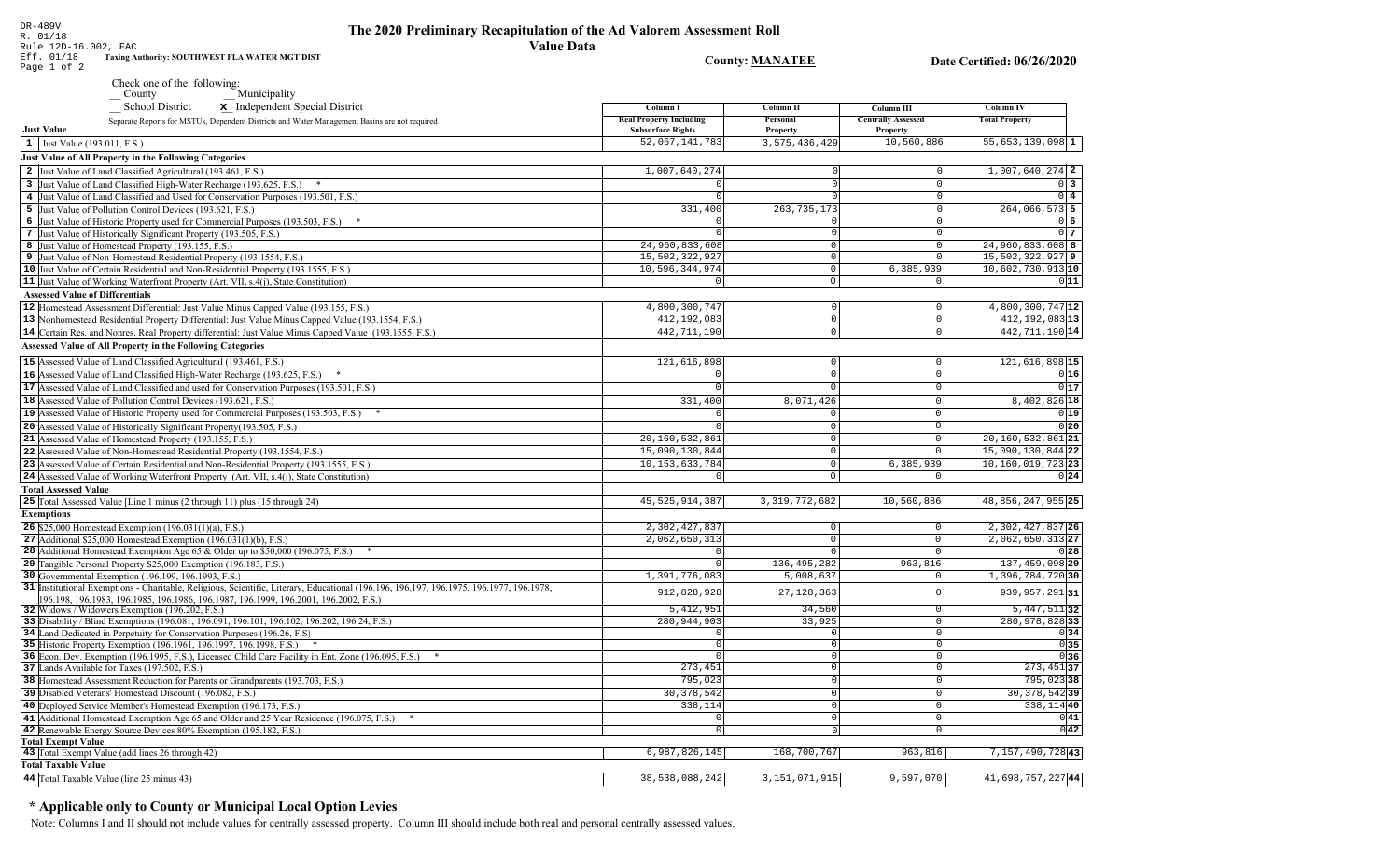## County: **MANATEE**

Date Certified: 06/26/2020

Just Value

#### Taxing Authority: SOUTHWEST FLA WATER MGT DIST

#### Additions/Deletions

|                                                                                      | Just Value    | Taxable Value |
|--------------------------------------------------------------------------------------|---------------|---------------|
| 1 New Construction                                                                   | 1,280,219,534 | 1,103,064,854 |
| 2 Additions                                                                          | 92,520,893    | 48,678,955    |
| Annexations                                                                          |               |               |
| 4 Deletions                                                                          | 26,081,220    | 26,081,220    |
| 5 Rehabilitative Improvements Increasing Assessed Value by at Least 100%             |               |               |
| 6 Total TPP Taxable Value in Excess of 115% of Previous Year Total TPP Taxable Value |               |               |
| 7 Net New Value $(1 + 2 + 3 - 4 + 5 + 6 = 7)$                                        | 1,346,659,207 | 1,125,662,589 |

#### **Selected Just Values**

| <sup>1</sup> , Column I, Page One) 193.481, F.S.<br>Value of Subsurface Rights (this amount included in Line 1,<br>Just | , 855<br>979     |
|-------------------------------------------------------------------------------------------------------------------------|------------------|
| Just Value of Centrally Assessed Railroad Property Value                                                                |                  |
| 10 Just Value of Centrally Assessed Private Car Line Property Value                                                     | 155<br>2,003,155 |

Note: Sum of items 9 and 10 should equal centrally assessed just value on page 1, line 1, column III.

#### Homestead Portability

| --   | <b>CONTRACTOR</b><br>11 - ا<br>ranste<br>†erentia<br>eceiving)<br>വ<br>Homestea<br><i><u>Llaraale</u></i><br>. |      |
|------|----------------------------------------------------------------------------------------------------------------|------|
| - 14 | terenti<br>omesteac<br>Transfer <sup>*</sup><br>ʻalu                                                           | 22 U |

|                                  | Column 1      | Column <sub>2</sub> |
|----------------------------------|---------------|---------------------|
|                                  | Real Property | Personal Property   |
| <b>Total Parcels or Accounts</b> | Parcels       | Accounts            |
| 13 Total Parcels or Accounts     | 194,221       | 197                 |

#### Property with Reduced Assessed Value

| 14 Land Classified Agricultural (193.461, F.S.)                                                 | 2,242  |    |
|-------------------------------------------------------------------------------------------------|--------|----|
| 15 Land Classified High-Water Recharge (193.625, F.S.)                                          |        |    |
| 16 Land Classified and Used for Conservation Purposes (193.501, F.S.)                           |        |    |
| 17 Pollution Control Devices (193.621, F.S.)                                                    |        | 20 |
| 18 Historic Property used for Commercial Purposes (193.503, F.S.) *                             |        |    |
| 19 Historically Significant Property (193.505, F.S.)                                            |        |    |
| <b>20</b> Homestead Property; Parcels with Capped Value (193.155, F.S.)                         | 77,275 |    |
| 21 Non-Homestead Residential Property; Parcels with Capped Value (193.1554, F.S.)               | 22,403 |    |
| 22 Certain Residential and Non-Residential Property; Parcels with Capped Value (193.1555, F.S.) | 4,571  |    |
| 23 Working Waterfront Property (Art. VII, s.4(j), State Constitution)                           |        | 0  |

#### Other Reductions in Assessed Value

| 24<br>s Available for Taxes (197.502, F.S.)<br>ands                              |     |  |
|----------------------------------------------------------------------------------|-----|--|
| 25<br>Homestead Assessment Reduction for Parents or Grandparents (193.703, F.S.) |     |  |
| 26<br>Disabled Veterans' Homestead Discount (196.082, F.S.)                      | 269 |  |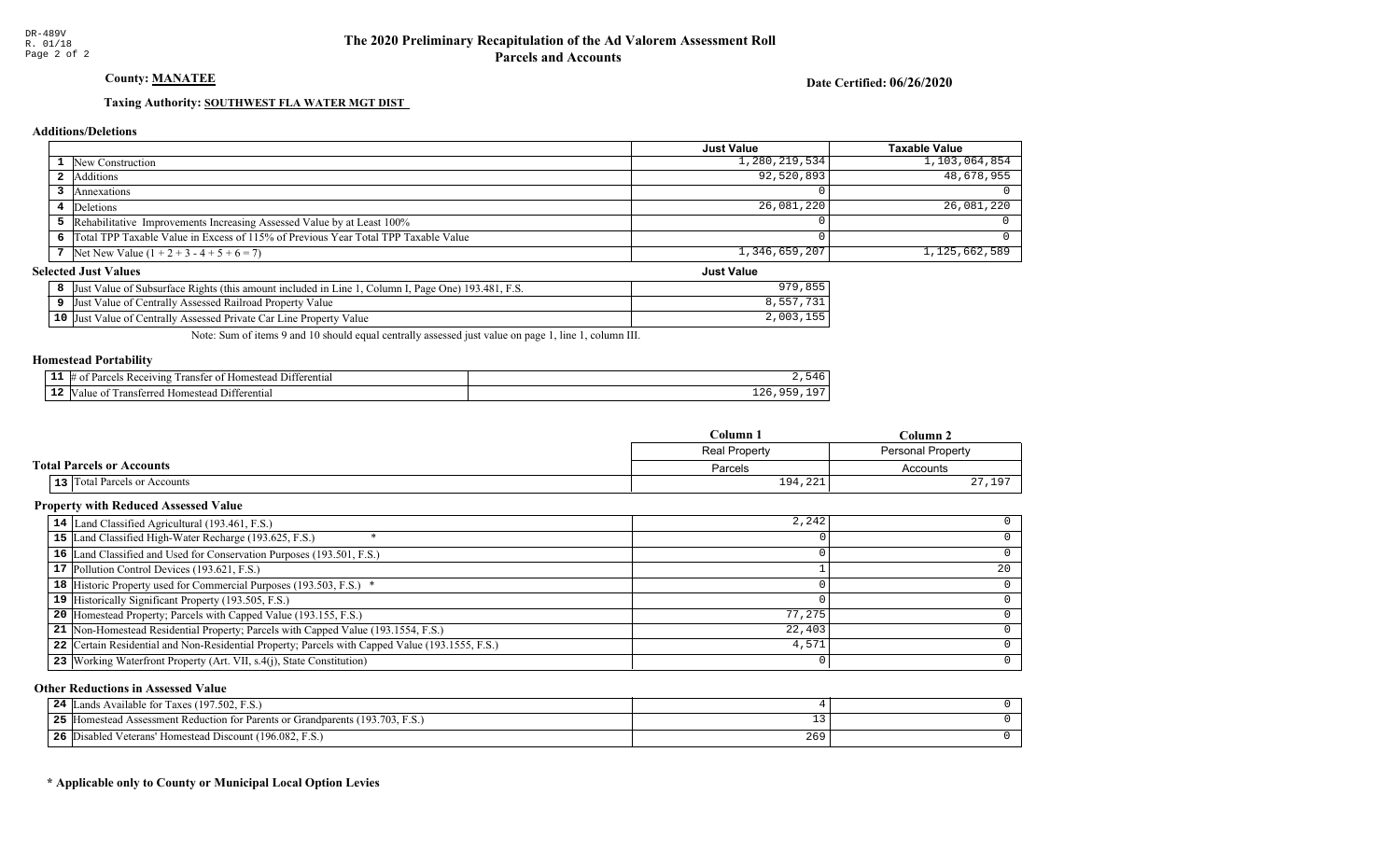Rule 12D-16.002, FAC Eff. 01/18 Taxing Authority: WEST COAST INLAND NAVIGATION DIST **County: MANATEE** Date Certified: 06/26/2020 Page 1 of 2 Check one of the following: Municipality School District x Independent Special District Column I **Column II** Column III **Column IV Real Property Including** Personal **Centrally Assessed Total Property** Separate Reports for MSTUs, Dependent Districts and Water Management Basins are not required **Just Value Subsurface Rights** Property Property 52,067,141,783 3, 575, 436, 429 10,560,886  $55,653,139,098$ <sup>1</sup>  $\vert 1 \vert$  Just Value (193.011, F.S.) **Just Value of All Property in the Following Categories** 2 Just Value of Land Classified Agricultural (193.461, F.S.) 1,007,640,274  $1.007.640.274$  2 3 Just Value of Land Classified High-Water Recharge (193.625, F.S.) \*  $\Omega$  $0\vert 3$ 4 Just Value of Land Classified and Used for Conservation Purposes (193.501, F.S.)  $\overline{0}$  4 5 Just Value of Pollution Control Devices (193.621, F.S.) 331,400 263, 735, 173 264,066,573 5 6 Just Value of Historic Property used for Commercial Purposes (193.503, F.S.) \*  $0<sub>6</sub>$ 7 Just Value of Historically Significant Property (193.505, F.S.)  $\Omega$  $017$ 24.960.833.608  $24.960.833.608$  8 8 Just Value of Homestead Property (193.155, F.S.)  $\Omega$ 15,502,322,927 15,502,322,927 9 9 Just Value of Non-Homestead Residential Property (193.1554, F.S.)  $\Omega$ 10 Just Value of Certain Residential and Non-Residential Property (193.1555, F.S.) 10,596,344,974 6,385,939 10,602,730,913 10  $\circ$ 11 Just Value of Working Waterfront Property (Art. VII,  $s.4(i)$ ), State Constitution)  $\overline{\circ}$  $011$ **Assessed Value of Differentials** 12 |Homestead Assessment Differential: Just Value Minus Capped Value (193.155, F.S.) 4,800,300,747  $4,800,300,747$ <sup>12</sup>  $\Omega$  $\Omega$  $412, 192, 083$ <sup>13</sup> 13 Nonhomestead Residential Property Differential: Just Value Minus Capped Value (193.1554, F.S.) 412,192,083  $\mathbb O$ 14 Certain Res. and Nonres. Real Property differential: Just Value Minus Capped Value (193.1555, F.S.) 442, 711, 190  $\overline{0}$ 442, 711, 190 14 **Assessed Value of All Property in the Following Categories** 15 Assessed Value of Land Classified Agricultural (193.461, F.S.) 121,616,898  $\Omega$ 121,616,898 15 16 Assessed Value of Land Classified High-Water Recharge (193.625, F.S.)  $0|16|$  $\Omega$  $\Omega$  $0|17$ **17** Assessed Value of Land Classified and used for Conservation Purposes (193.501, F.S.)  $\mathbf{0}$  $\Omega$  $\Omega$ 18 Assessed Value of Pollution Control Devices (193.621, F.S.) 331,400 8,071,426 8,402,826 18 19 Assessed Value of Historic Property used for Commercial Purposes (193.503, F.S.) \*  $0|19|$ 20 Assessed Value of Historically Significant Property (193.505, F.S.)  $0|20|$  $\cap$  $\Omega$  $20, 160, 532, 861$ 21 Assessed Value of Homestead Property (193.155, F.S.) 20, 160, 532, 861 21  $\cap$ 22 Assessed Value of Non-Homestead Residential Property (193.1554, F.S.) 15,090,130,844  $\Omega$ 15,090,130,844 22 10, 153, 633, 784  $10, 160, 019, 723$  23 23 Assessed Value of Certain Residential and Non-Residential Property (193.1555, F.S.)  $6, 385, 939$  $\cap$ 24 Assessed Value of Working Waterfront Property (Art. VII, s.4(j), State Constitution) 0  $0|24|$ **Total Assessed Value** 25 Total Assessed Value [Line 1 minus (2 through 11) plus (15 through 24) 45, 525, 914, 387 3, 319, 772, 682 10,560,886 48,856,247,955 25 **Exemptions** 2,302,427,837  $2.302, 427, 837$  26 **26** \$25,000 Homestead Exemption  $(196.031(1)(a), F.S.)$  $\Omega$  $2,062,650,313$  27 27 Additional \$25,000 Homestead Exemption  $(196.031(1)(b), F.S.)$  $2,062,650,313$  $\Omega$  $\sqrt{2}$ 28 Additional Homestead Exemption Age 65 & Older up to \$50,000 (196.075, F.S.) \*  $\cap$  $0|28|$  $\sqrt{ }$ 29 Tangible Personal Property \$25,000 Exemption (196.183, F.S.) 136, 495, 282 963,816 137,459,098 29 30 Governmental Exemption (196.199, 196.1993, F.S.) 1,391,776,083  $5.008.637$ 1,396,784,72030 31 Institutional Exemptions - Charitable, Religious, Scientific, Literary, Educational (196.196, 196.197, 196.1977, 196.1977, 196.1978, 912,828,928 27, 128, 363 939, 957, 291 31  $\circ$ [196.198, 196.1983, 196.1985, 196.1986, 196.1987, 196.1999, 196.2001, 196.2002, F.S.) 32 Widows / Widowers Exemption (196.202, F.S.)  $5,412,951$ 34.560  $5,447,511$  32  $\Omega$ 33 Disability / Blind Exemptions (196.081, 196.091, 196.101, 196.102, 196.202, 196.24, F.S.) 280, 944, 903 33,925  $\overline{0}$ 280,978,828 33 34 Land Dedicated in Perpetuity for Conservation Purposes (196.26, F.S)  $\cap$  $\overline{\circ}$  $0|34|$  $0|35|$  $\circ$ 35 Historic Property Exemption (196.1961, 196.1997, 196.1998, F.S.) \*  $\Omega$ 36 Econ. Dev. Exemption (196.1995, F.S.), Licensed Child Care Facility in Ent. Zone (196.095, F.S.) \*  $\overline{0}$  $0|36|$  $273,451$ 37 37 Lands Available for Taxes (197.502, F.S.) 273,451  $\overline{0}$ 38 Homestead Assessment Reduction for Parents or Grandparents (193.703, F.S.) 795,023 795,02338 0 30, 378, 542 30, 378, 542 39 39 Disabled Veterans' Homestead Discount (196.082, F.S.)  $\overline{0}$ 40 Deployed Service Member's Homestead Exemption (196.173, F.S.) 338,114  $\cap$ 338, 114 40  $0|41|$ 41 Additional Homestead Exemption Age 65 and Older and 25 Year Residence (196.075, F.S.) \*  $\overline{0}$  $\Omega$  $\overline{0|42|}$ 42 Renewable Energy Source Devices 80% Exemption (195.182, F.S.)  $\overline{0}$  $\overline{0}$ **Total Exempt Value** 43 Total Exempt Value (add lines 26 through 42)  $6,987,826,145$ 168,700,767  $963, 816$ 7,157,490,72843 **Total Taxable Value** 44 Total Taxable Value (line 25 minus 43) 38,538,088,242 3, 151, 071, 915 9,597,070 41,698,757,22744

## \* Applicable only to County or Municipal Local Option Levies

DR-489V

R. 01/18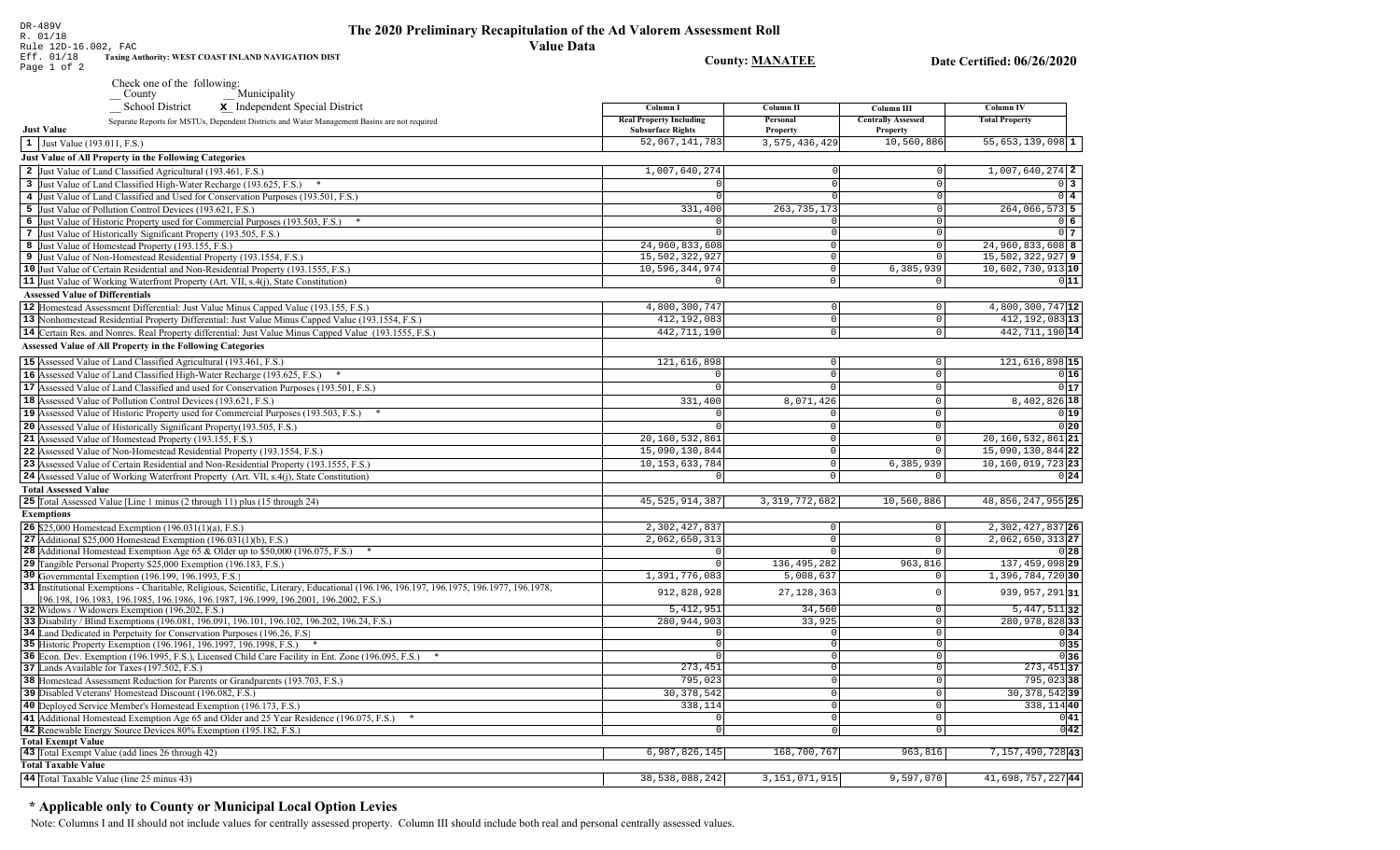County: **MANATEE** 

Date Certified: 06/26/2020

Just Value

#### Taxing Authority: WEST COAST INLAND NAVIGATION DIST

#### Additions/Deletions

|                                                                                      | <b>Just Value</b> | Taxable Value    |
|--------------------------------------------------------------------------------------|-------------------|------------------|
| <b>1</b> New Construction                                                            | 1,280,219,534     | 1, 103, 064, 854 |
| <b>2</b> Additions                                                                   | 92,520,893        | 48,678,955       |
| Annexations                                                                          |                   |                  |
| 4 Deletions                                                                          | 26,081,220        | 26,081,220       |
| 5 Rehabilitative Improvements Increasing Assessed Value by at Least 100%             |                   |                  |
| 6 Total TPP Taxable Value in Excess of 115% of Previous Year Total TPP Taxable Value |                   |                  |
| 7 Net New Value $(1 + 2 + 3 - 4 + 5 + 6 = 7)$                                        | 1,346,659,207     | 1,125,662,589    |

#### **Selected Just Values**

| <sup>1</sup> , Column I, Page One) 193.481, F.S.<br>Value of Subsurface Rights (this amount included in Line 1,<br>Just | , 855<br>979     |
|-------------------------------------------------------------------------------------------------------------------------|------------------|
| Just Value of Centrally Assessed Railroad Property Value                                                                |                  |
| 10 Just Value of Centrally Assessed Private Car Line Property Value                                                     | 155<br>2,003,155 |

Note: Sum of items 9 and 10 should equal centrally assessed just value on page 1, line 1, column III.

#### Homestead Portability

| --   | <b>COLOR</b><br>Receiving<br>10m<br>ranste<br>-111<br>01<br>stea<br><sup>-+</sup> erentia<br> |                              |
|------|-----------------------------------------------------------------------------------------------|------------------------------|
| - 14 | $\sim$<br>enti<br>Transferr<br>ʻalut<br>$-201222$                                             | $\sim$ $\sim$<br>. .<br>____ |

|                                  | Column 1 | Column <sub>2</sub> |  |
|----------------------------------|----------|---------------------|--|
| Real Property                    |          | Personal Property   |  |
| <b>Total Parcels or Accounts</b> | Parcels  | Accounts            |  |
| 13 Total Parcels or Accounts     | 194,221  | 197                 |  |

#### Property with Reduced Assessed Value

| 14 Land Classified Agricultural (193.461, F.S.)                                                 | 2,242  |    |
|-------------------------------------------------------------------------------------------------|--------|----|
| 15 Land Classified High-Water Recharge (193.625, F.S.)                                          |        |    |
| 16 Land Classified and Used for Conservation Purposes (193.501, F.S.)                           |        |    |
| 17 Pollution Control Devices (193.621, F.S.)                                                    |        | 20 |
| 18 Historic Property used for Commercial Purposes (193.503, F.S.) *                             |        |    |
| 19 Historically Significant Property (193.505, F.S.)                                            |        |    |
| <b>20</b> Homestead Property; Parcels with Capped Value (193.155, F.S.)                         | 77,275 |    |
| 21 Non-Homestead Residential Property; Parcels with Capped Value (193.1554, F.S.)               | 22,403 |    |
| 22 Certain Residential and Non-Residential Property; Parcels with Capped Value (193.1555, F.S.) | 4,571  |    |
| 23 Working Waterfront Property (Art. VII, s.4(j), State Constitution)                           |        | 0  |

#### Other Reductions in Assessed Value

| 24 | Lands Available for Taxes (197.502, F.S.)             |               |  |
|----|-------------------------------------------------------|---------------|--|
| 25 | Figure 193.703, F.S.)                                 |               |  |
| 26 | Disabled Veterans' Homestead Discount (196.082, F.S.) | $\sim$<br>265 |  |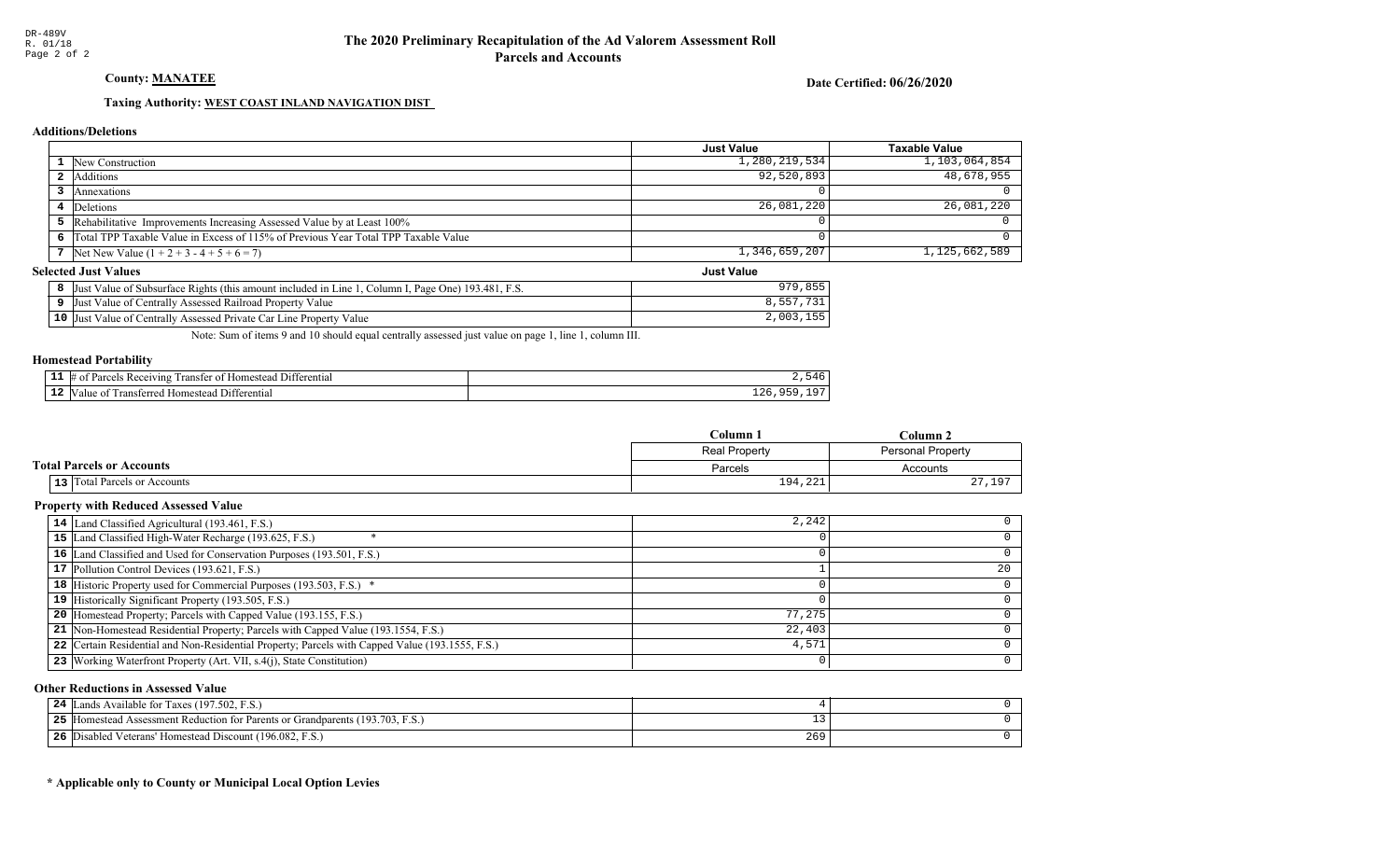|                       | The 2020 Preliminary Recapitulation of the Ad Valorem Assessment Roll |
|-----------------------|-----------------------------------------------------------------------|
|                       | Value Data                                                            |
| E COUNTY SCHOOL BOARD | <b>County: MANATEE</b>                                                |

Date Certified: 06/26/2020

| Municipality<br>County<br>x School District<br><b>Independent Special District</b>                                                                                           | Column I                                   | Column II                  | Column III                 | Column IV                     |
|------------------------------------------------------------------------------------------------------------------------------------------------------------------------------|--------------------------------------------|----------------------------|----------------------------|-------------------------------|
| Separate Reports for MSTUs, Dependent Districts and Water Management Basins are not required                                                                                 | <b>Real Property Including</b>             | Personal                   | <b>Centrally Assessed</b>  | <b>Total Property</b>         |
| <b>Just Value</b>                                                                                                                                                            | <b>Subsurface Rights</b><br>52,067,141,783 | Property<br>3,575,436,429  | Property<br>10,560,886     | $55,653,139,098$ 1            |
| 1 Just Value (193.011, F.S.)                                                                                                                                                 |                                            |                            |                            |                               |
| Just Value of All Property in the Following Categories                                                                                                                       |                                            |                            |                            |                               |
| 2 Just Value of Land Classified Agricultural (193.461, F.S.)                                                                                                                 | 1,007,640,274                              |                            | 0                          | $1,007,640,274$ 2             |
| 3 Just Value of Land Classified High-Water Recharge (193.625, F.S.)                                                                                                          | 0<br>$\Omega$                              |                            | $\overline{0}$             | $0\overline{3}$               |
| 4 Just Value of Land Classified and Used for Conservation Purposes (193.501, F.S.)                                                                                           |                                            |                            | $\circ$<br>$\overline{0}$  | $0\vert 4$<br>$264,066,573$ 5 |
| 5 Just Value of Pollution Control Devices (193.621, F.S.)                                                                                                                    | 331,400<br>$\Omega$                        | 263, 735, 173              | $\overline{0}$             | $0\overline{6}$               |
| 6 Just Value of Historic Property used for Commercial Purposes (193.503, F.S.) *<br>7 Just Value of Historically Significant Property (193.505, F.S.)                        | $\Omega$                                   | $\cap$                     | $\circ$                    | 0 <sub>7</sub>                |
| 8 Just Value of Homestead Property (193.155, F.S.)                                                                                                                           | 24,960,833,608                             | $\Omega$                   | $\circ$                    | 24,960,833,608 8              |
| 9 Just Value of Non-Homestead Residential Property (193.1554, F.S.)                                                                                                          | 15,502,322,927                             | $\overline{0}$             | $\circ$                    | 15,502,322,927 9              |
| 10 Just Value of Certain Residential and Non-Residential Property (193.1555, F.S.)                                                                                           | 10,596,344,974                             | $\Omega$                   | 6,385,939                  | 10,602,730,913 10             |
| 11 Just Value of Working Waterfront Property (Art. VII, s.4(j), State Constitution)                                                                                          | $\mathsf 0$                                | $\mathsf 0$                | $\overline{0}$             | 011                           |
| <b>Assessed Value of Differentials</b>                                                                                                                                       |                                            |                            |                            |                               |
| 12 Homestead Assessment Differential: Just Value Minus Capped Value (193.155, F.S.)                                                                                          | 4,800,300,747                              | $\Omega$                   | $\mathsf 0$                | 4,800,300,747 12              |
| 13 Nonhomestead Residential Property Differential: Just Value Minus Capped Value (193.1554, F.S.)                                                                            | $\mathbf 0$                                | $\mathbb O$                | $\mathbb O$                | 0 13                          |
| 14 Certain Res. and Nonres. Real Property differential: Just Value Minus Capped Value (193.1555, F.S.)                                                                       | $\overline{0}$                             | $\overline{0}$             | $\overline{0}$             | 0 14                          |
| <b>Assessed Value of All Property in the Following Categories</b>                                                                                                            |                                            |                            |                            |                               |
| 15 Assessed Value of Land Classified Agricultural (193.461, F.S.)                                                                                                            | 121,616,898                                | $\mathbb O$                | $\mathsf{O}\xspace$        | 121,616,898 15                |
| 16 Assessed Value of Land Classified High-Water Recharge (193.625, F.S.)                                                                                                     |                                            | $\Omega$                   | $\mathbf{0}$               | 0 16                          |
| 17 Assessed Value of Land Classified and used for Conservation Purposes (193.501, F.S.)                                                                                      | $\Omega$                                   | $\Omega$                   | $\mathsf 0$                | 0 17                          |
| 18 Assessed Value of Pollution Control Devices (193.621, F.S.)                                                                                                               | 331,400                                    | 8,071,426                  | $\overline{0}$             | 8,402,826 18                  |
| 19 Assessed Value of Historic Property used for Commercial Purposes (193.503, F.S.)                                                                                          | $\Omega$                                   | $\Omega$                   | $\mathbf{0}$               | 0 19                          |
| 20 Assessed Value of Historically Significant Property (193.505, F.S.)                                                                                                       | $\Omega$                                   | $\Omega$                   | $\mathbf 0$                | 0 20                          |
| 21 Assessed Value of Homestead Property (193.155, F.S.)                                                                                                                      | 20,160,532,861                             | $\Omega$                   | $\mathsf{O}\xspace$        | 20, 160, 532, 861 21          |
| 22 Assessed Value of Non-Homestead Residential Property (193.1554, F.S.)                                                                                                     | 15,502,322,927                             | $\Omega$                   | $\Omega$                   | 15,502,322,927 22             |
| 23 Assessed Value of Certain Residential and Non-Residential Property (193.1555, F.S.)                                                                                       | 10,596,344,974                             | $\circ$                    | 6,385,939                  | 10,602,730,913 23             |
| 24 Assessed Value of Working Waterfront Property (Art. VII, s.4(j), State Constitution)                                                                                      | $\mathbf 0$                                | $\mathbf 0$                | 0                          | 0 24                          |
| <b>Total Assessed Value</b>                                                                                                                                                  |                                            |                            |                            |                               |
| 25 Total Assessed Value [Line 1 minus (2 through 11) plus (15 through 24)                                                                                                    | 46,380,817,660                             | 3, 319, 772, 682           | 10,560,886                 | 49, 711, 151, 228 25          |
| <b>Exemptions</b>                                                                                                                                                            |                                            |                            |                            |                               |
| 26 \$25,000 Homestead Exemption (196.031(1)(a), F.S.)                                                                                                                        | 2,302,427,837                              | $\circ$                    | $\circ$                    | 2, 302, 427, 837 26           |
| 27 Additional $$25,000$ Homestead Exemption (196.031(1)(b), F.S.)                                                                                                            | 0                                          | $\overline{0}$             | $\mathbf{0}$               | 0 27                          |
| 28 Additional Homestead Exemption Age 65 & Older up to \$50,000 (196.075, F.S.)                                                                                              | $\overline{0}$                             | $\overline{0}$             | $\overline{0}$             | 0 28                          |
| 29 Tangible Personal Property \$25,000 Exemption (196.183, F.S.)                                                                                                             | $\mathsf 0$                                | 136, 495, 282              | 963,816                    | 137, 459, 098 29              |
| 30 Governmental Exemption (196.199, 196.1993, F.S.)                                                                                                                          | 1,587,851,177                              | 5,008,637                  | $\mathbf 0$                | $1,592,859,814$ 30            |
| 31 Institutional Exemptions - Charitable, Religious, Scientific, Literary, Educational (196.196.197, 196.1975, 196.1977, 196.1978,                                           | 944,520,871                                | 27, 128, 363               | $\Omega$                   | 971,649,234 31                |
| 196.198, 196.1983, 196.1985, 196.1986, 196.1987, 196.1999, 196.2001, 196.2002, F.S.)                                                                                         |                                            |                            |                            |                               |
| 32 Widows / Widowers Exemption (196.202, F.S.)                                                                                                                               | 5, 412, 951                                | 34,560                     | $\mathbf 0$                | $5,447,511$ 32                |
| 33 Disability / Blind Exemptions (196.081, 196.091, 196.101, 196.102, 196.202, 196.24, F.S.)                                                                                 | 280, 944, 903                              | 33,925                     | $\mathsf 0$                | 280,978,828 33                |
| 34 Land Dedicated in Perpetuity for Conservation Purposes (196.26, F.S.)                                                                                                     | $\mathbf 0$<br>$\mathbf 0$                 | $\Omega$<br>$\overline{0}$ | $\mathbb O$<br>$\mathbf 0$ | 0 34<br>0 35                  |
| 35 Historic Property Exemption (196.1961, 196.1997, 196.1998, F.S.) *<br>36 Econ. Dev. Exemption (196.1995, F.S.), Licensed Child Care Facility in Ent. Zone (196.095, F.S.) | $\overline{0}$                             | $\Omega$                   | $\overline{0}$             | 0 36                          |
| 37 Lands Available for Taxes (197.502, F.S.)                                                                                                                                 | 292,269                                    | $\Omega$                   | $\mathbb O$                | $292, 269$ 37                 |
| 38 Homestead Assessment Reduction for Parents or Grandparents (193.703, F.S.)                                                                                                | 795,023                                    | $\Omega$                   | $\overline{0}$             | 795,02338                     |
| 39 Disabled Veterans' Homestead Discount (196.082, F.S.)                                                                                                                     | 34, 365, 189                               | 0                          | $\mathbb O$                | 34, 365, 189 39               |
| 40 Deployed Service Member's Homestead Exemption (196.173, F.S.)                                                                                                             | 378,864                                    | 0                          | $\mathsf{O}\xspace$        | 378,864 40                    |
| 41 Additional Homestead Exemption Age 65 and Older and 25 Year Residence (196.075, F.S.)                                                                                     |                                            | $\Omega$                   | $\mathbf 0$                | 0 41                          |
| 42 Renewable Energy Source Devices 80% Exemption (195.182, F.S.)                                                                                                             | $\mathbb O$                                | $\Omega$                   | $\mathbf 0$                | $0\overline{42}$              |
| <b>Total Exempt Value</b>                                                                                                                                                    |                                            |                            |                            |                               |
| 43 Total Exempt Value (add lines 26 through 42)                                                                                                                              | 5,156,989,084                              | 168,700,767                | 963,816                    | $5,326,653,667$ <sup>43</sup> |
| <b>Total Taxable Value</b>                                                                                                                                                   |                                            |                            |                            |                               |
| 44 Total Taxable Value (line 25 minus 43)                                                                                                                                    | 41, 223, 828, 576                          | 3, 151, 071, 915           | 9,597,070                  | 44, 384, 497, 561 44          |

## \* Applicable only to County or Municipal Local Option Levies

Note: Columns I and II should not include values for centrally assessed property. Column III should include both real and personal centrally assessed values.

DR-489V<br>R. 01/18<br>Rule 12D-16.002, FAC<br>Eff. 01/18 Taxing Authority: MANATEE<br>Page 1 of 2